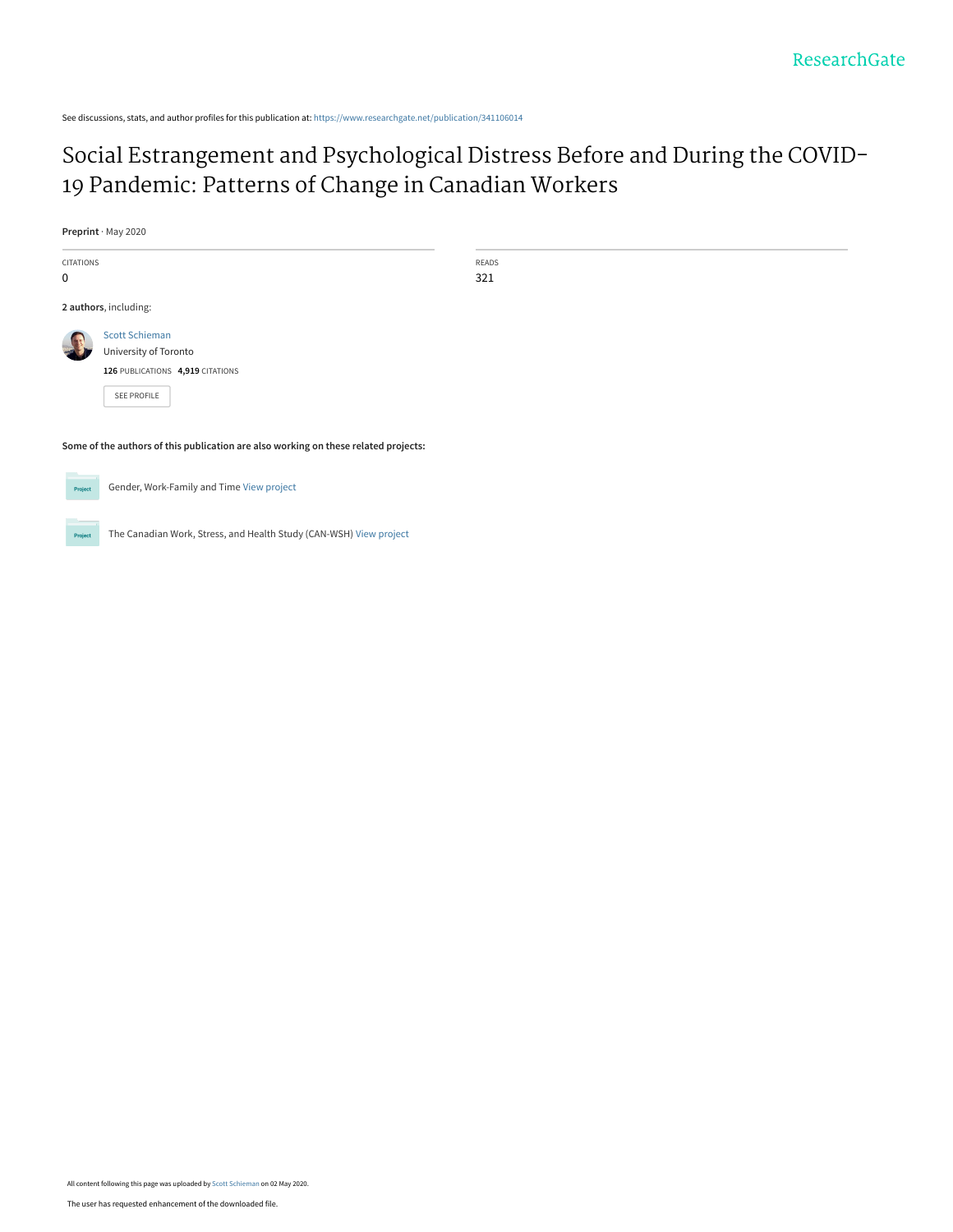*(CURRENTLY UNDER REVIEW)*

Social Estrangement and Psychological Distress Before and During the COVID-19 Pandemic: Patterns of Change in Canadian Workers\*

> ALEX E. BIERMAN *University of Calgary*

> SCOTT SCHIEMAN *University of Toronto*

\* Funding from the University of Toronto COVID-19 Action Initiative 2020 and Tri-Council Bridge funding supports this research (Scott Schieman, PI)."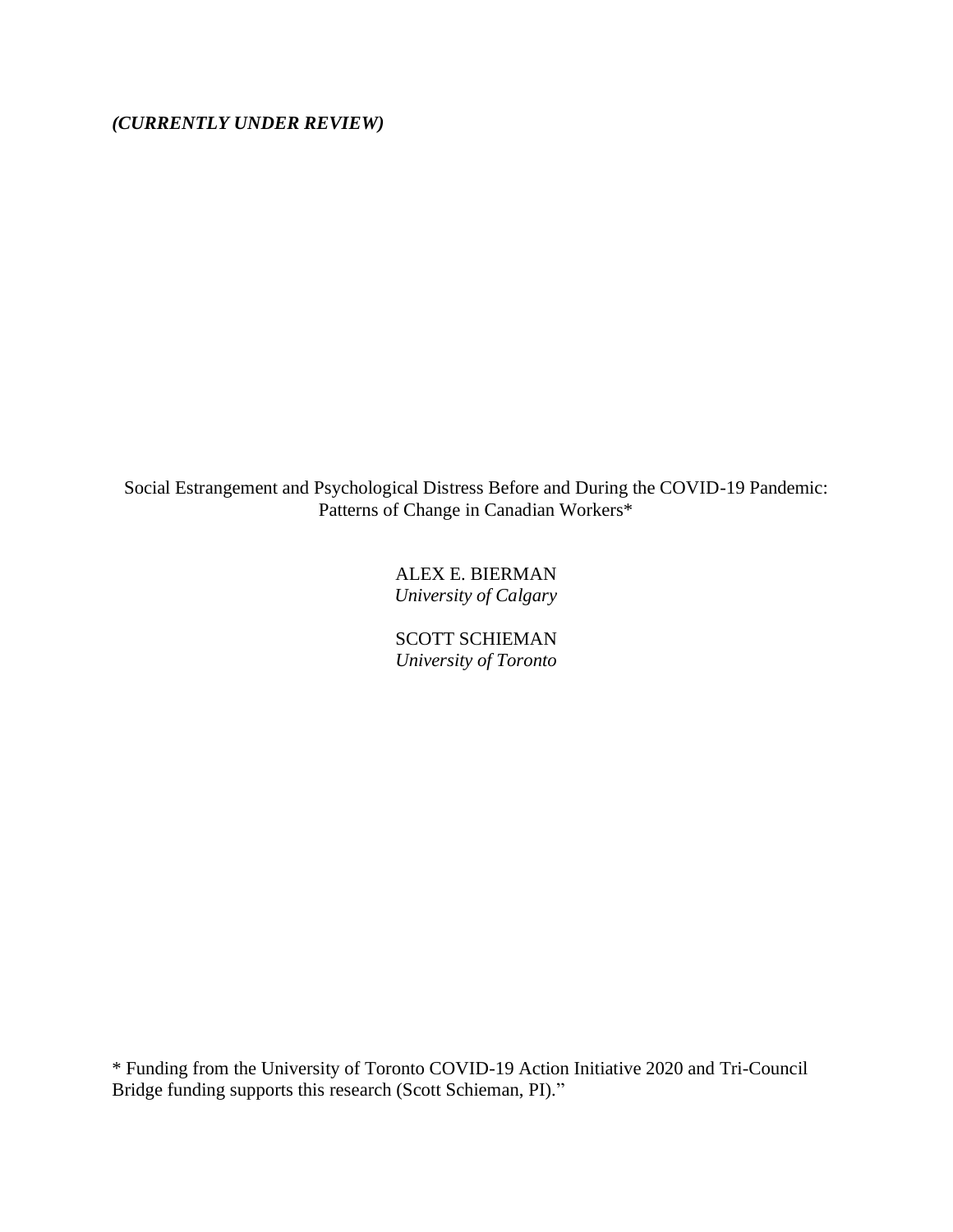Social Estrangement and Psychological Distress Before and During the COVID-19 Pandemic: Patterns of Change in Canadian Workers

## **Abstract**

In this paper, we argue that the COVID-19 pandemic and associated social distancing measures intended to slow the virus' rate of transmission resulted in greater subjective isolation and community distrust, in turn adversely impacting psychological distress. To provide support for this argument, we examine data from the Canadian Quality of Work and Economic Life Study, two national surveys of Canadian workers—one from late September of 2019 (N= 2,477), and the second from mid-March of 2020 (N=2,448). We find that both subjective isolation and community distrust increased between the two surveys, which lead to a substantial rise in levels of psychological distrust. Increases in subjective isolation were stronger in older respondents, resulting in a more precipitous escalation in psychological distress. These findings suggests that public health measures intended to stop the spread of the COVID-19 virus may also have had substantial adverse penalties for mental health in North America.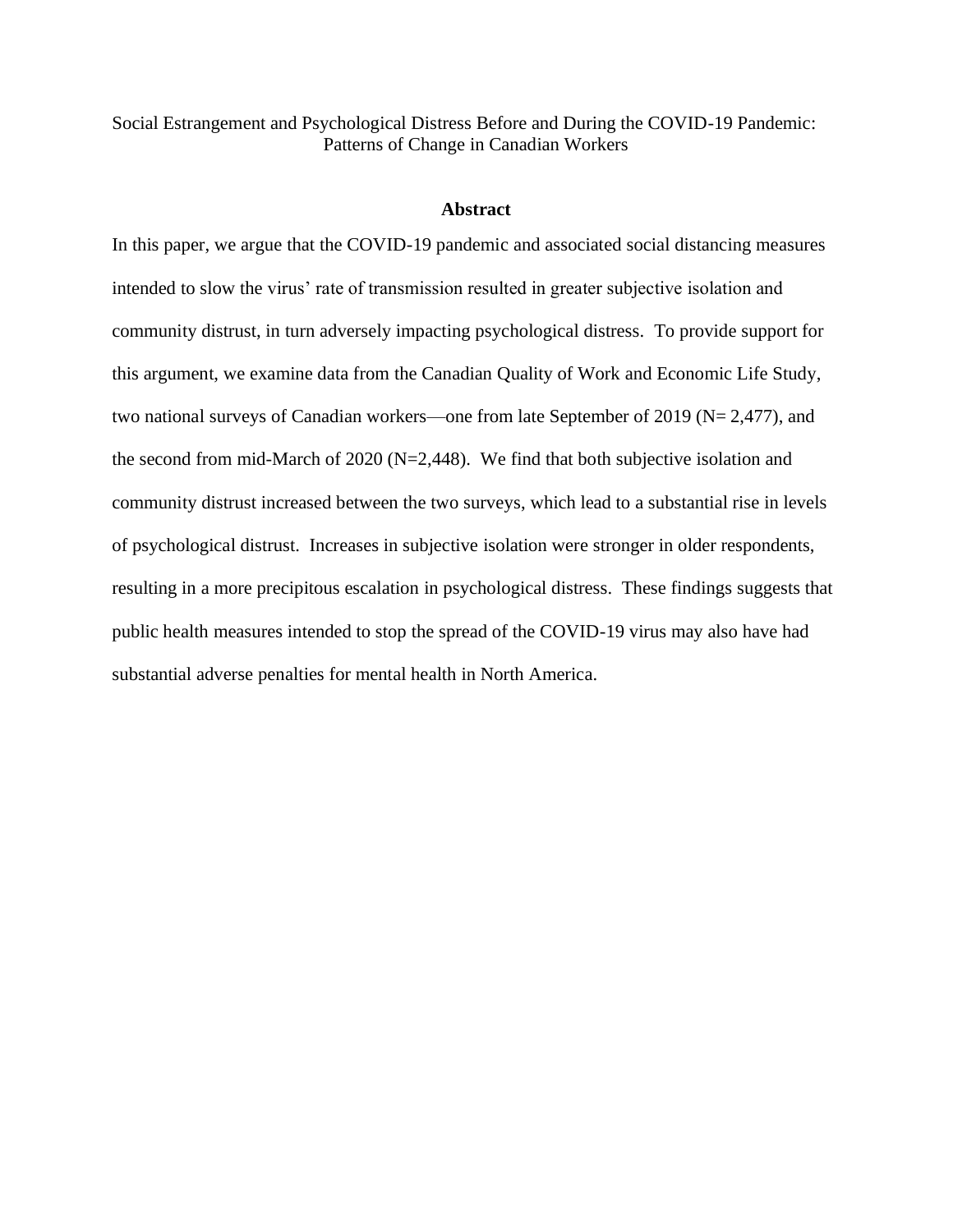# Social Estrangement and Psychological Distress Before and During the COVID-19 Pandemic: Patterns of Change in Canadian Workers

The global COVID-19 pandemic presented a threat to rival the Spanish influenza pandemic, more than a hundred years before (Sly 2020). In many nations, public health measures intended to prevent the spread of the virus and "flatten the curve" in terms of the rate of transmission resulted in extreme changes to norms of social contact (Lai 2020; Morgan 2020). In Canada, larger public gatherings were banned, and citizens were urged to stay at home as much as possible (Government of Alberta 2020; Loewen 2020; Public Health Agency of Canada 2020). The purpose of the current study is to apply a synthesis of Durkheimian and life course perspectives to examine whether the social estrangement created by these public health measures resulted in increasing psychological distress in the Canadian public, as well as whether estrangement and consequent psychological distress was more predominant in older cohorts.

To address these questions, we compare two national probability samples of working Canadians from the Canadian Quality of Work and Economic Life Study. The first was gathered in late September of 2019, and the second was gathered in 2020, from March  $17<sub>th</sub>$  to March  $23<sub>rd</sub>$ , when social isolation measures were enacted in Canada. Comparison of these two samples in measures of feelings of isolation, community distrust, and symptoms of psychological distress allow us to not only examine whether the average level of psychological distress shifted in the population, but also whether population differences in subjective isolation and distrust explain evolving levels of distress. We therefore contribute to the research in the sociology of mental health by examining whether public health measures intended to stop the spread of the COVID-19 virus may also have had substantial adverse consequences for public mental health in North America.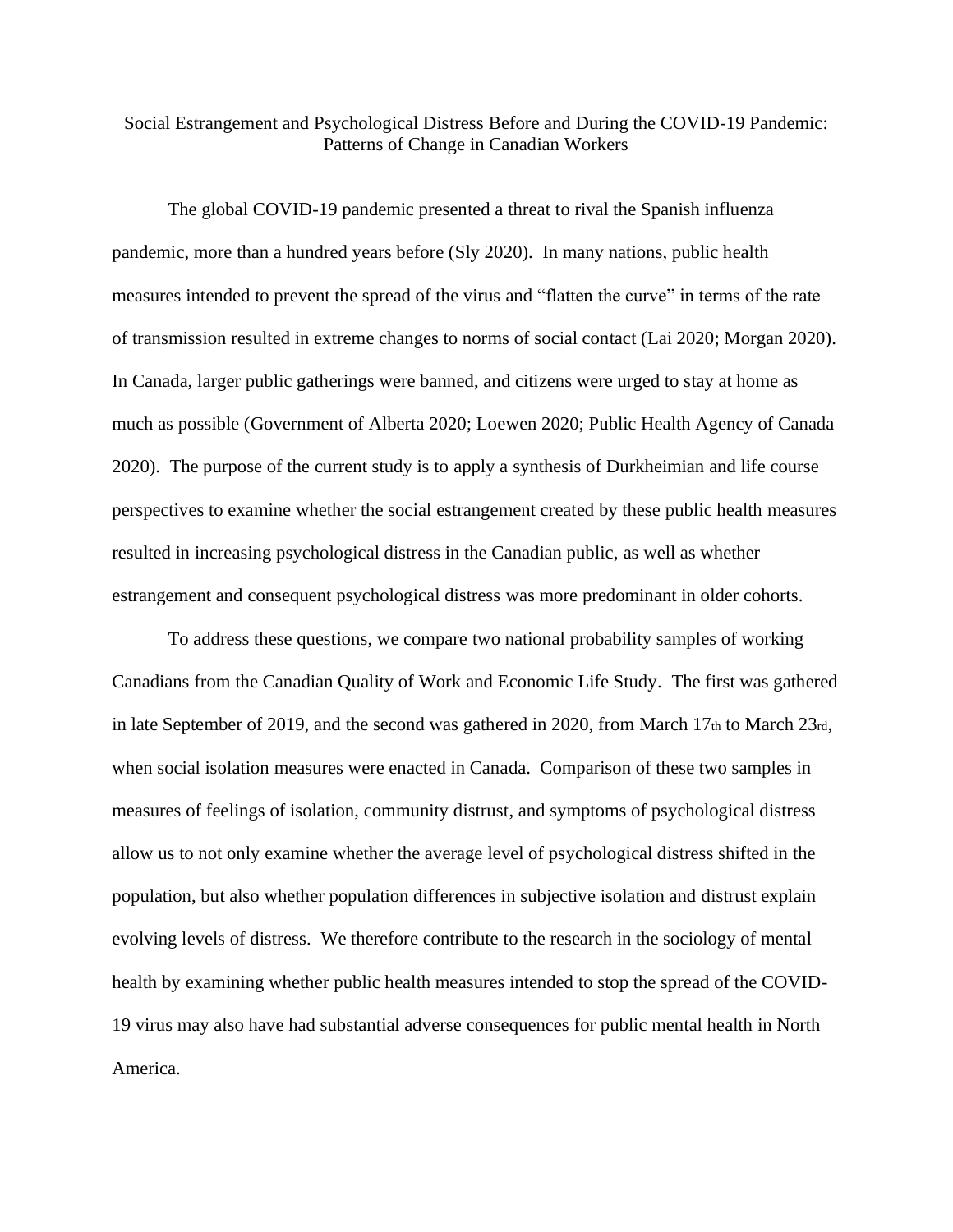## **Background**

From a Durkheimian perspective, social integration is a central determinant of population health (Tsai and Papachristos 2015). A large body of social research supports this general perspective, demonstrating that enmeshment in a network of supportive social relationships is critical for mental health (Thoits 2011). Notably, key to a Durkheimian perspective is the negative consequences of rapid social change for mental health (Lester 2001). From this perspective, times of social turbulence weaken the social bonds of society (Berkman, Glass, Brissette, and Seeman 2000), thereby creating conditions that deplete societal integration (Zhao and Cao 2010). Similarly, expanding from a Durkheimian perspective, Abrutyn and Mueller (2016) argue that periods of social disruption can threaten or sever meaningful social ties, in turn creating subsequent negative emotions.

The sum of these arguments suggests that social policies which create a large-scale alteration in patterns of social interactions, and especially increased isolation, will result in greater psychological distress. Even if policies of social isolation were necessary to slow the spread of the COVID-19 virus, these policies were also likely to have substantial negative repercussions for mental health. Empirical studies support this argument, as research shows that feelings of social isolation are substantially associated with psychological distress (Cacioppo, Hawkley, Norman, and Berntson 2011). Consequently, the increased isolation that was at the heart of measures to prevent the spread of COVID-19 was likely to lead to a substantial degree of psychological distress.

The social conditions of a pandemic may also have broader consequences for social estrangement by resulting in decreasing social trust. From a Durkhemian perspective, rapid social change can result in anomic conditions that constitute a rising threat as the normative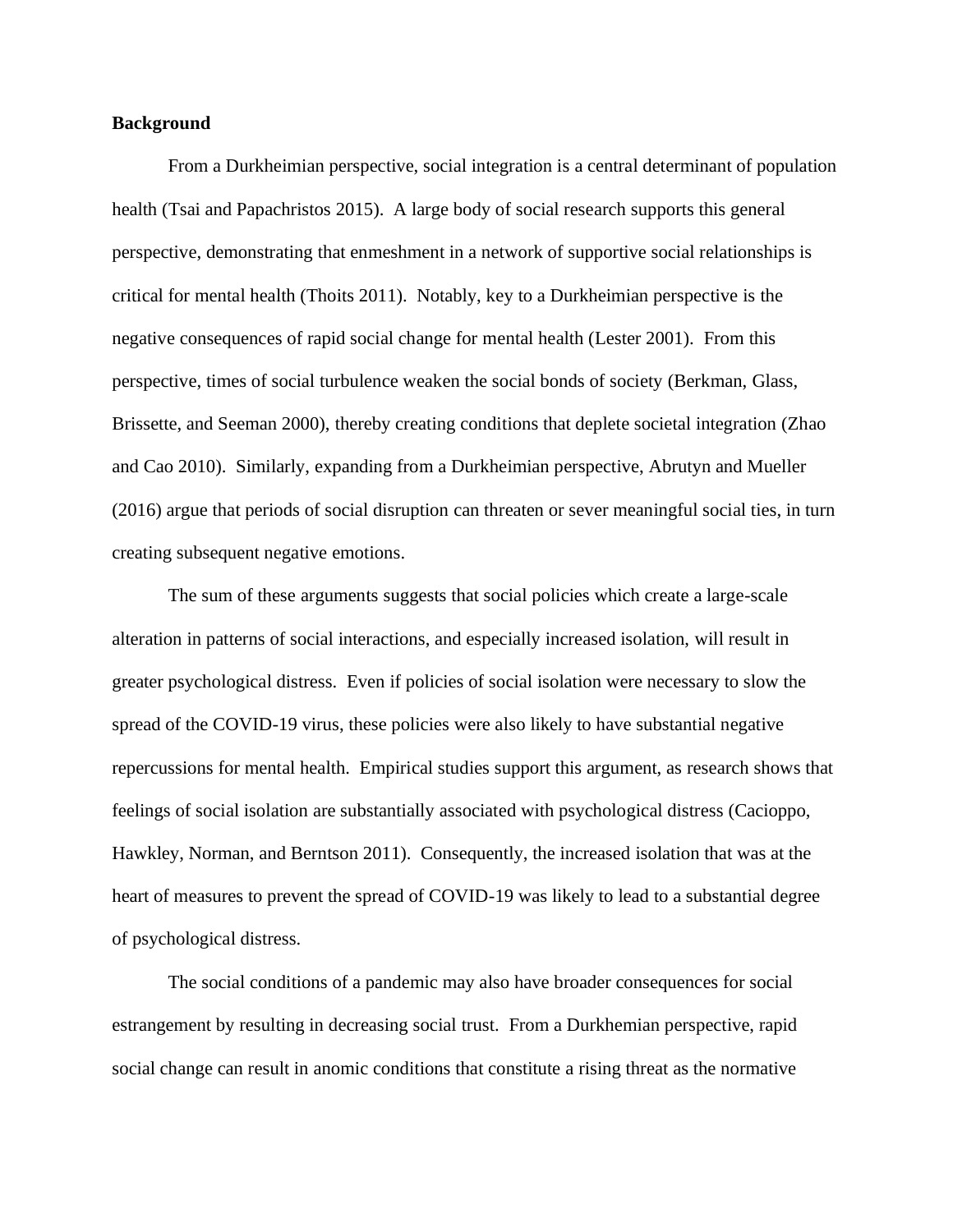limits on behavior disintegrate (Berkman et al. 2000; Thorlindsson and Bernburg 2004; Zhao and Cao 2010). Decreasing normative constraints are in turn harmful for social trust because fundamental to a high degree of social trust is a willingness to make one's self vulnerable in uncertain situations (Baumert, Halmburger, Rothmund, and Schemer 2017). These general processes are highly relevant in the context of a pandemic, because the fear of infection and consequent novel requirements to maintain social distance signal that the threat posed by members of the community inherently cannot be contained, thereby fomenting distrust of others.

Evidence from prior pandemics support these arguments. In particular, evidence from the Spanish influenza pandemic suggests that pandemics can lower levels of social trust (Aassve, Alfani, Gandolfi, and Le Moglie 2020). For example, in describing the consequences of the Spanish influenza pandemic for Philadelphia, Barry (2005) describes a process by which increasing fear eroded social trust: "Fear began to break down the community of the city. Trust broke down. Signs began to surface of not just edginess but anger, not just finger-pointing or protecting one's own interests but active selfishness in the face of general calamity" (pg. 329). Similarly, suspicion increased following the H1N1 outbreak in the late 2000s, as individuals infected with the virus were seen as putting others at risk (Gilman 2010). Consequently, as public leaders addressing the COVID-19 pandemic began to call for social distancing, and in particular warn people to guard against interactions with others outside of their homes and in the community, we expect distrust of others in the community to increase.

Decreasing trust in members of the community is in turn likely to have substantial consequences for psychological distress. Trust in members of one's own neighborhood is associated with better mental health (Murayama et al. 2013; Tomita amd Burns 2013; Wu et al. 2018), even when additional aspects of social contact are taken into account (Carpiano and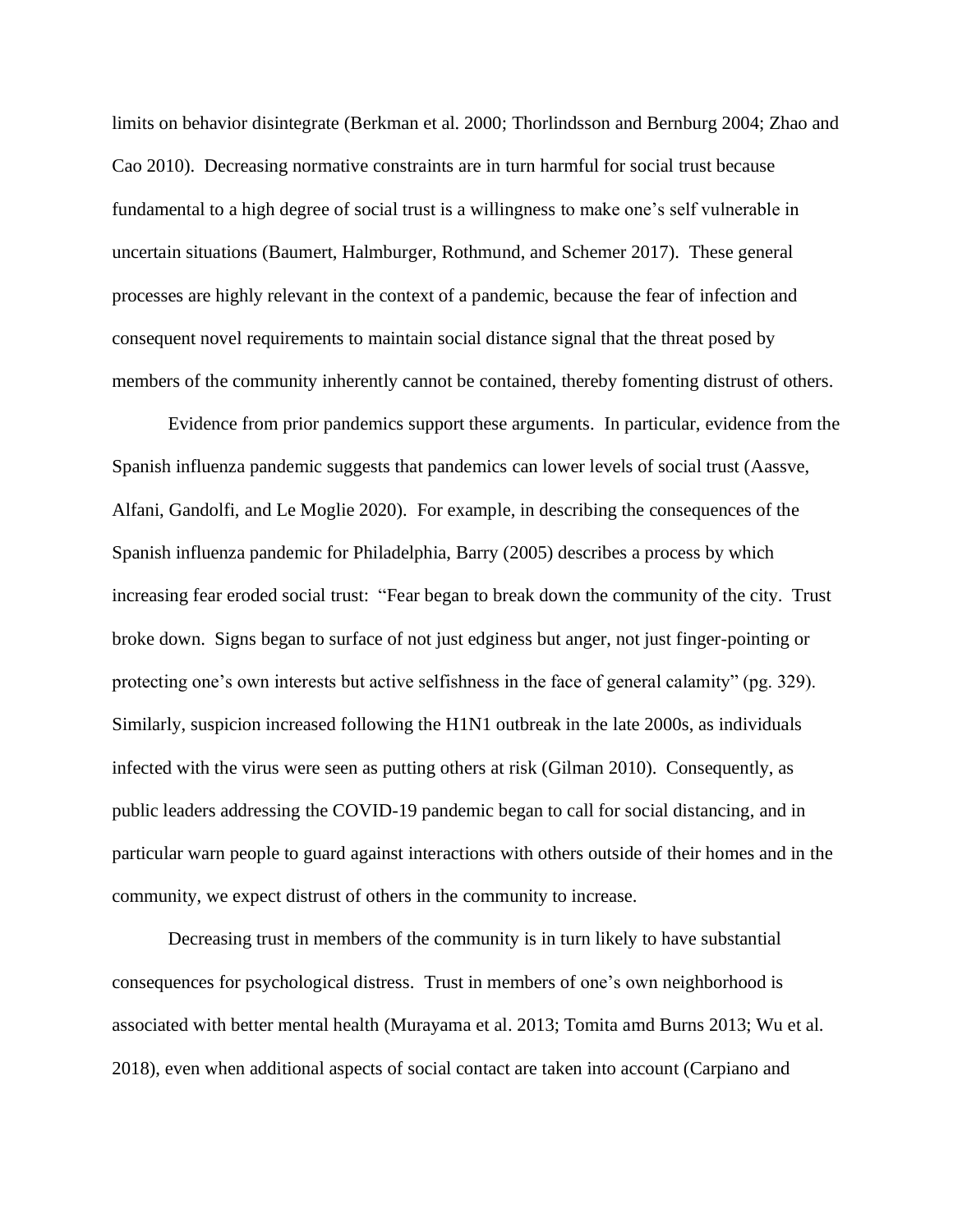Fitterer 2011). Trust in members of the community can be important for mental health by increasing a sense of being accepted and facilitating social support, as well as by reinforcing informal social control that serves to prevent harmful health behaviors (Fujiwara and Kawachi 2008; Glanville and Story 2018). Conversely, feeling suspicion and needing to be on guard of the people we come into contact with outside of our homes may act as a stressor that increases psychological distress (Ross, 2011). In the context of increased isolation associated with the COVID-19 pandemic, neighbors may become a focus of social acceptance and sources of support, with the result that declining trust in the member of one's community will act as a further stressor that elevates psychological distress.

## *Integrating a Life-Course Perspective*

The consequences of the COVID-19 pandemic and subsequent public health measures for subjective isolation and community distrust are, however, likely to be circumscribed by a life course context. A key paradigmatic principle of a life course perspective is that historical events can affect people differently depending on the timing of these events in the life course (Elder 1999). The question of timing is especially relevant to the threat of the COVID-19 pandemic. The threat of serious adverse health consequences due to contraction of the virus are greater in older individuals (Heymann and Shindo 2020). Consequently, older individuals may have isolated to a greater degree as a result of the pandemic, and also may have experienced a greater distrust of members of their community due to their heightened vulnerability and subsequent fear of contracting the virus. Greater increases in isolation and distrust would in turn lead to greater increases in psychological distress.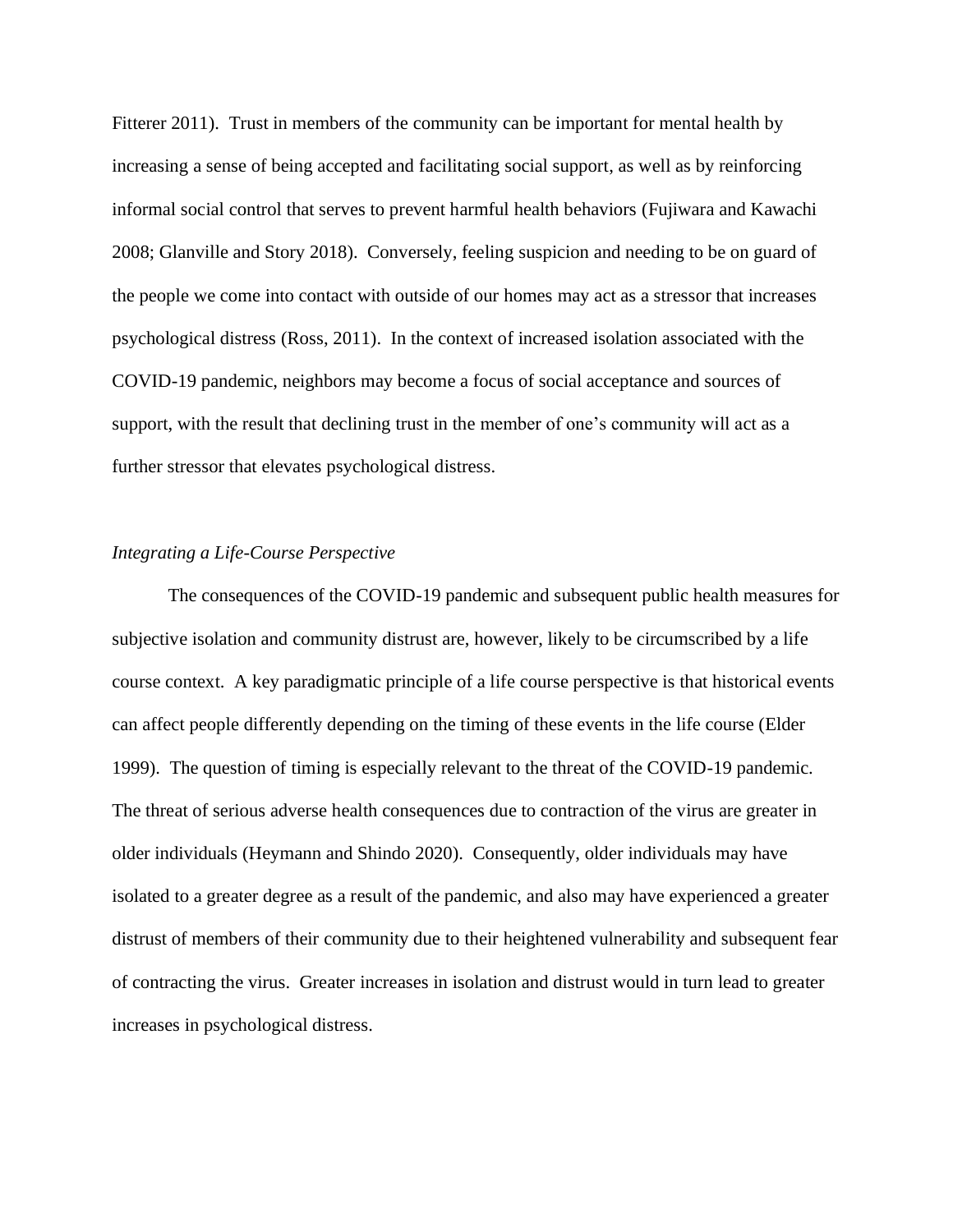Yet, differentiation in the consequences of historical events can also occur in part because the times in which individuals are born into and develop alter the resources and deficits that different birth cohorts bring to bear in times of crisis (Elder 1994; Keyes, Utz, Robinson, and Li 2014). Birth cohorts may be differently equipped to meet the challenges of historical turbulence, in turn altering the degree to which historical events create negative repercussions across age cohorts. We suggest that we will observe differences across age cohorts due to a "digital divide" between cohorts in the comfort and use of internet and other electronic means of communications (Friemel 2016). A common characterization of this divide between cohorts is that younger cohorts, particularly those born before 1980, are "digital immigrants," and those born after the 1980s and "digital natives" (Nevin and Schieman 2020; Prensky 2001). In support of this characterization, research thoroughly documents that members of younger age cohorts have greater comfort and facility in internet use (Büchi, Just, and Latzer 2016; Hargittai and Dobransky 2017). Concomitantly, there tends to be greater reticence towards the use of social networking technology with age (Yu, Ellison, McCammon, and Langa 2016). Older users may find less social utility and fulfillment from social networking technology (Lüders & Brandtzæg 2014), and instead prefer face-to-face interactions (Yuan, Hussain, Hales, and Cotten 2016).

Evidence of cohort differences in comfort with and utility in online social interactions suggests that we will observe that patterns of change in subjective isolation and community distrust will differ across age cohorts. Members of younger cohorts may feel less isolation as a result of social distancing measures as a part of the COVID-19 response because they more likely to gain social sustenance through online interactions. Similarly, younger cohorts may be more able to use social media and other electronic resources to gain information on local spread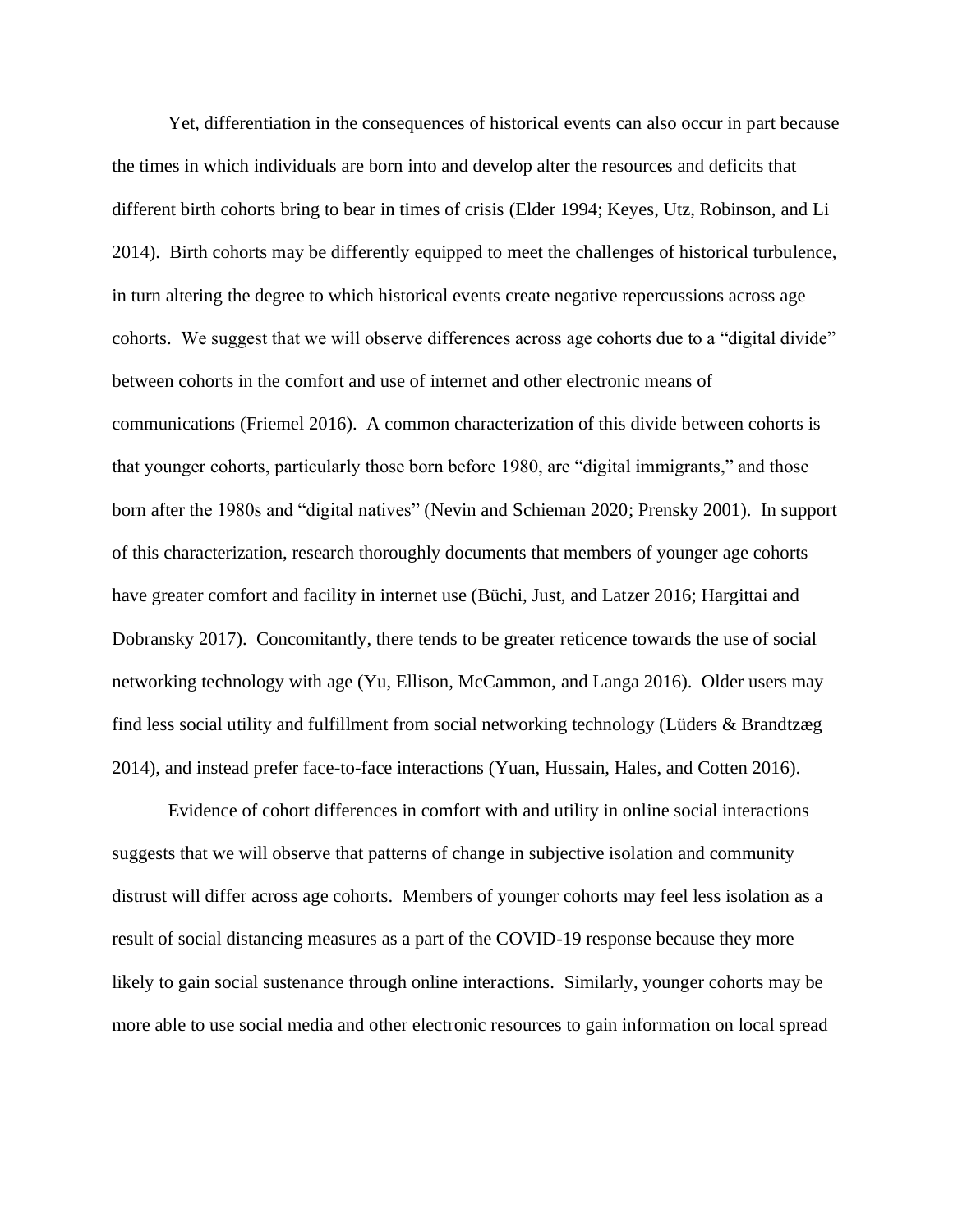of the infection and means of minimizing risk of transmission, which may in turn serve to lessen generalized suspicion of one's neighbors.

It is critical to underscore that the sum of both age and cohorts effects is that older individuals are likely to experience more substantial social estrangement. A lack of ability to differentiate between age and birth cohort in the current analyses is therefore not a substantial weakness, because we expect moderation by both factors to be in the same direction. Within this research, we therefore expect that increases in subjective isolation and community distrust will be observed more prominently in older individuals, which will result in a stronger increase in psychological distress.

## *Summary of Expectations*

#### [FIGURE 1 ABOUT HERE]

Figure 1 summarizes the primary expectations of this paper. First, the figure indicates that we expect to observe increased feelings of social isolation and community distrust in 2020, following the outbreak of the COVID-19 pandemic. Second, we expect that subjective isolation and community distrust will be associated with greater psychological distress. Consequently, increases in subjective isolation and community distrust will lead to a rise in psychological distrust following the outbreak of the pandemic. However, Figure 1 also shows positive paths between age and the paths between wave of survey and the measures of social estrangement, which illustrates that we expect amplified increases in subjective isolation and community distrust among older members of our study, in turn leading to greater increases in psychological distress.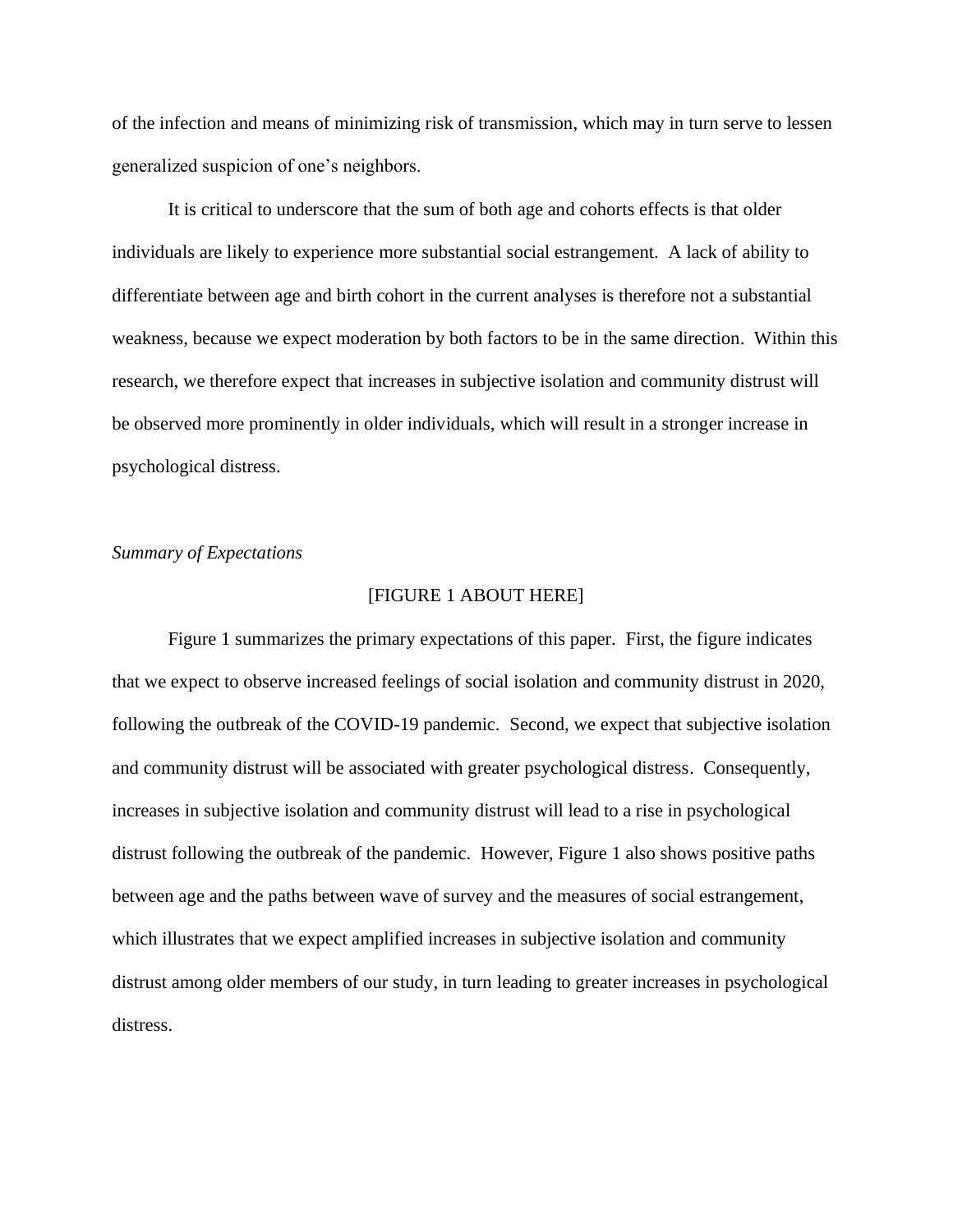# **Method**

*Data*

Data are taken from two waves of the Canadian Quality of Work and Economic Life Study, national surveys intended to examine social conditions and well-being among Canadians who were currently employed. Data were gathered by the study authors in cooperation with the Angus Reid Forum, a Canadian national survey research firm that maintains an ongoing national panel of Canadian respondents. The C-QWELS I was gathered from September 19th to September 24th, 2019, and was an online survey was conducted among a representative sample of 2,524 working Canadians. The response rate was 42%, but results were statistically weighted according to the most current education, age, gender and region Census data to ensure a sample representative of working Canadians. The C-QWELS II was conducted from March 17th to March 23rd, 2020 with another nationally representative sample of 2,530 working Canadians. The response rate was 43%, and responses were similarly weighted. Of the 5,054 total respondents, 4,925 are retained in the analytic sample (2019 Sample=2,477; 2020 Sample=2,448), a retention rate of over 97%, suggesting little bias due to listwise deletion.

# *Focal Measures*

*Psychological distress*. Psychological distress was measured using five common symptoms of non-specific psychological distress (Kessler et al. 2002): Feel anxious or tense; feel nervous; feel restless or fidgety; feel sad or depressed; feel hopeless. Respondents indicated the frequency they experienced each symptom in the previous month, with response scales of all of the time, most of the time, some of the time, a little of the time, and none of the time. All responses were coded so that higher values indicated more frequent symptoms. Psychological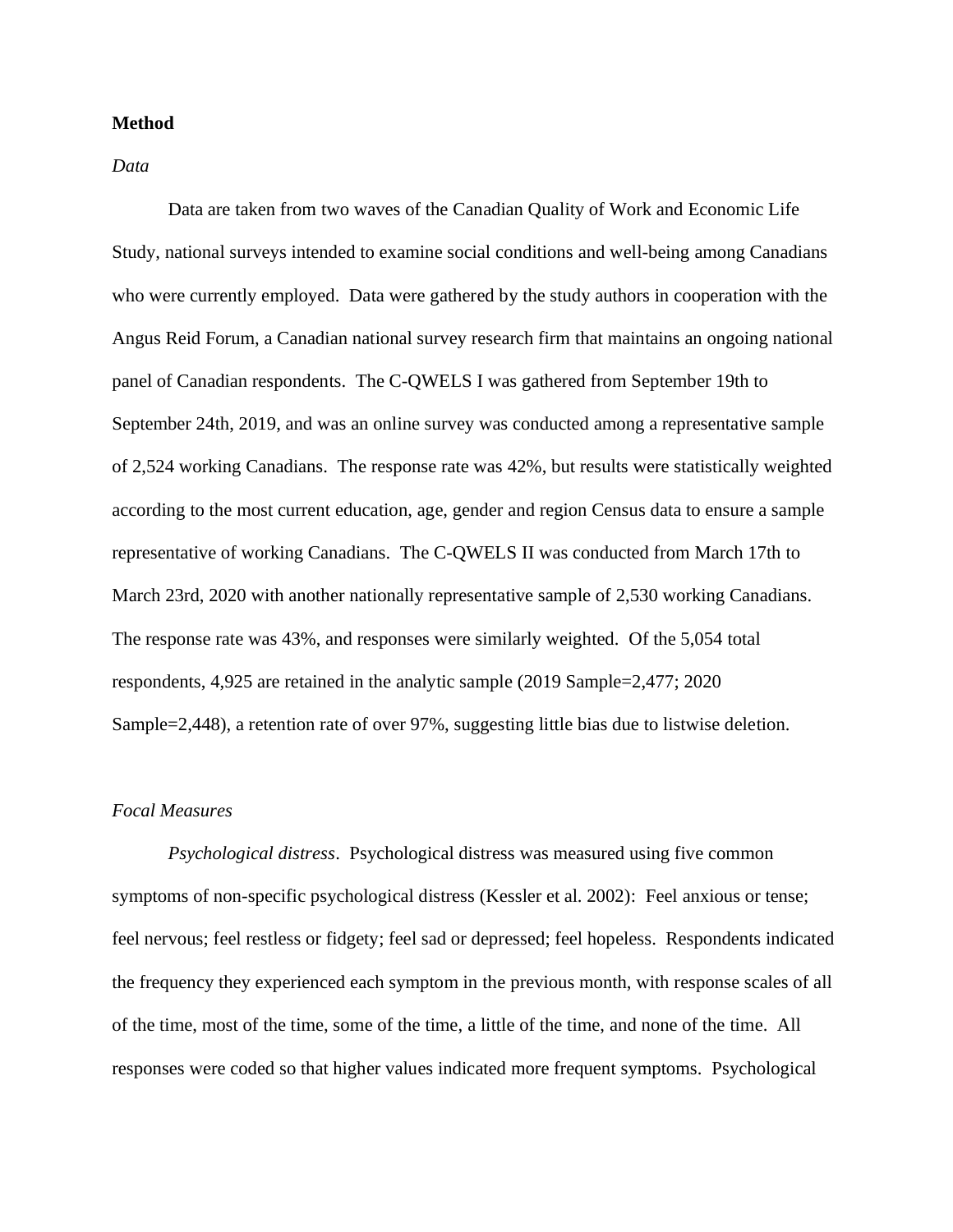distress was measured as the mean of responses to these five questions (Cronbach's alpha= 0.8767). In ancillary analyses, we also modeled psychological distress as a latent variable and found results that were similar to those presented here. We present the results using the mean of the five items, though, because the results are more directly interpretable based on the original response scale.

*Community distrust.* Similar to other studies (e.g., Carpiano and Fitterer 2011; Fujiwara and Kawachi 2008), community distrust was measured using single item that asked, "Thinking about the people in your neighbourhood—that is, the local area in which you live" how much respondents agreed or disagreed with the statement "My neighbours can be trusted." Response scales were strongly agree, somewhat agree, somewhat disagree, strongly disagree. Responses were coded so that higher values indicated greater disagreement, thereby creating a measure of community distrust. However, a small proportion of respondents indicated strong disagreement, and ancillary analyses showed that standard errors were substantially inflated due to the small number of these cases. We therefore combined responses of strongly disagree and disagree into an overall "disagree" category. Ancillary analyses indicated a similar overall pattern of results, regardless of whether these response categories were combined.

*Subjective isolation*. Subjective isolation was measured using one item which asked respondents how often they felt "isolated from other people" in the previous month, with the same response categories as the distress items. Preliminary analyses showed that a small proportion of respondents indicated "all of the time," but a much more substantial number indicated "most of the time," and we therefore combined responses to the two most frequent categories together to lessen sampling variability due to small cell sizes. Overall results were substantively similar regardless of combining these two categories.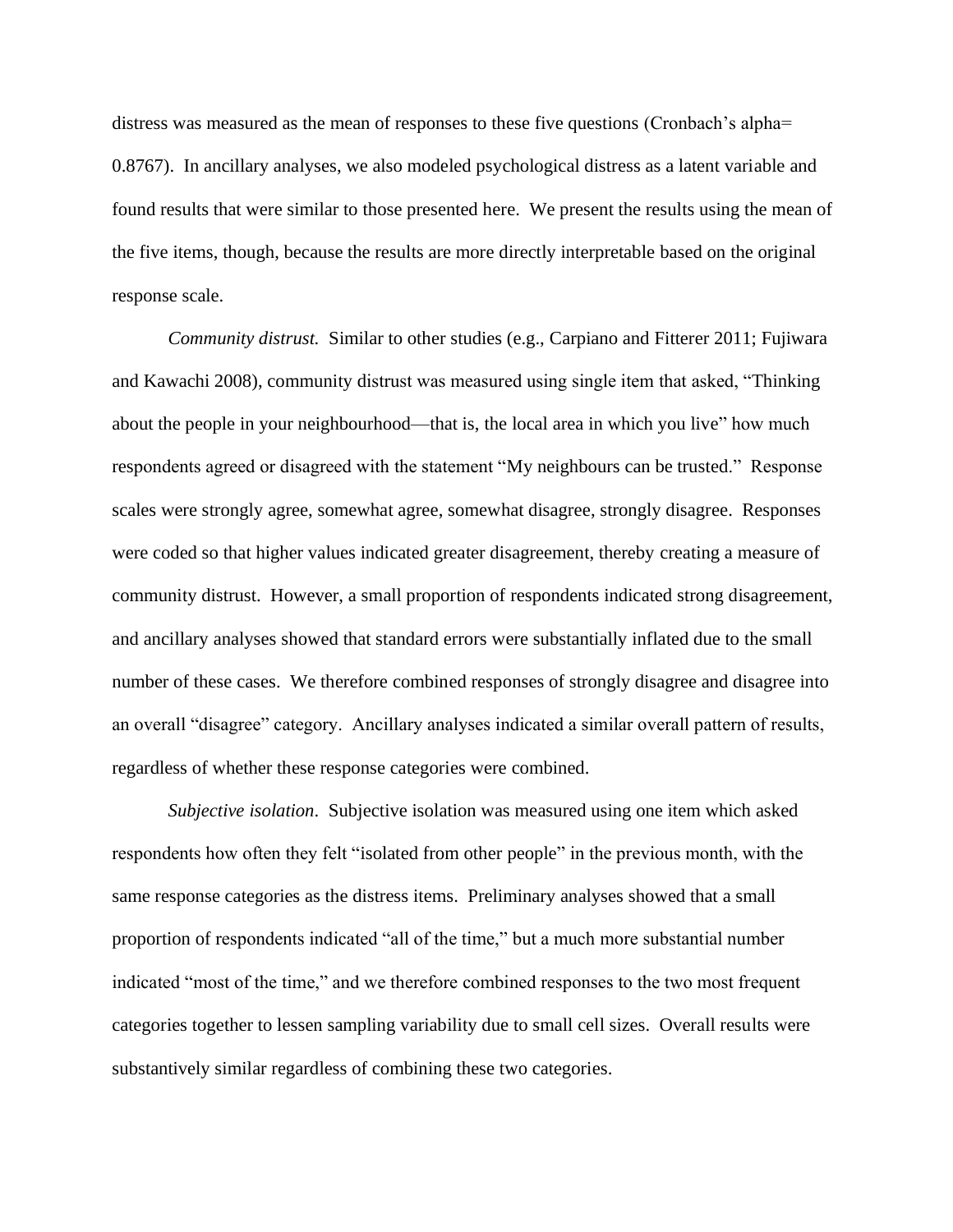*Age*. Age was measured in years of age. One issue with age was that, because the sample was based on the working population, there were few respondents over the age of 65, approximately 4% of the sample. We therefore coded the top age in the sample as age 65, to avoid the influence of sparse values of high age from unduly influencing the tests of moderation. Age was centered over a value of 40, the approximate median age in the sample, to provide clearer interpretations of the interactions. We also undertook a series of sensitivity tests to ensure that results were not attributable to the sparse observations of older adults. First, we recoded age as a dichotomous variable in which  $0=40$  or younger (digital natives) and  $1=41+$ (digital immigrants). Second, we retained age as a continuous variable, but limited analyses only to those aged 59 and younger (approximately 40% of the analytic sample was between the ages of 41 and 59, indicating a substantial concentration of respondents). In both alternative analyses, the moderation remained significant and in the same direction as the main analyses. It therefore appears that the moderation results that we present are not purely due to the older respondents in the sample or the high ages of a small subset of respondents.

*Wave of survey*. Membership in the surveys was indicated by a dichotomous variable in which a value of 0 indicated the respondent participated in the September 2019 survey and a value of 1 indicated the respondent participated in the March 2020 sample. In the results, these will be referred to as the 2019 and 2020 samples, respectively.

## *Control Measures*

*Generalized trust*. To take broader social trust into account, respondents were asked a common survey question on social trust: "Generally speaking, would you say that most people can be trusted, or that you can't be too careful in dealing with people? Please tell me what you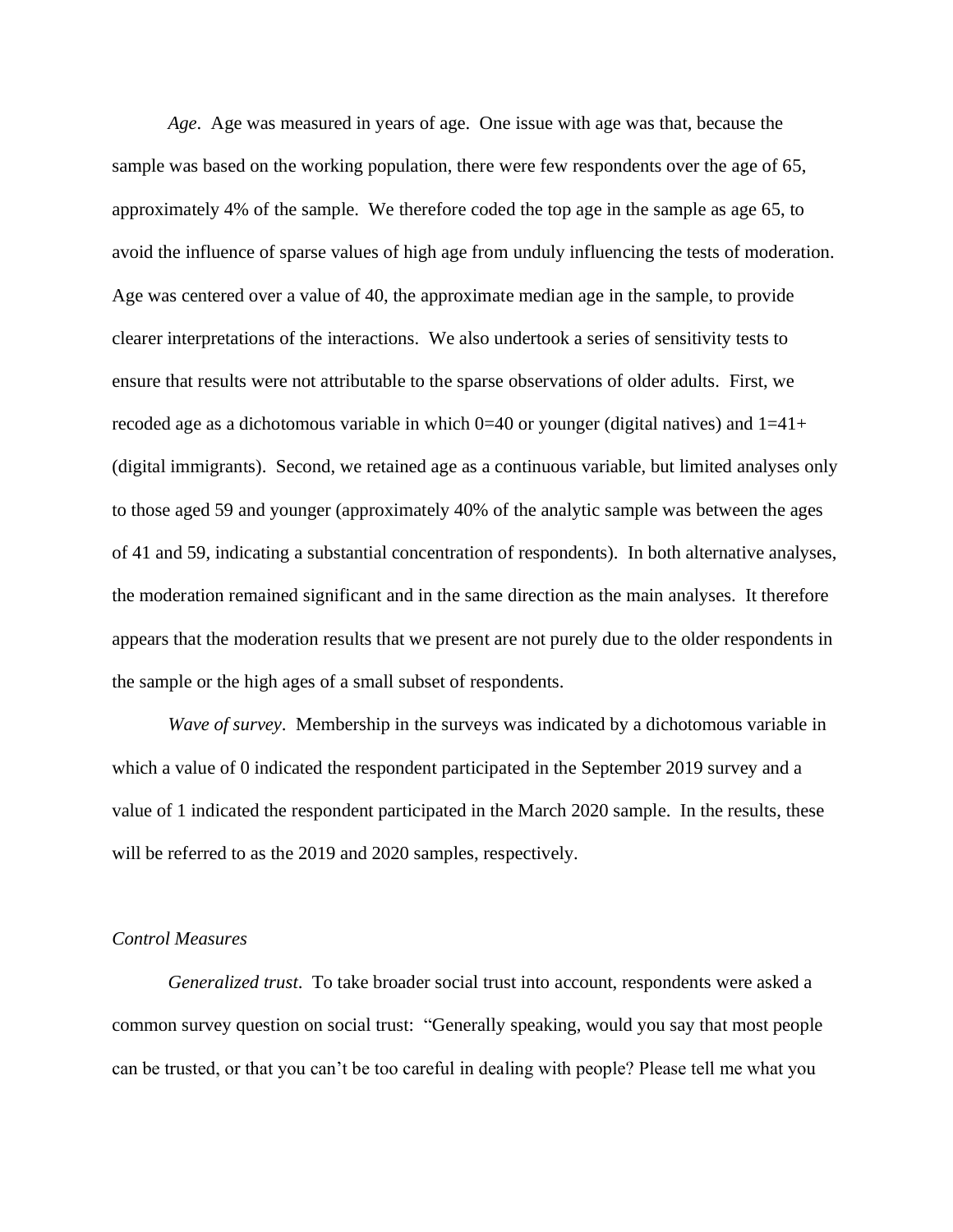think, where 1 means you can't be too careful and 5 means most people can be trusted." In the analyses, indicators of the lowest level of trust is contrasted with a set of dichotomous indicators for each of the other categories of trust. We also examined using generalized trust as a linear predictor, or using a collapsed set of categories, but ancillary analyses showed that using the full set of response categories as a set of dichotomous predictors provided maximal control. Ancillary analyses also showed that community and generalized trust were not substantially correlated, suggesting that each are distinct indicators of trust.

*Employment conditions*. Because analyses are based on two samples of working Canadians, employment conditions were taken into account to address the degree to which occupational experiences contributed to psychological distress. Occupational class was measured using a five-category classification—professional, administrative, sales, clerical, and laborer—with professional as reference. Number of work hours in main job were controlled using a set of dichotomous indicators, in which part-time (29 hours or less) was contrasted with fill time (30-49) and extended hours (50+). Working more than one job was controlled by a dichotomous indicator in which the higher value indicated that the respondent worked more than one job.

*Familial statuses*. Familial statuses that may provide support and ward off social estrangement were taken into account with a dichotomous indicator in which the higher value indicated that the respondent lived with a romantic partner and dichotomous variable in which the higher value indicated that the respondent lived with at least one child under the age of 18.

*Social and economic statuses*. Social and economic statuses that may contribute to both social estrangement and psychological distress were also controlled, including education, income, gender, minority status, and age. Education was operationalized as a set of categories,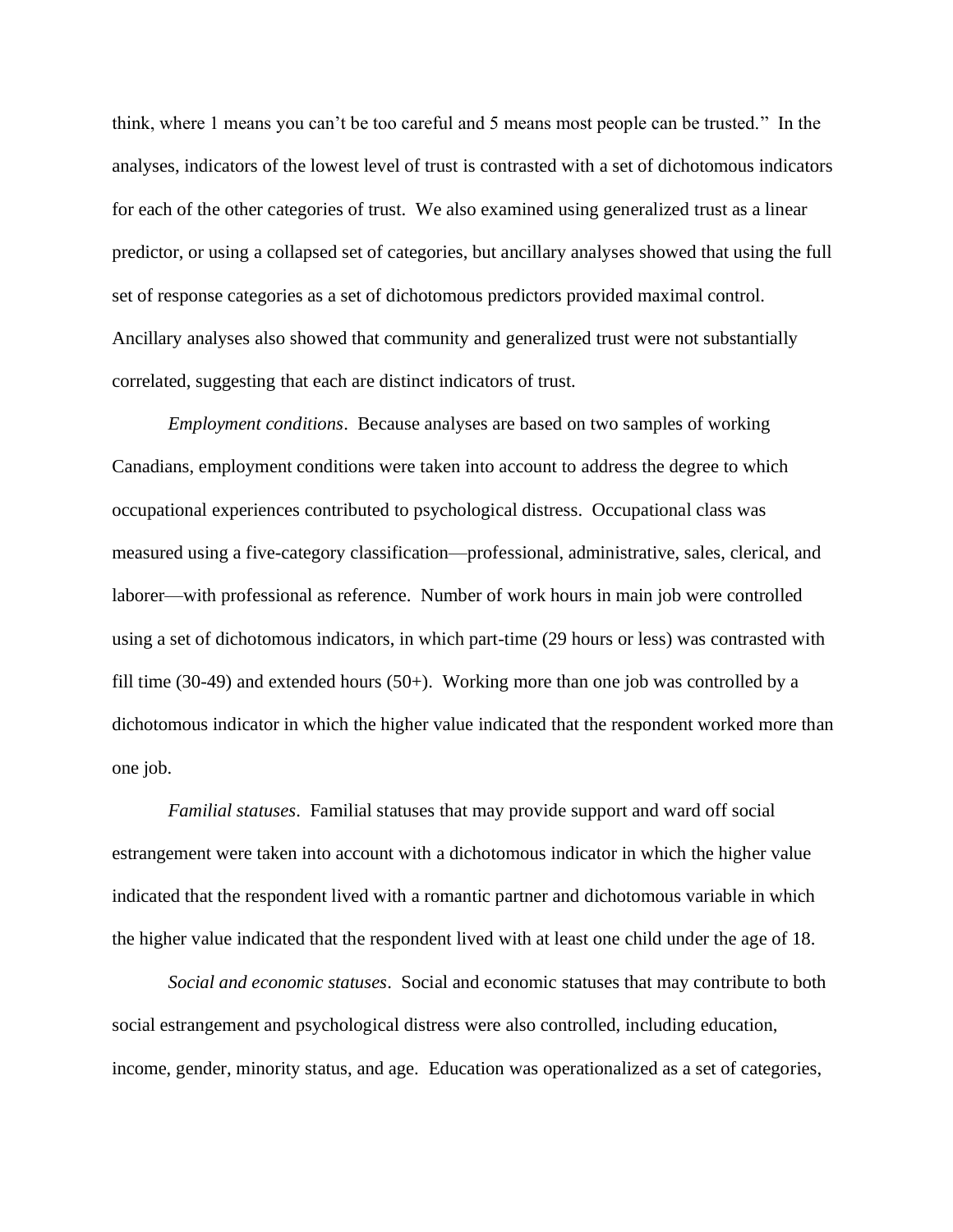in which individuals with a university degree were compared to a category of high school and/or trade school, and a category of some university or college/trade school; because less than 2% of weighted sample at each wave had less than a high school degree, these respondents were grouped with those with a high school or trade school. Income was measured as a set of categories in which \$150,000 or more in household income was compared to less than \$25,000, \$25,000 to less than \$50,000, \$50,000 to less than \$100,000, and \$100,000 to less than \$150,000. Because individuals who do not provide income often reside in high income categories and taking non-response into account would help to control for biases in self-reports, missing income was considered as an additional analytic category. Gender was coded as 0=men, 1=women. As is common in Canadian research (Little 2016), minority status was measured by a dichotomous variable in which the higher value indicated a "visible minority."

#### *Plan of Analysis*

All analyses are conducted in Stata 16.1. Analyses are conducted in three stages. In the first stage, we examine bivariate differences between the focal study measures in the two waves of the surveys. In the second stage, we examine predictors of community distrust and subjective isolation in a multiple regression model. Each outcome is examined using two models. First, we examine between-wave differences in the outcome, independent of the control variables; second, we test whether between-wave differences in each measure differs by respondent's age by testing an interaction between wave of survey and age. Because both community distrust and subjective isolation are based on an ordinal response scale, we utilize ordered logistic regression in the multiple regression analyses (Hoffmann 2016). Critically, ordered logistic regression depends on an assumption of parallel lines (Williams 2006), in which the change in risk based on a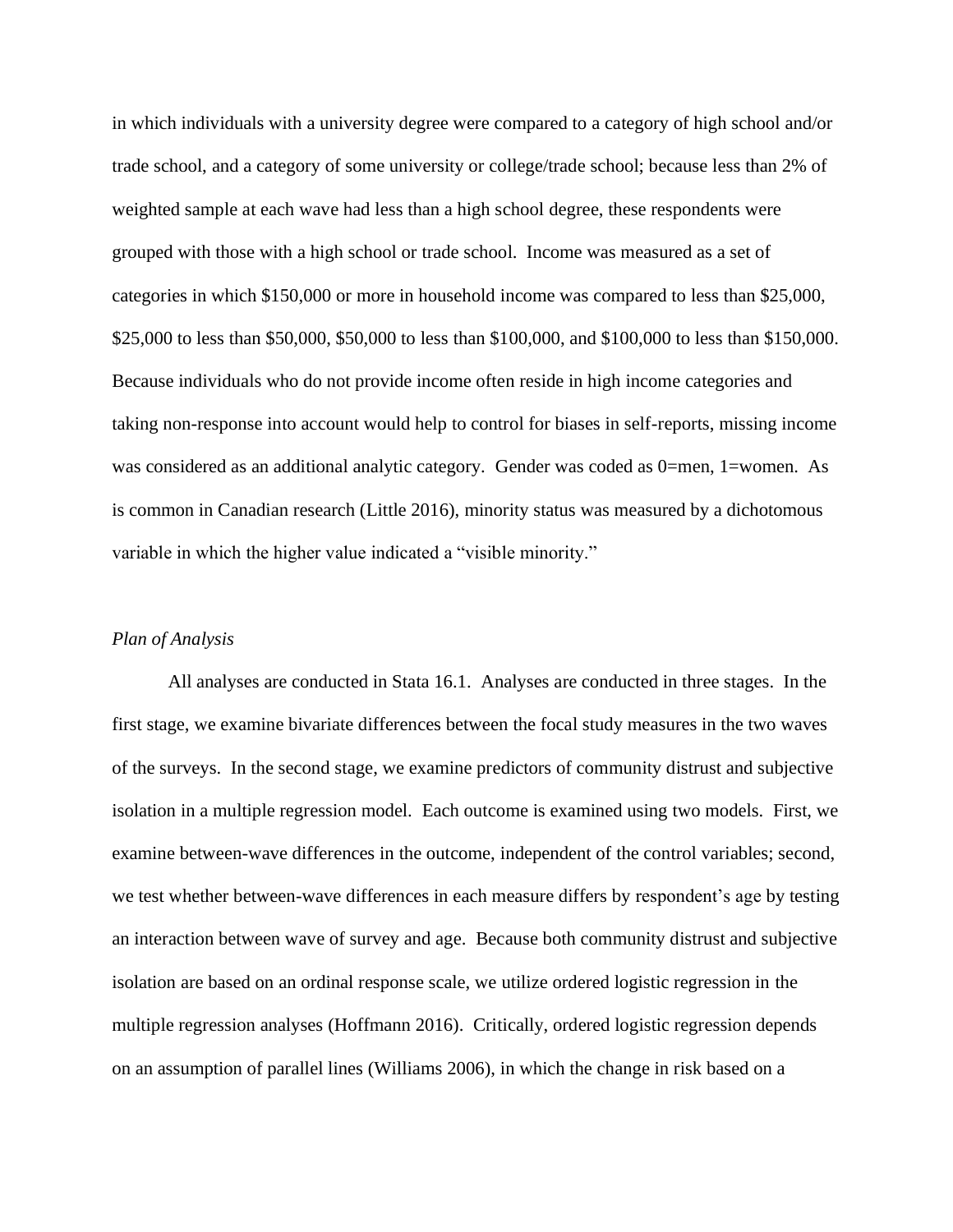predictor is the same between each category of the dependent variable. Preliminary analyses that applied a Brant test (Brant 1990), however, showed that this assumption was supported for the association between wave of survey and both outcomes, as well as for the interaction term.

In a third stage of analyses, we use OLS regression to examine the association between wave of survey and psychological distress. We first examine between-wave differences in psychological distress, while holding constant all background controls. In additional models, we sequentially control for community distrust and subjective isolation, which demonstrates the extent to which each explains between-wave differences in psychological distress (MacKinnon 2008). To account for the non-continuous nature of the measures of community distrust and subjective isolation, each measure is entered into the regression model as a set of categorical indicators, with strong trust or no sense of isolation as the reference group, respectively. We then repeat this process by removing the measures of community distrust and subjective isolation and testing an interaction between wave of survey and age, which demonstrates the extent to which between-wave differences in psychological distress differ by age cohort. A reintroduction of the measures of community distrust and subjective isolation into the model examines the extent to which these factors explain age-based contingencies in between-wave changes in psychological distress.

### **Results**

#### [TABLE 1 ABOUT HERE]

Table 1 displays the distribution of measures for each wave of survey and for the combined sample. Table 1 shows that mean levels of psychological distress were greater in 2020 as compared to 2019. To demonstrate the strength of this difference, we examined the semi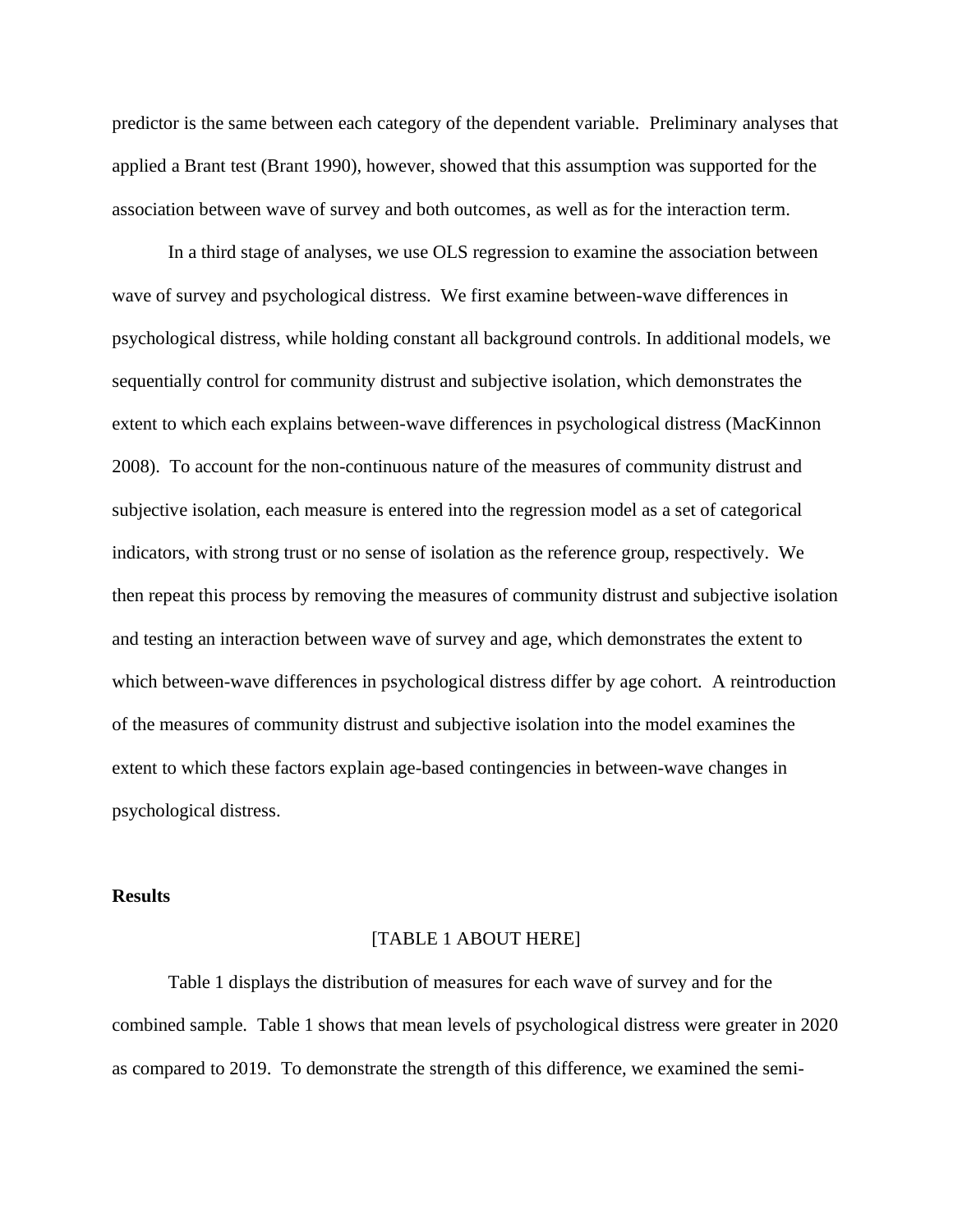standardized difference, in which the metric difference is divided by the standard deviation of distress (McClendon 2002), thereby expressing this difference in units of standard deviations of distress. When semi-standardized, this difference was 0.0971, indicating almost a tenth of a standard deviation increase. It should be emphasized that this difference was observed in the population of working adults in a relatively short six-month period, indicating a precipitous increase in population levels of psychological distress.

Table 1 also shows a substantial shift in both community distrust and subjective isolation. The proportion of respondents who had strong trust in their neighbors dropped almost 8.5%. Notably, both the "somewhat agree" and combined disagreement categories showed increased prevalence, indicating a general weakening of trust in neighbors. Subjective isolation showed an even more substantial change, with the percentage of respondents reporting frequent feelings of isolation jumping from 10.75% to almost 15%. Respondents experiencing even occasional feelings of isolation increased from four percent. These changes are especially notable because the society-wide social isolation measures had only recently been enacted when the 2020 survey was administered in mid-March.

We otherwise observe few substantial differences between waves in additional factors. Particularly notable is that generalized trust appeared relatively stable, which reflects the importance of considering trust in specific targets with whom an individual may interact, rather than more diffuse perceptions of trust. These analyses therefore suggest that it is community distrust and subjective isolation that are likely to be the primary contributors to the rise in psychological distress that we observe over the six-month period.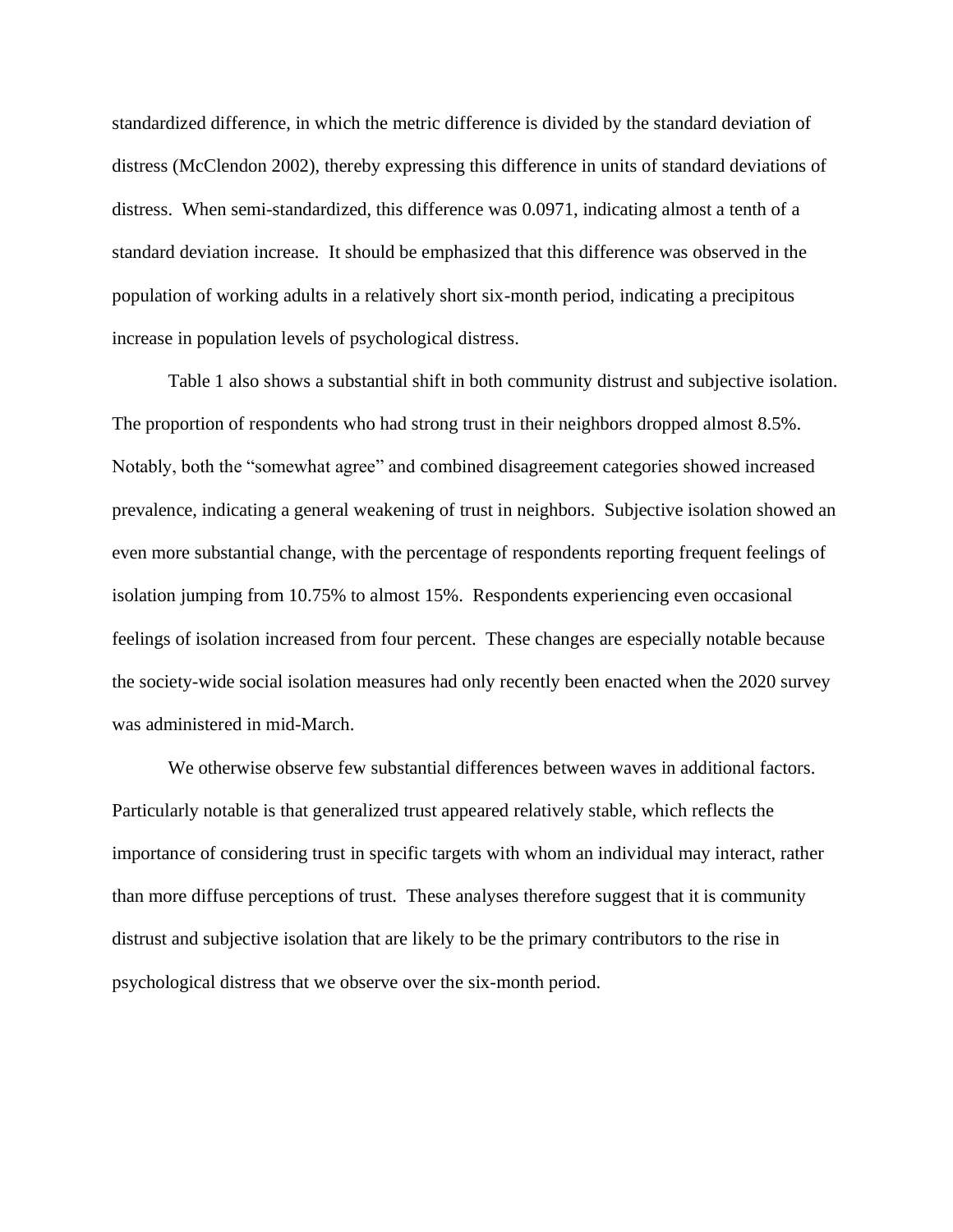# [TABLE 2 ABOUT HERE]

Table 2 displays the results of the ordered logistic regression analyses of community distrust and subjective isolation. Model 1 shows that, independent of the controls, respondents in 2020 evidenced a significantly increased risk of community distrust. Being a respondent in the 2020 survey was associated almost 50% greater odds of reporting a higher level of distrust than being a respondent in the 2019 sample. However, these between-wave differences did not vary by age, as the interaction between wave of survey and age in Model 2 is not significant.

Turning to subjective isolation, Model 3 shows that respondents in 2020 also had increased risk of subjective isolation. Being a respondent in the 2020 sample was associated with over 40% greater odds of reporting a higher level of isolation than being a respondent in the 2019 sample. Furthermore, between-wave differences in subjective isolation differ by age, as Model 4 shows that the interaction between wave of survey and age is statistically significant.

#### [FIGURE 2 ABOUT HERE]

To explicate this interaction, Figure 2 presents the estimated odds ratios for betweenwave differences in subjective isolation across the range of ages in the survey. This figure shows that, for respondents in their 20s and 30s, the odds ratios for between-wave differences in subjective isolation are relatively small and not significant. By age 40, though, respondents in 2020 had over a 30% greater odds of reporting increased feelings of isolation, and this difference was significant. The between-wave odds of subjective isolation increased further in strength in later age cohorts. Respondents at age 50 had almost 50% greater odds of increased feelings of isolation in 2020, and by age 60 the odds were 75% greater in 2020. In accordance with our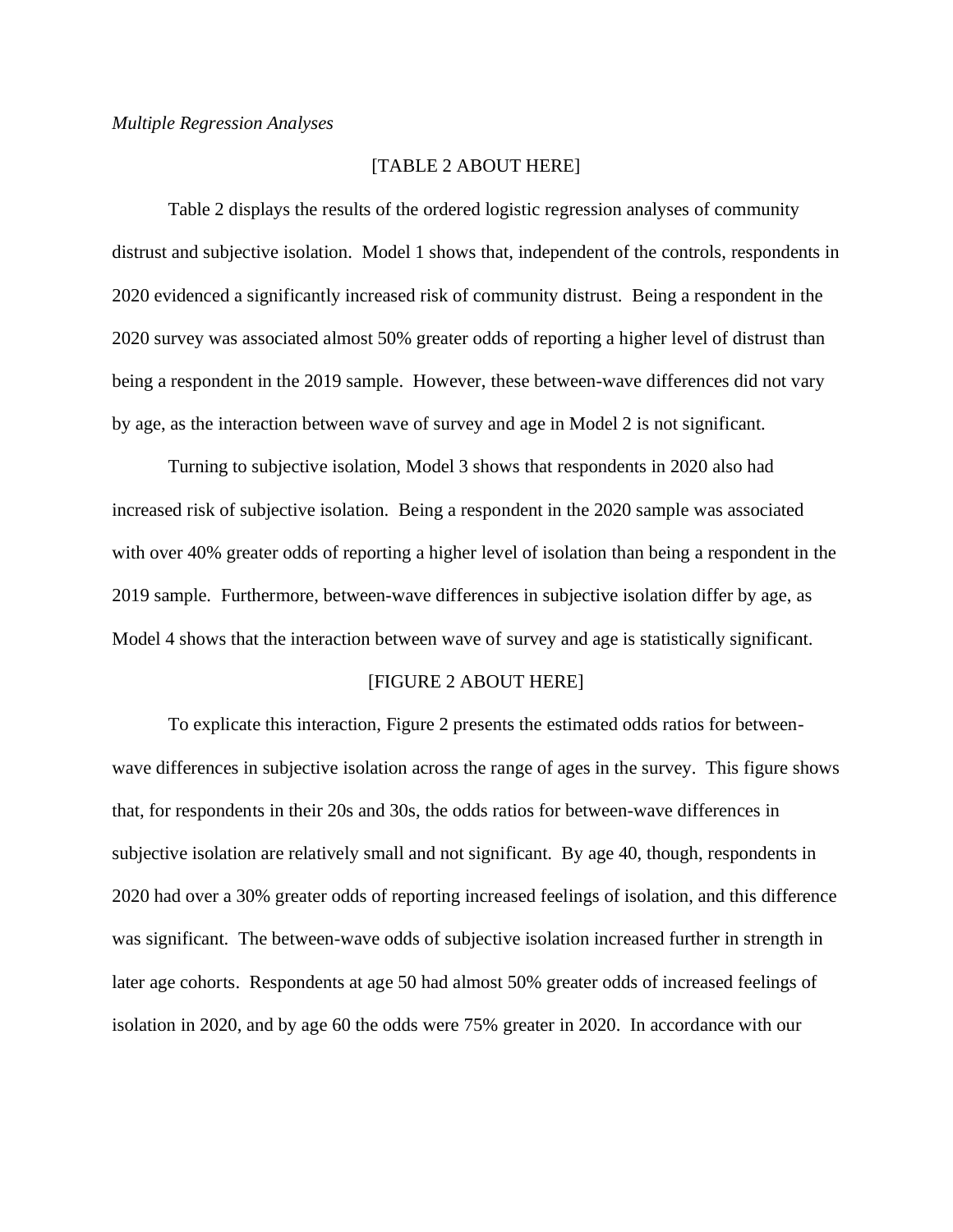expectations, then, the increased risk of subjective isolation following the COVID-19 outbreak was greater among older respondents.

# [TABLE 3 ABOUT HERE]

Table 3 presents the results of the OLS regression analyses of psychological distress. Model 1 shows that between-wave increases in distress remain significant, independent of controls. Ancillary analyses showed that, with controls, the semi-standardized difference in distress was similar to the bivariate difference, at 0.100. Model 2 controls for categories of community distrust and, when compared to respondents who reported strong agreement with trust in neighbors, all other categories reported significantly greater mean levels of distress. Ancillary analyses showed that the semi-standardized differences were relatively strong for those who disagreed with trust in neighbors. The semi-standardized difference for respondents in the combined disagreement category was 0.219, while the semi-standardized difference for those in the "somewhat agree" category was 0.0851. Furthermore, the between-wave difference in distress declined over 10% from the previous model, from 0.086 to 0.075, and reduced in significance from  $p<0.001$  to  $p<0.01$ , indicating that increased community distrust contributed to explaining between-wave differences in psychological distress (MacKinnon, 2008). There was also a commensurate decline in the semi-standardized between-wave difference in distress, from 0.100 to 0.087.

Model 3 introduces controls for categories of responses to subjective isolation, with no feelings of isolation as the reference group. All categories of feelings of isolation are significantly associated with greater distress. Furthermore, these differences are quite substantial. Ancillary analyses showed that the semi-standardized coefficient feeling isolated some of the time was 0.893, while the semi-standardized coefficient for feeling isolated most or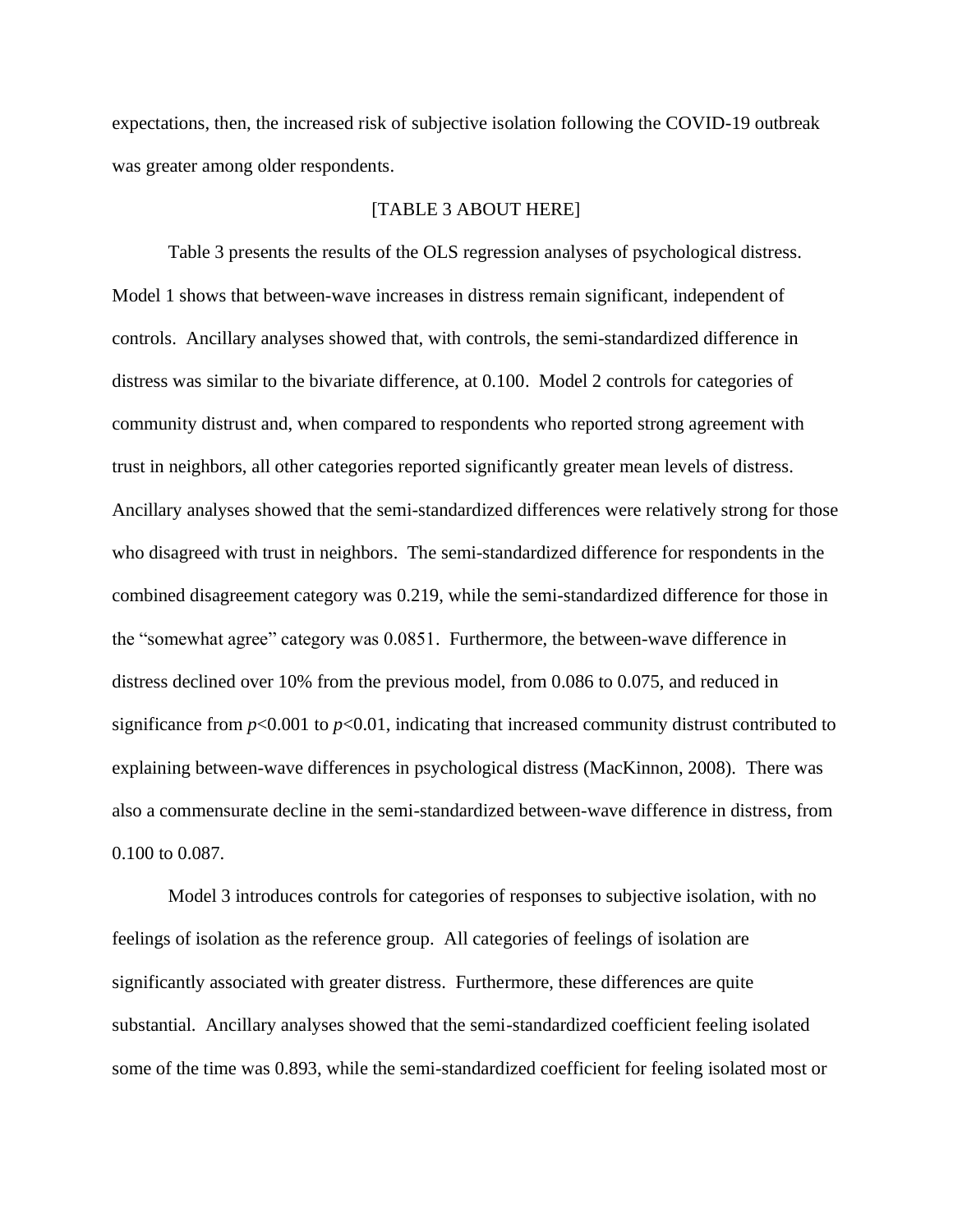all of the time was 1.549. There is also a substantial decrease in the between-wave difference in psychological distress when feelings of isolation are taken into account, as the between-wave difference in distress is essentially negated and is no longer statistically significant. Increasing levels of subjective isolation from September 2019 to March 2020 therefore substantially explain increases in psychological distress

# [FIGURE 3 ABOUT HERE]

Model 4 removes the indicators of community distrust and subjective isolation, but introduces an interaction between wave of survey and age. This interaction is significant, demonstrating that between-wave differences in psychological distress varied significantly by age cohort. Figure 3 clarifies the meaning of this interaction by depicting the semi-standardized coefficients for differences in psychological distress across values of age. Figure 3 shows that, at younger ages, between-wave differences in psychological distress are not significant. At age 40, though respondents in 2020 reported significantly higher mean levels of psychological distress. These differences increased in strength at older ages. For respondents at age 50, there was an increase of over a tenth of a standard between 2019 and 2020, and for respondents at age 60, this increase was almost a fifth of a standard deviation, indicating a change in population mental health that is relatively substantial, especially in the short amount of time between waves.

Model 5 introduces controls for categories of community distrust. The interaction between wave of survey and age in Model 5 almost entirely unchanged compared to the coefficient for the interaction in Model 4. Community distrust therefore does not explain age cohort contingencies in between-wave differences in psychological distress, but this is to be expected, as age did not moderate between-wave differences in risk of community distrust. The ordered logistic regression analyses did show significant age contingencies in between-wave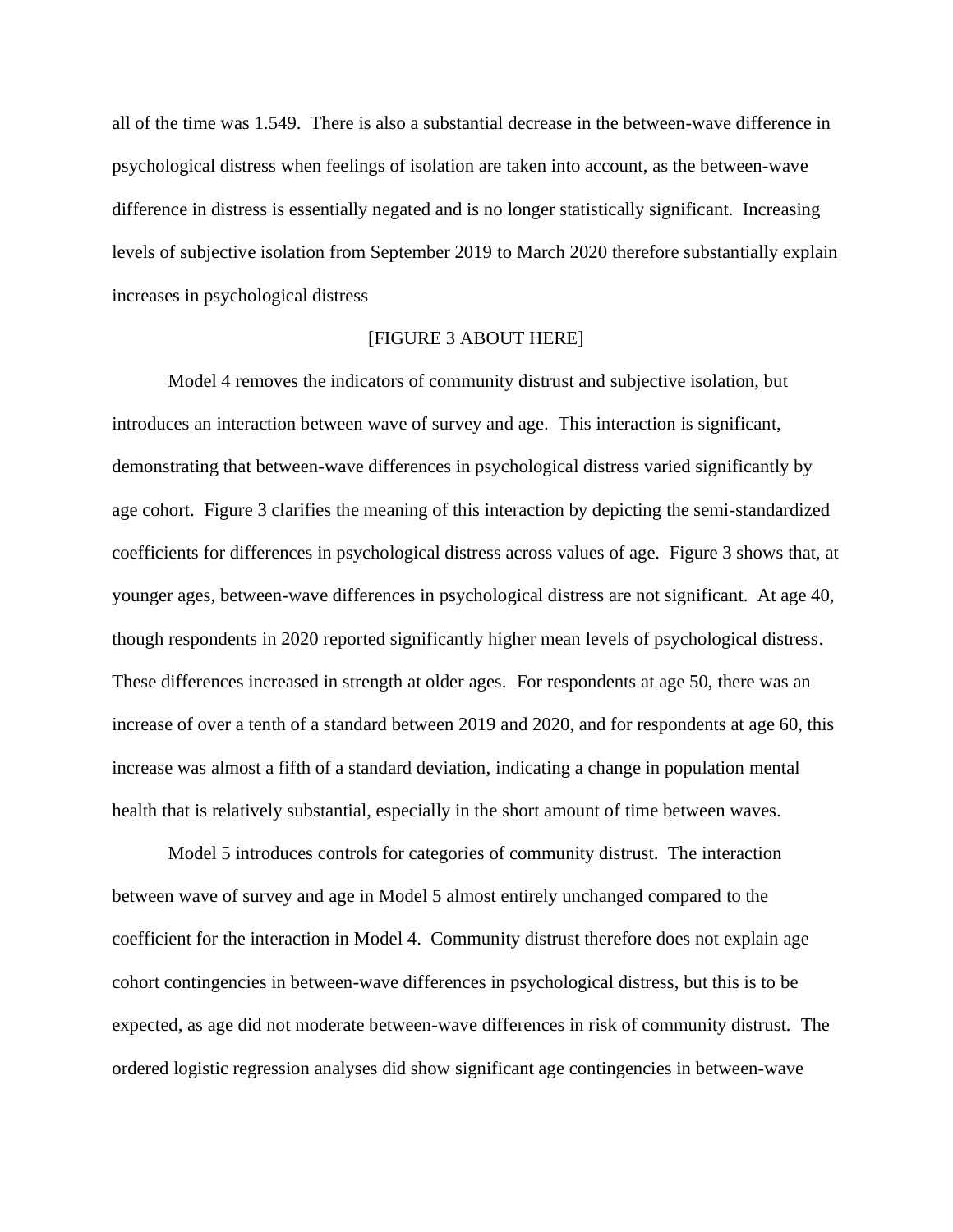differences in risk of subjective isolation, though. Moreover, Model 6 shows that controlling for categories of subjective isolation reduces the size of the interaction by over 50% and this interaction is no longer significant. That older respondents were more vulnerable to an increased risk in subjective isolation between 2019 and 2020 therefore explains why older respondents were more at risk for an increase in psychological distress between waves of the survey.

## **Discussion**

The COVID-19 pandemic resulted in substantial changes in patterns of social interactions, as governments enacted social distancing and other safety measures intended to slow the spread of the virus. From a Durkhemian perspective, large-scale social change may disrupt social connections, resulting in a loss of social integration and commensurate harm to public health. The loss of social integration is especially likely be experienced in the wake of the COVID-19 pandemic because individuals were expected to minimize in-person interactions and social gatherings.

Our comparisons of two surveys of the Canadian working population—one pre-pandemic in September of 2019 and another mid-March of 2020 as the pandemic accelerated—confirm these expectations. An increase in the sense of isolation was substantial, with a nearly 10% increase in at least some indications of feelings of isolation. While it is not surprising that a substantial portion of respondents experienced an increased sense of isolation, the ramifications of isolation for distress should be emphasized. Feelings of isolation were substantially associated with distress, and largely explained a precipitous increase in psychological distress between waves of the surveys.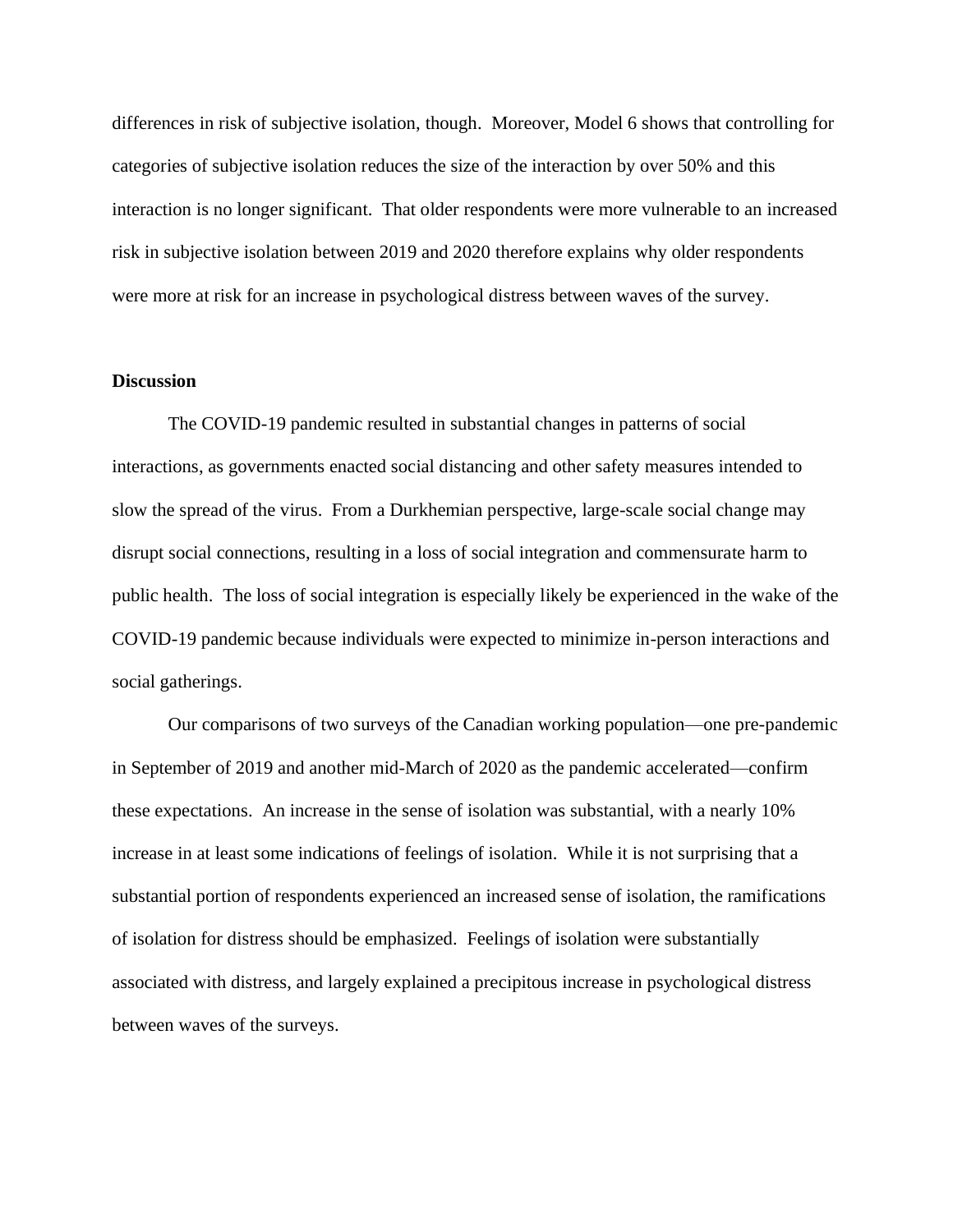These findings are especially notable for two reasons. First, the social distancing measures enacted by governments were intended to prevent a public health crisis, and particularly strains on the health care system that could be caused by widespread infection. Yet, our analyses suggest that these public health measures may also have harmed public health by leading to a rise in psychological distress. The mental health costs of social distancing is especially important because these measures also curtailed individuals' abilities to seek out medical or therapeutic assistance for increased distress. Second, the 2020 survey was gathered shortly after the Canadian federal and provincial governments instituted social distancing requirements. It is likely that many people experienced additional feelings of isolation as the requirements to refrain from in-person social contacts continued. Thus, we are likely observing in these analyses only the beginning of increased feelings of isolation that lead to even greater increases in psychological distress.

Between-wave increases in both subjective isolation and subsequent psychological distress were, however, demarcated by age. In particular, respondents at older ages experienced greater risk of increases in a sense of isolation, with subsequent heightened increases in psychological distress. Although we cannot differentiate between age and cohort effects in the current analyses, given the critical question is whether older adults were more at risk for adverse mental health effects in the wake of COVID-19, an inability to differentiate between the two is less important than in demonstrating that it was older individuals who were at greater risk. Furthermore, the survey data analyzed in this study are intended to be representative of Canadian workers, which will under-represents the larger population of older adults, many of whom are retired. As the working population will tend to have at least some social contact through interwork relations, it is likely that this study minimizes the consequences of social distancing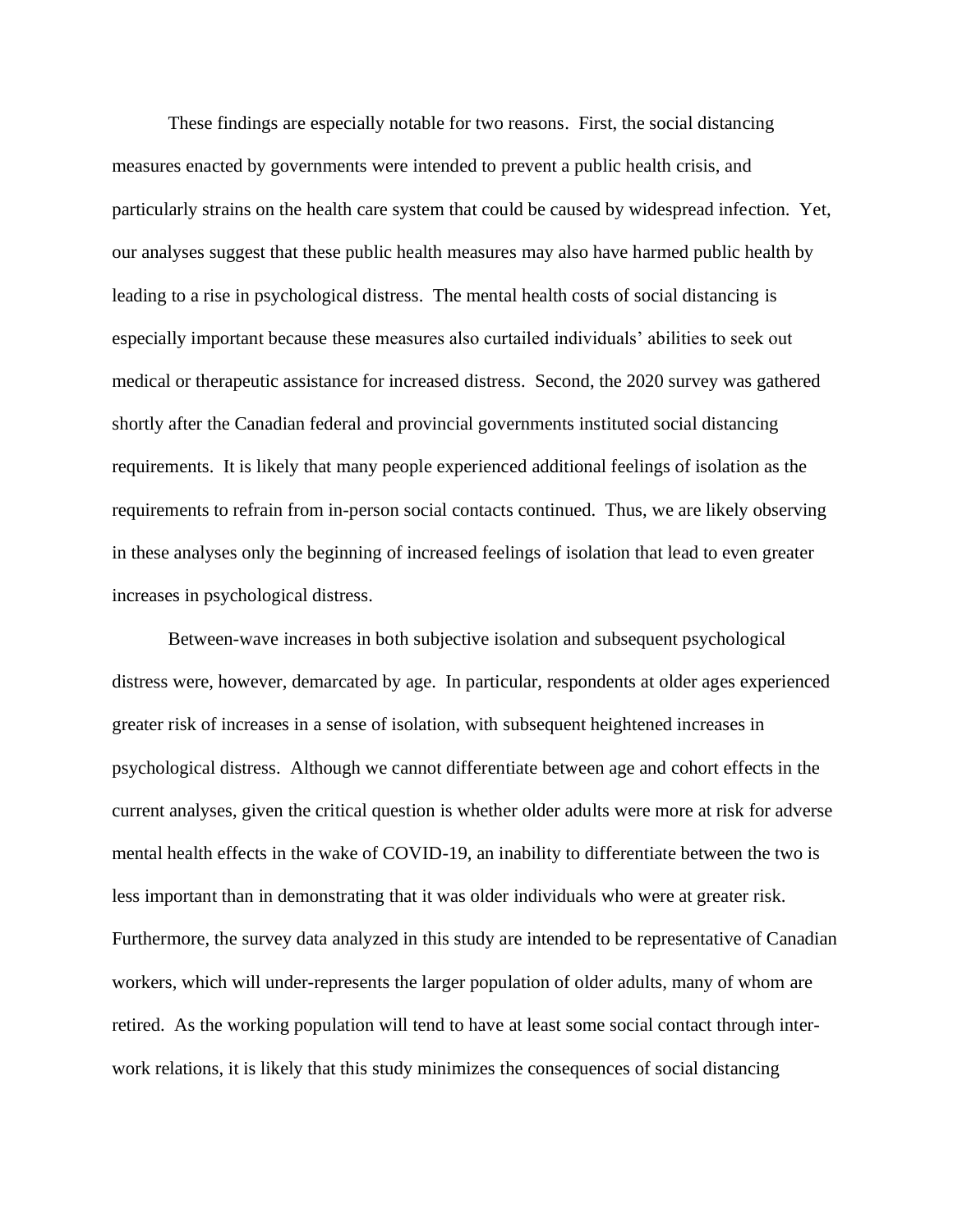measures for a sense of isolation among the larger population of older adults. The risk to the psychological well-being of older adults as a result of COVID-19 social distancing measures are therefore likely even stronger than those presented here.

Yet, it should also be noted that we expected birth cohort to create contingencies in processes of social estrangement because older cohorts were likely to gain less social fulfillment from digital forms of social interactions. In particular, some have characterized those born before 1980 as "digital immigrants," and those born in 1980 as after as "digital natives." This is notable because our results followed this categorization. Those younger than 40 (and therefore born after 1980) were much less at risk for increased feelings of social isolation than those born after 1980. In fact, for younger respondents in our sample, there was little increased risk of feelings of isolation. This pattern therefore provides support for our argument that cohort differences in patterns of use of and comfort with electronic forms of communication were likely a primary contributor to feelings of isolation among older respondents. It is also possible, however that these age cohort differences could diminish as the pandemic continued and members of older cohorts became more comfortable with electronic forms of communication.

Research in the history of pandemics also highlights how public trust can change as a result of pandemics. In particular, Barry (2005) underscores the extent to which fear can undermine levels of public trust and enhance selfish motives. We observed some evidence of this increase as well. Even in the short time between surveys, trust in neighbors declined precipitously—especially in terms of strong trust in neighbors. Furthermore, we observed this decline even though overall trust remained relatively consistent between waves of the survey. The increase specifically in distrust of others in local surroundings suggests that individuals began to look at one-another more suspiciously, even if they did not perceive people more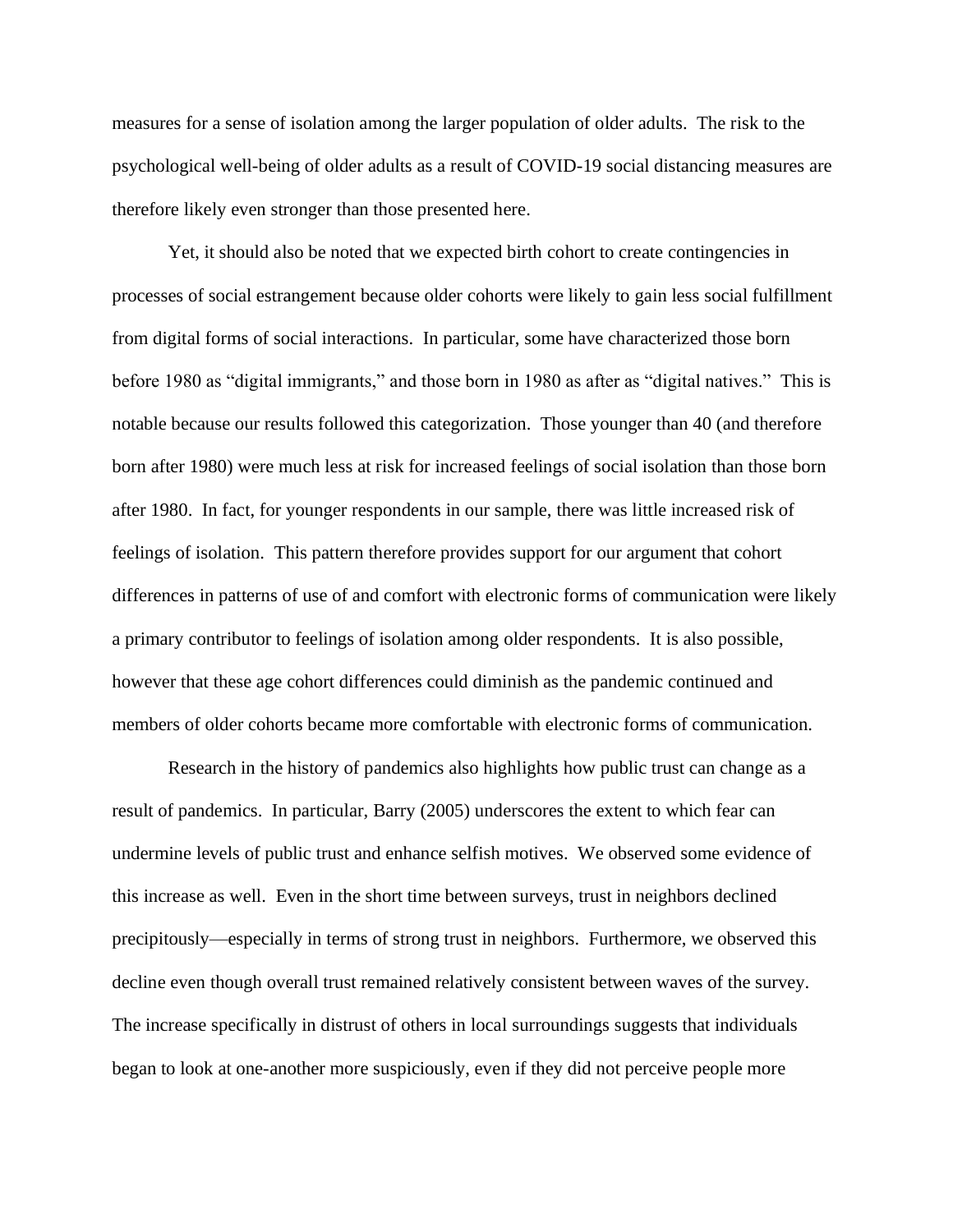generally as less trustworthy. Essentially, the risk of infection lead to less trust in people with whom individuals were likely to come into contact in the community.

There may be a hesitancy to attribute substantial meaning to the loss of community trust because community distrust only minorly explained between-wave differences in psychological distress. There may, however, be striking consequences of declining community trust that extend beyond measures of psychological distress. Trust is a core dimension of human relations. Without trust, individuals cannot engage in fundamental processes of reciprocity that serve to build equity in human relationships (Cialdini & Goldstein, 2004). Thus, increasing levels of distrust could have even more substantial consequences for social order. This could especially be the case if a greater number of people shifted to more extreme levels of distrust. Within our survey, there was a sparse proportion of respondents who strongly disagreed with trust in neighbors, but our 2020 survey was administered fairly early in the course of the pandemic. Subsequent wider transmission of the virus could lead to increased proportions of stark distrust, with resultant harm to the structure of social interactions, as well as clearer ramifications for psychological distress.

Several limitations of this study should be noted. First, both community distrust and subjective isolation were measured with single-item measures. Although community distrust has previously been measured using single questions (e.g., Carpiano and Fitterer 2011; Fujiwara and Kawachi 2008), single-item measures typically have lower levels of reliability that multiple scales. However, that we see similar increases in both measures suggests that the changes observed in these analyses are not simply due to random fluctuations caused by unreliability. In addition, it should be emphasized that while the changes observed here are likely attributable to the COVID-19 pandemic and associated social distancing measures, we cannot directly link any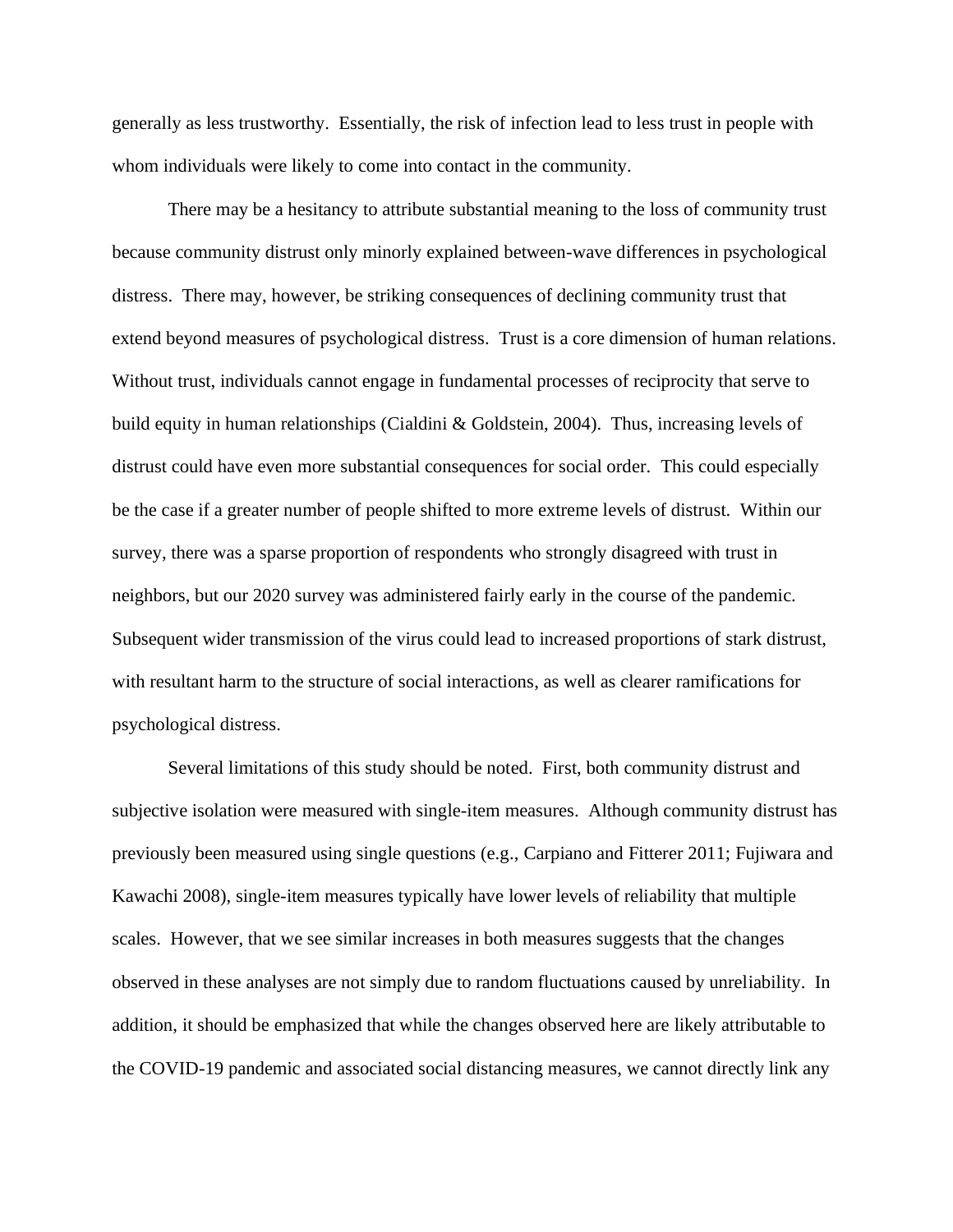observed changes to the COVID-19 pandemic. This does not weaken the underlying findings of this paper that the Canadian working population experienced a dramatic increase in social estrangement that lead to greater levels of psychological distress. Finally, and similar to the question of retired older adults, these analyses focused on employed individuals, and it is possible that unemployed individuals may have also experienced an even greater increase in subjective isolation in the absence of social interactions with co-workers.

# *Conclusion*

The Covid-19 pandemic represents a once-in-a-lifetime kind of shock to social life across societies. From Durkheim's view, it would be unsurprising that we would to see the consequences of such rapid and all-encompassing social change for integration and cohesion and, ultimately, for population health and well-being. Supportive relationships and trust matter, perhaps even more so when society is facing a collective threat. As the pandemic accelerated, we began to observe the expected fallout for social life. Our study demonstrates how in just a short period of time—from September 2019 to mid-March 2020—we document a substantial rise in social isolation and community distrust. However, the patterns are not equivalent across age. In particular, social isolation increased more dramatically during this period for older workers compared to their younger counterparts. Importantly, differences in social isolation represent a primary contribution to a rise in psychological distress during this period. In these times of great turbulence and social disruption, it is critical to maintain meaningful social ties. But in the time of pandemic, we see that sustaining those bonds becomes increasingly more challenging, resulting in challenges to mental health.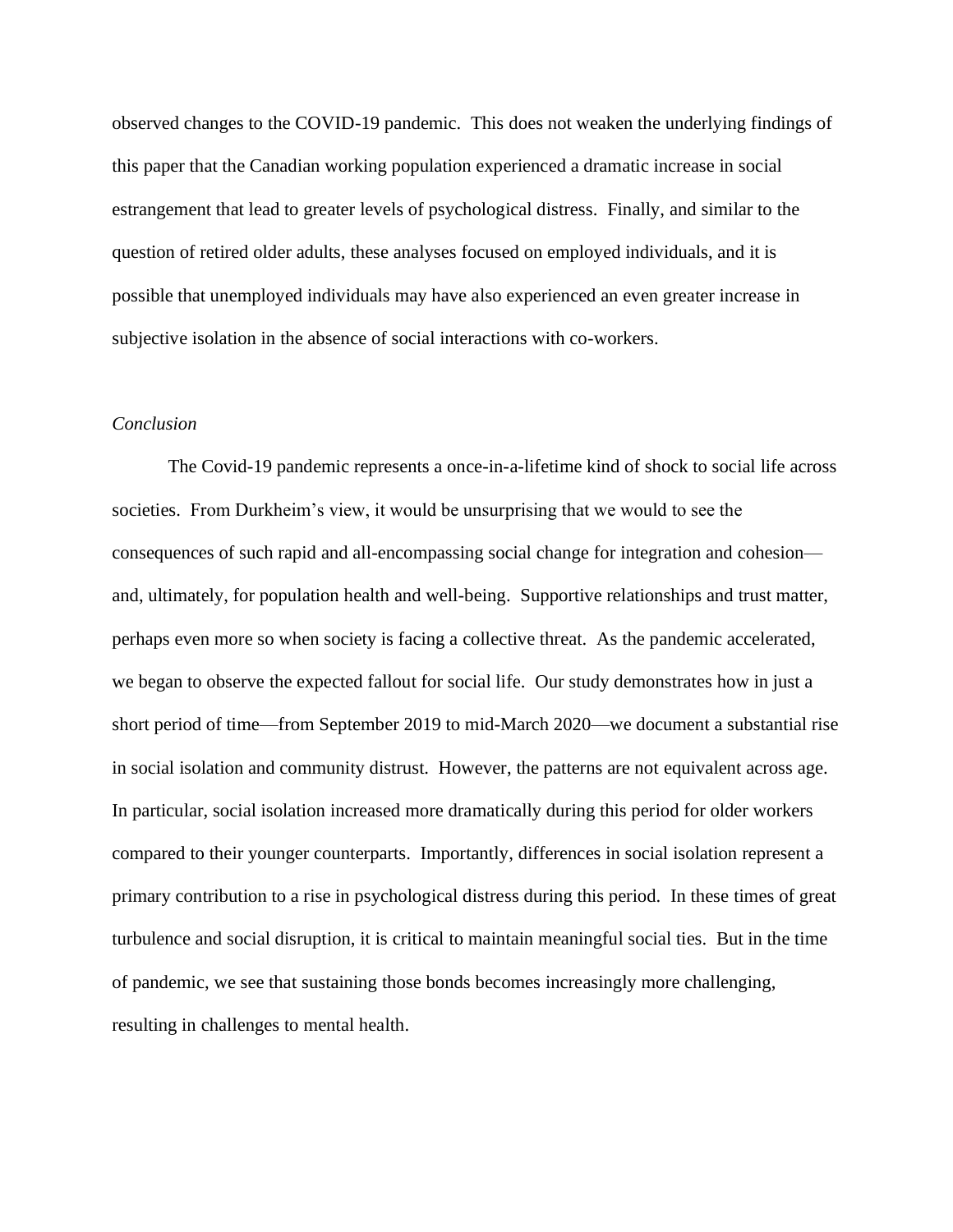# **References**

- Aassve, Arnstein, Guido Alfani, Francesco Gandolfi and Marco Le Moglie. 2020. "Epidemics and Trust: The Case of the Spanish Flu." Working Papers 661 IGIER (Innocenzo Gasparini Institute for Economic Research), Bocconi University.
- Abrutyn, Seth and Anna S. Mueller. 2016. "When Too Much Integration and Regulation Hurt: Re-envisioning Durkheim's Altruistic Suicide." *Society and Mental Health* 6(1):56–71
- Barry, John M. 2005. *The Great Influenza: The Story of the Deadliest Pandemic in History*. New York: Penguin Group.
- Baumert, Anna, Anna Halmburger, Tobias Rothmund, and Christian Schemer. 2017. "Everyday Dynamics in Generalized Social and Political Trust." *Journal of Research in Personality* 69:44–54.
- Berkman, Lisa F., Thomas Glass, Ian Brissette, and Teresa E. Seeman. 2000. "From Social Integration to Health: Durkheim in the New Millennium." *Social Science & Medicine* 51:843–57.
- Brant, Rollin. 1990. "Assessing Proportionality in the Proportional Odds Model for Ordinal Logistic Regression." *Biometrics* 46(4):1171-1178.
- Büchi, Moritz, Natascha Just, and Michael Latzer. 2016. "Modeling the Second-Level Digital Divide: A Five-Country Study of Social Differences in Internet Use." *New Media & Society* 18(11): 2703-2722.
- Cacioppo, John T., Louise C. Hawkley. Greg J. Norman, and Gary G. Berntson. 2011. "Social Isolation." *Annals of the New York Academy of Sciences* 1231:17–22.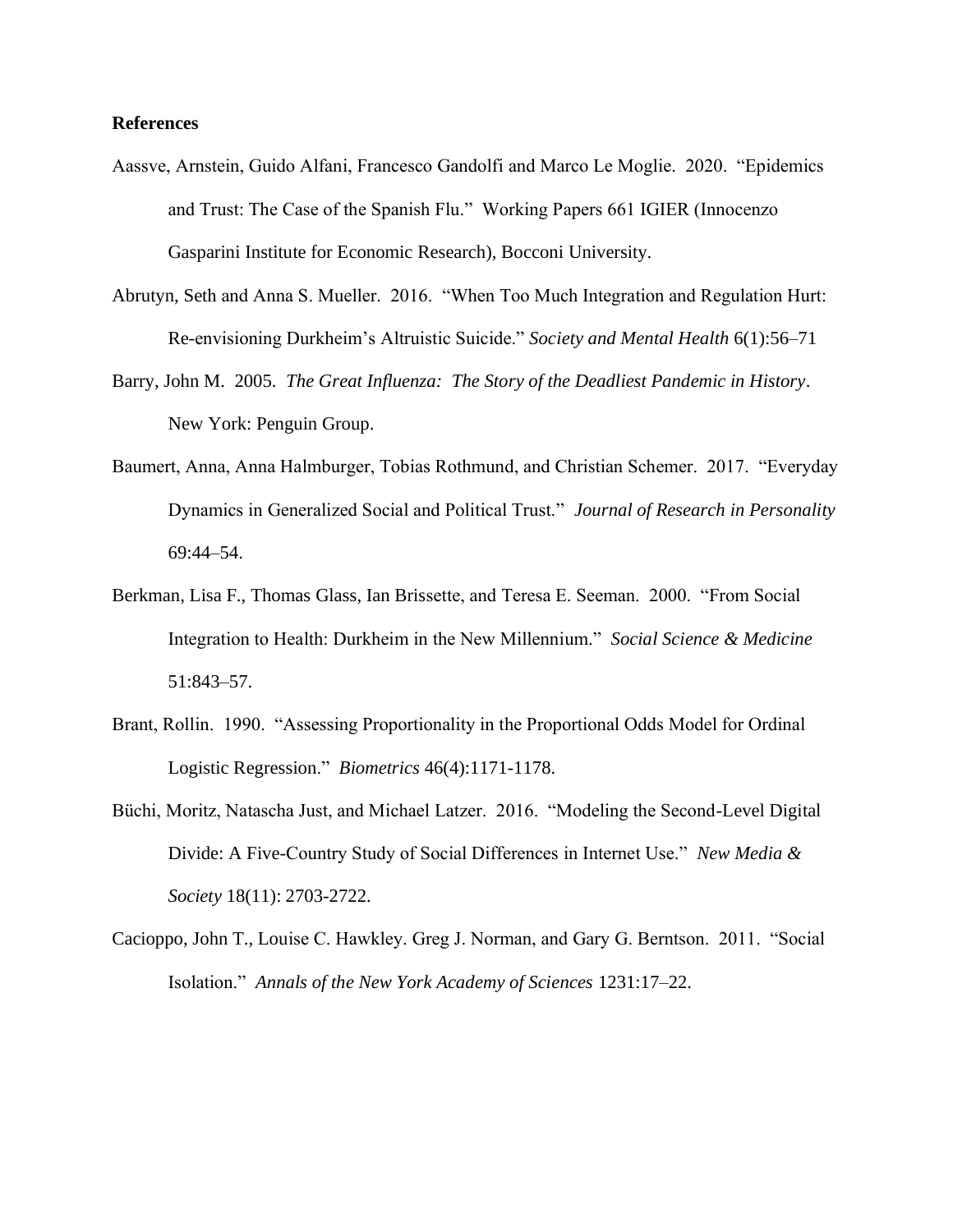- Carpiano, Richard M. and Lisa M. Fitterer. 2011. "Questions of Trust in Health Research on Social Capital: What Aspects of Personal Network Social Capital Do they Measure?" *Social Science & Medicine* 116:225-234.
- Cialdini, Robert B. and Noah J. Goldstein. 2004. "Social Influence: Compliance and Conformity." *Annual Review of Psychology* 55: 591–621.
- Elder, Glen H., Jr. 1994. "Time, Human Agency, and Social Change: Perspectives on the Life Course." *Social Psychology Quarterly* 57:4-14.
- Elder, Glen H., Jr. 1999. *Children of the Great Depression: Social Change in Life Experience*. Boulder, CO: Westview Press.
- Friemel, Thomas N. 2016. "The Digital Divide has Grown Old: Determinants of a Digital Divide among Seniors." *New Media & Society* 18(2):313–331.
- Fujirawa, T. and I. Kawachi. 2008. "A Prospective Study of Individual-Level Social Capital and Major Depression in the United States." *Journal of Epidemiology and Community Health* 62:627-633.

Gilman, Sander L. 2010. "Moral Panic and Pandemics." *The Lancet* 375(9729):1866-1867.

- Glanville, Jennifer L. and William T. Story. 2018. "Social Capital and Self-Rated Health: Clarifying the Role of Trust." *Social Science Research* 71:98-108.
- Government of Alberta. 2020. "Restrictions on Gatherings and Businesses." Retrieved April 6, 2020 (https://www.alberta.ca/restrictions-on-gatherings-and-businesses.aspx).
- Hargittai, Eszter and Kerry Dobransky. 2017. "Old Dogs, New Clicks: Digital Inequality in Skills and Uses among Older Adults." *Canadian Journal of Communication* 42:195– 212.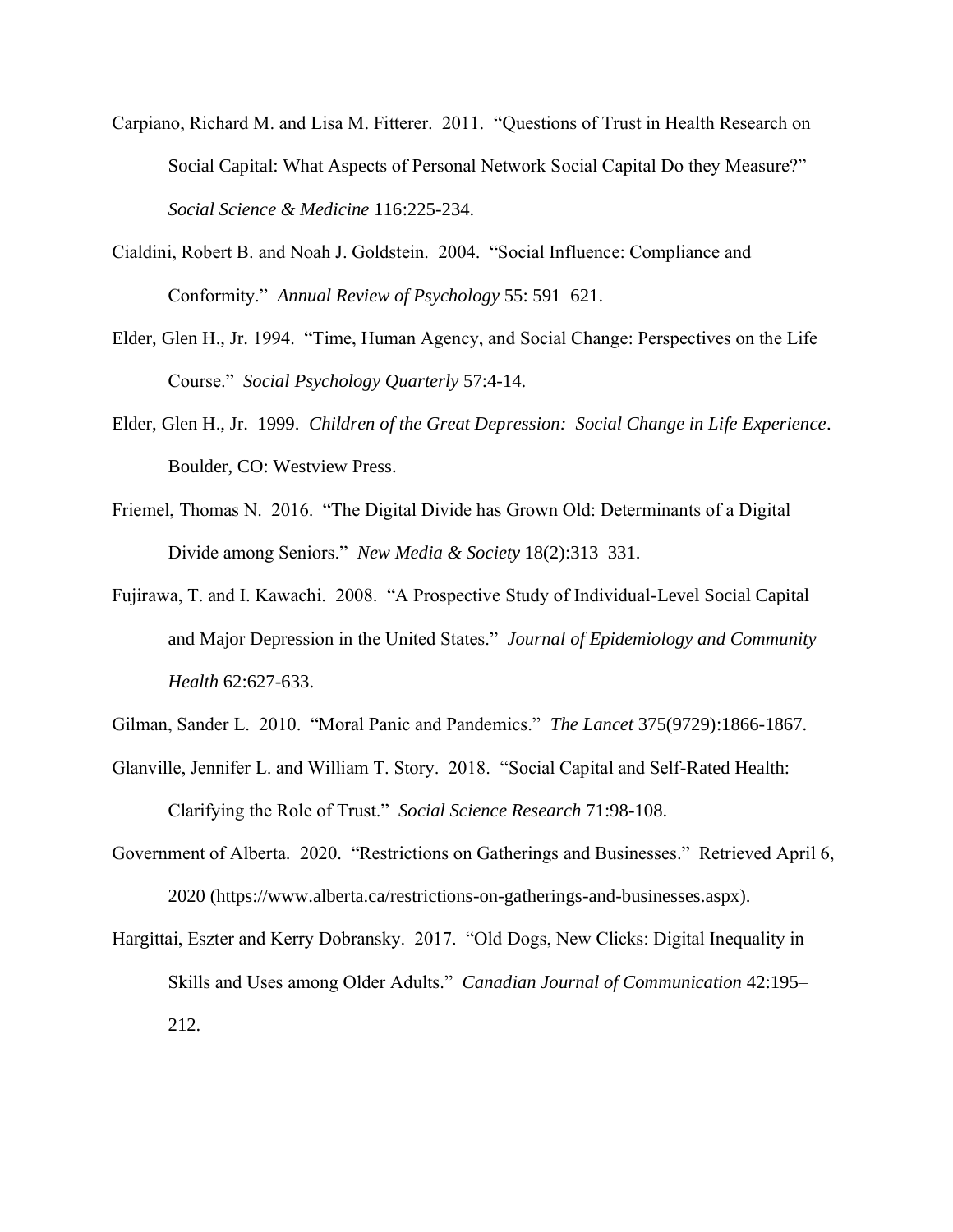- Heymann, David L. and Nahoko Shindo. 2020. "COVID-19: what is next for public health?" *The Lancet* 395:542-545.
- Hoffmann, John P. 2016. *Regression Models for Categorical, Count, and Related Variables: An Applied Approach*. Oakland, CA: University of California Press.
- Kessler, Ronald C., Andrews, G., Colpe, L. J., Hiripi, E., Mroczek, D. K., Normand, S. L. T., Walters, E. E., Zaslavsky, A. M. 2002. "Short Screening Scales to Monitor Population Prevalences and Trends in Non-Specific Psychological Distress." *Psychological Medicine* 32: 959–76.
- Keyes, Katherine M., Utz, Rebecca L., Robinson, Whitney, Li, Guohua. 2010. "What Is a Cohort Effect? Comparison of Three Statistical Methods for Modeling Cohort Effects in Obesity Prevalence in the United States, 1971–2006." *Social Science & Medicine* 70:1100–1108.
- Lai, K. K. Rebecca. 2020. "Are Countries Flattening the Curve for Coronavirus." *The New York Times*, April 3. Retrieved April 6, 2020 (https://nyti.ms/2UFD38P).
- Little, W. 2016. *Introduction to Sociology-2nd Canadian Edition*. Retrieved April 04, 2020 (https://opentextbc.ca/introductiontosociology2ndedition/).
- Loewen, Claire. 2020. "As Quebec Bans Gatherings of 2 or More, Police Forces Given More Power to Disperse Groups." *CBC News*, March 23. Retrieved April 6, 2020 (https://www.cbc.ca/news/canada/montreal/as-quebec-bans-gatherings-of-2-or-morepolice-forces-given-more-power-to-disperse-groups-1.5506327).
- Lüders, Marika and Petter Bae Brandtzæg. 2017. "'My children tell me it's so simple': A mixed-methods approach to understand older non-users' perceptions of Social Networking Sites." *New Media & Society* 19:181-198.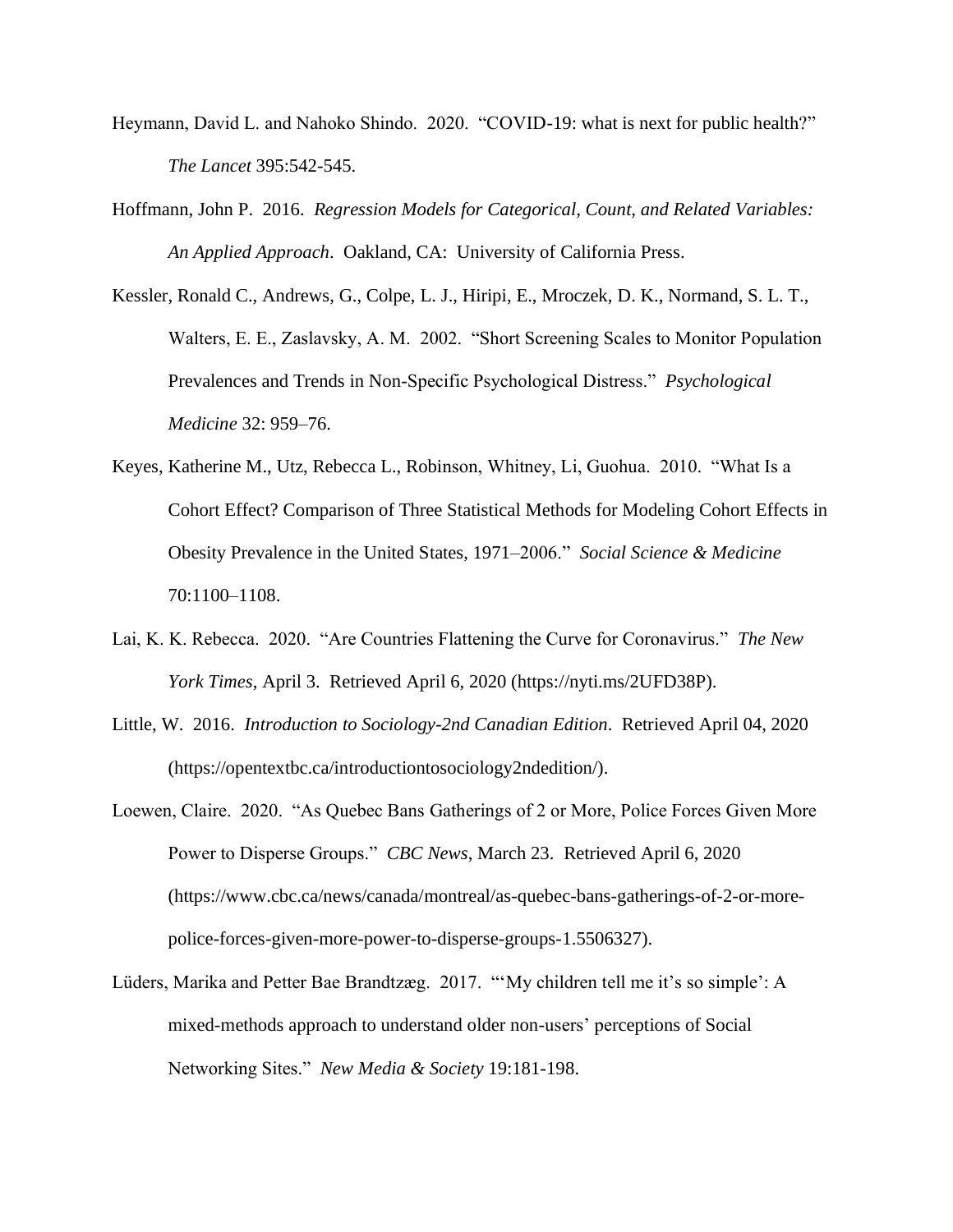- MacKinnon, David P. 2008. *Introduction to Statistical Mediation Analysis*. New York: Taylor & Francis Group.
- McClendon, McKee J. 1994. *Multiple Regression and Causal Analysis*. Itasca, IL: F. E. Peacock.
- Morgan, Clancy. 2020. "How Long Will Social Distance Last? It's Complicated." *Business Insider*, March 30. Retrieved April 6, 2020 (https://www.businessinsider.com/whysocial-distancing-might-last-several-months-2020-3).
- Murayama, Hiroshi, Yu Nofuji, Eri Matsuo, Mariko Nishi, Yu Taniguchi, Yoshinori Fujiwara, and Shoji Shinkai. 2015. "Are Neighborhood Bonding and Bridging Social Capital Protective against Depressive Mood in Old Age? A Multilevel Analysis in Japan." *Social Science & Medicine* 124:171-179.
- Nevin, Andrew D. and Scott Schieman. 2020. "Technological Tethering, Digital Natives, and Challenges in the Work–Family Interface." *The Sociological Quarterly* (In Press).
- Public Health Agency of Canada. 2020. "Physical distancing (Fact Sheet)." Retrieved April 6, 2020 (https://www.canada.ca/en/public-health/services/publications/diseasesconditions/social-distancing.html).
- Ross, Catherine E. 2011. "Collective Threat, Trust, and the Sense of Personal Control." *Journal of Health and Social Behavior* 52(3):287–96.
- Sly, Timothy. 2020. "COVID-19 Has the Potential to Become as Severe as the Spanish Flu." *MacLean's*, March 5. Retrieved April 6, 2020 (https://www.macleans.ca/opinion/covid-19-has-the-potential-to-become-as-severe-as-the-spanish-flu/).
- Thoits, Peggy A. 2011. "Mechanisms Linking Social Ties and Support to Physical and Mental Health." *Journal of Health and Social Behavior* 52(2):145–61.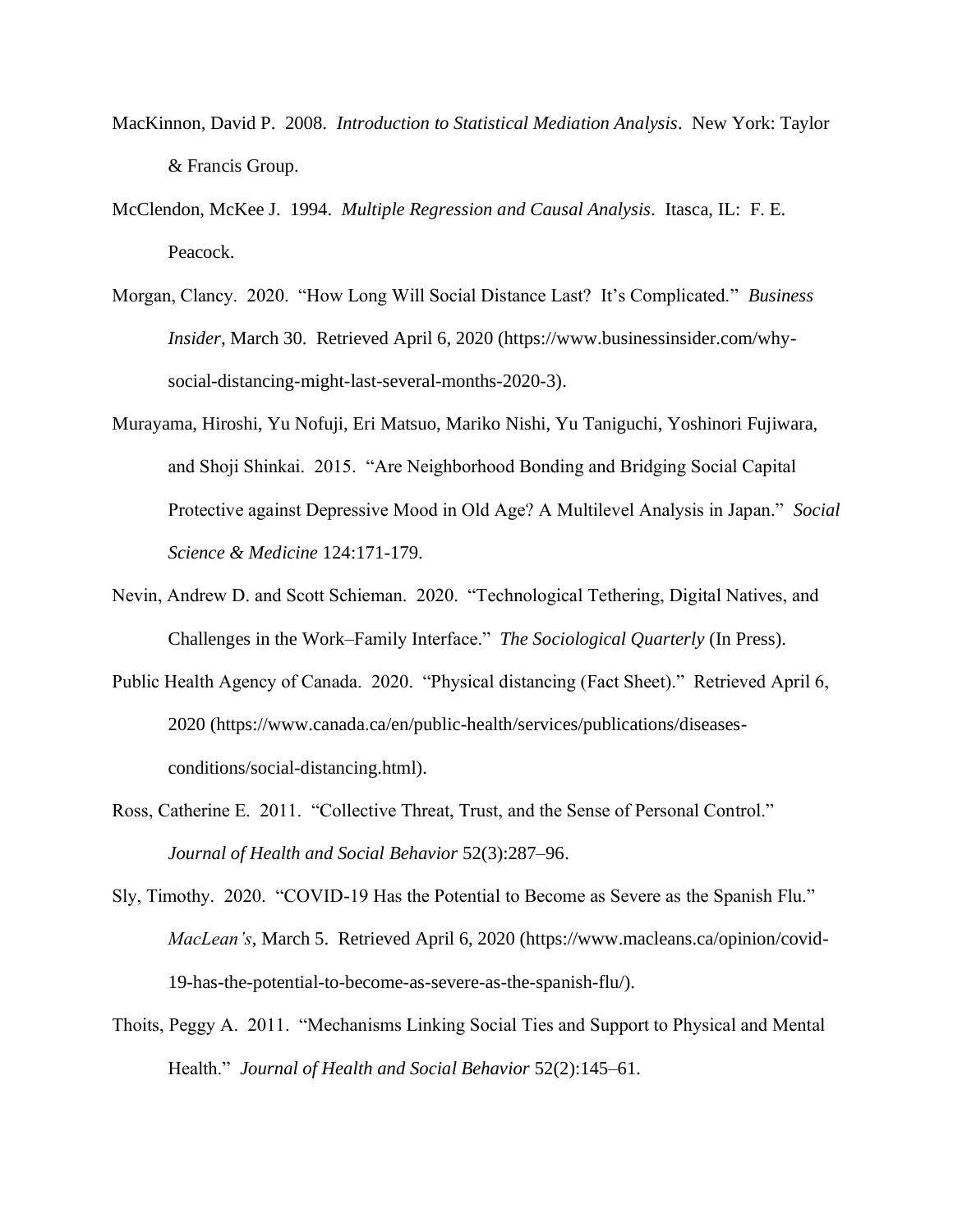- Tomita, Andrew and Jonathan K. Burns. 2013. A Multilevel Analysis of Association between Neighborhood Social Capital and Depression: Evidence from the First South African National Income Dynamics Study." *Journal of Affective Disorders* 144:101–105.
- Tsai, Alexander C. and Andrew V. Papachristos. 2015. "From Social Networks to Health: Durkheim after the Turn of the Millennium." *Social Science & Medicine* 125:1–7.
- Williams, Richard. 2006. "Generalized Ordered Logit/Partial Proportional Odds Models for Ordinal Dependent Variables." *The Stata Journal* 6(1):58-82.
- Wu, Yun-Hsuan, Kellee White, Nancy L Fleischer, Bo Cai, Shing-Chia Chen, and Spencer Moore. 2018. "Network-Based and Cohesion-Based Social Capital and Variations in Depressive Symptoms among Taiwanese Adults." *International Journal of Social Psychiatry* 64(8):726–736.
- Yu, Rebecca P., Nicole B. Ellison, Ryan J. McCammon, and Kenneth M. Langa. 2016. "Mapping the Two Levels of Digital Divide: Internet Access and Social Network Site Adoption among Older Adults in the USA." *Information, Communication & Society* 19:1445-1464.
- Yuan, Shupei, Syed A. Hussain, Kayla D. Hales, and Shelia R. Cotten. 2016. "What Do they Like? Communication Preferences and Patterns of Older Adults in the United States: The Role of Technology, Educational Gerontology 42:163-174.
- Zhao, Ruohui and Liqun Cao. 2010. "Social Change and Anomie: A Cross-National Study." *Social Forces* 88:1209-1229.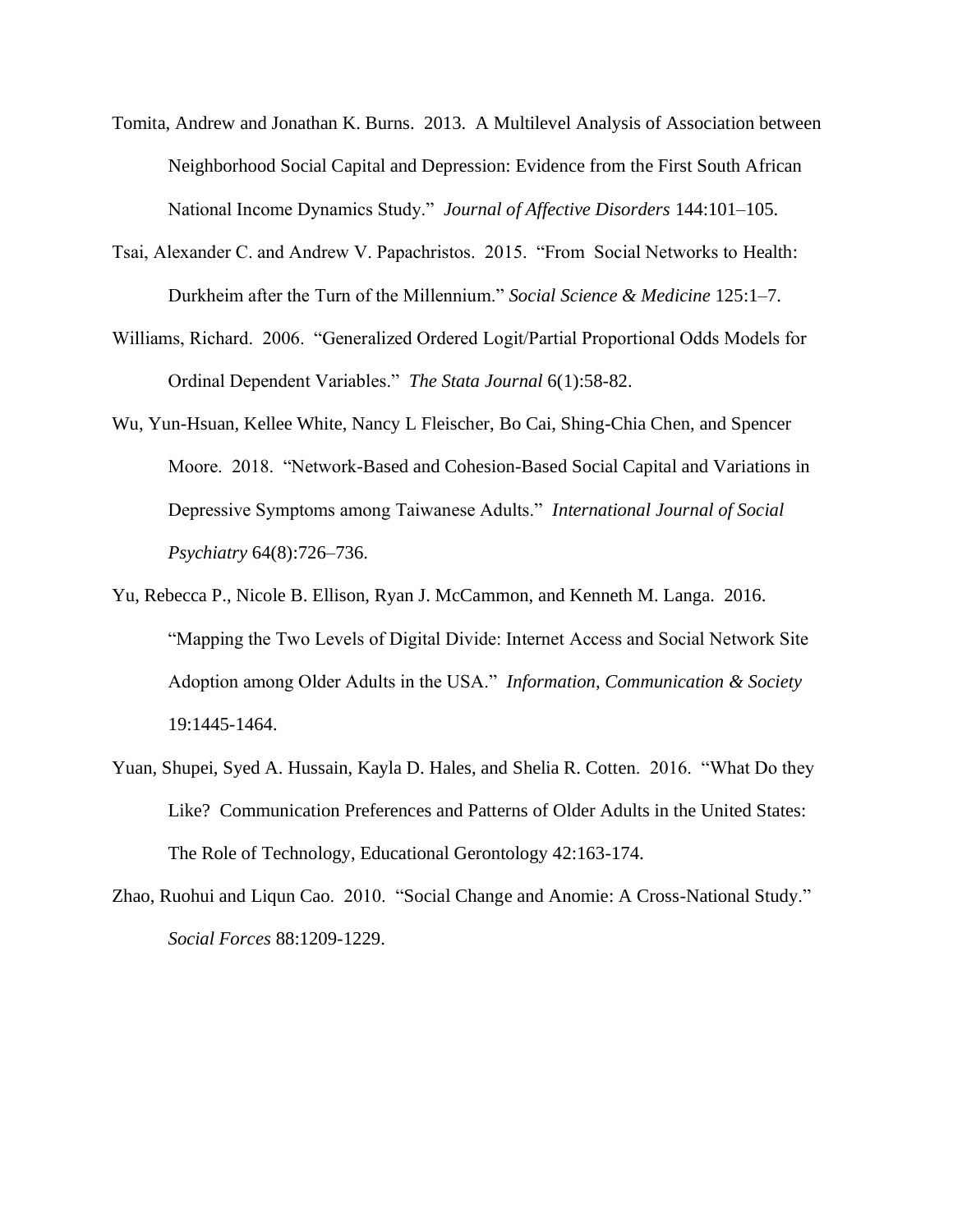TABLE 1 Sample Descriptives

|                                           | 2019<br>Survey | 2020<br>Survey | Merged<br>Surveys<br>p |
|-------------------------------------------|----------------|----------------|------------------------|
| Distress                                  | 2.257          | 2.340          | 2.298 **               |
| Community Distrust (Trust in Neighbors)   |                |                |                        |
| <b>Strongly Agree</b>                     | 0.360          | 0.275          | 0.318                  |
| Somewhat Agree                            | 0.502          | 0.547          | 0.525                  |
| Somewhat Disagree/Strongly Disagree       | 0.138          | 0.178          | $0.158$ ***            |
| Subjective Isolation                      |                |                |                        |
| None of the Time                          | 0.438          | 0.374          | 0.406                  |
| A Little of the Time                      | 0.259          | 0.241          | 0.250                  |
| Some of the Time                          | 0.196          | 0.236          | 0.216                  |
| Most/All of the Time                      | 0.108          | 0.150          | $0.129$ ***            |
| Age                                       | 45.931         | 45.637         | 45.785                 |
| Generalized Trust                         |                |                |                        |
| Low Trust                                 | 0.128          | 0.108          | 0.118                  |
| $\overline{c}$                            | 0.161          | 0.172          | 0.166                  |
| 3                                         |                |                |                        |
| 4                                         | 0.392          | 0.384          | 0.388                  |
|                                           | 0.243<br>0.077 | 0.265<br>0.072 | 0.254<br>0.074         |
| <b>High Trust</b>                         |                |                |                        |
| <b>Occupational Class</b><br>Professional |                |                | 0.400                  |
|                                           | 0.399          | 0.401          |                        |
| Administrative                            | 0.162          | 0.134          | 0.148                  |
| Sales                                     | 0.178          | 0.186          | 0.182                  |
| Clerical                                  | 0.175          | 0.170          | 0.172                  |
| Laborer                                   | 0.088          | 0.109          | 0.098                  |
| Work Hours                                |                |                |                        |
| Part-Time                                 | 0.187          | 0.218          | 0.202                  |
| Full-Time                                 | 0.680          | 0.651          | 0.666                  |
| <b>Extended Hours</b>                     | 0.132          | 0.131          | 0.132                  |
| Working Multiple Jobs                     |                |                |                        |
| One Job                                   | 0.775          | 0.776          | 0.776                  |
| More than One Job                         | 0.225          | 0.224          | 0.225                  |
| Living with Romantic Partner              |                |                |                        |
| Partner                                   | 0.663          | 0.672          | 0.668                  |
| No Partner                                | 0.337          | 0.328          | 0.333                  |
| Any Children in Household                 | 0.502          | 0.617          | 0.559                  |
| No Children                               | 0.712          | 0.656          | 0.684                  |
| Children                                  | 0.289          | 0.344          | $0.316$ ***            |
| Education                                 |                |                |                        |
| High School/Trade School                  | 0.341          | 0.362          | 0.351                  |
| Some University or College/Trade School   | 0.189          | 0.213          | 0.201                  |
| University Degree                         | 0.470          | 0.425          | $0.448*$               |
| Income                                    |                |                |                        |
| Under \$25,000                            | 0.050          | 0.054          | 0.052                  |
| \$25,000 to Less than \$50,000            | 0.149          | 0.137          | 0.143                  |
| \$50,000 to Less than \$100,000           | 0.305          | 0.307          | 0.306                  |
| \$100,000 to Less than \$150,000          | 0.228          | 0.232          | 0.230                  |
| \$150,000 and Over                        | 0.173          | 0.165          | 0.169                  |
| Missing Income                            | 0.096          | 0.105          | 0.100                  |
| Gender                                    |                |                |                        |
| Men                                       | 0.474          | 0.474          | 0.474                  |
| Women                                     | 0.526          | 0.526          | 0.526                  |
| Visible Minority                          |                |                |                        |
| Not a Visible Minority                    | 0.474          | 0.474          | 0.474                  |
| Visible Minority                          | 0.526          | 0.526          | 0.526                  |

*N*=4,925 (2019 Sample=2,477; 2020 Sample=2,448). Descriptives are weighted.

Means are presented for continous measures, proportions for categorical measures.

\**p* <0.05. \*\**p* <0.01. \*\*\**p* <0.001 (Two-tailed tests).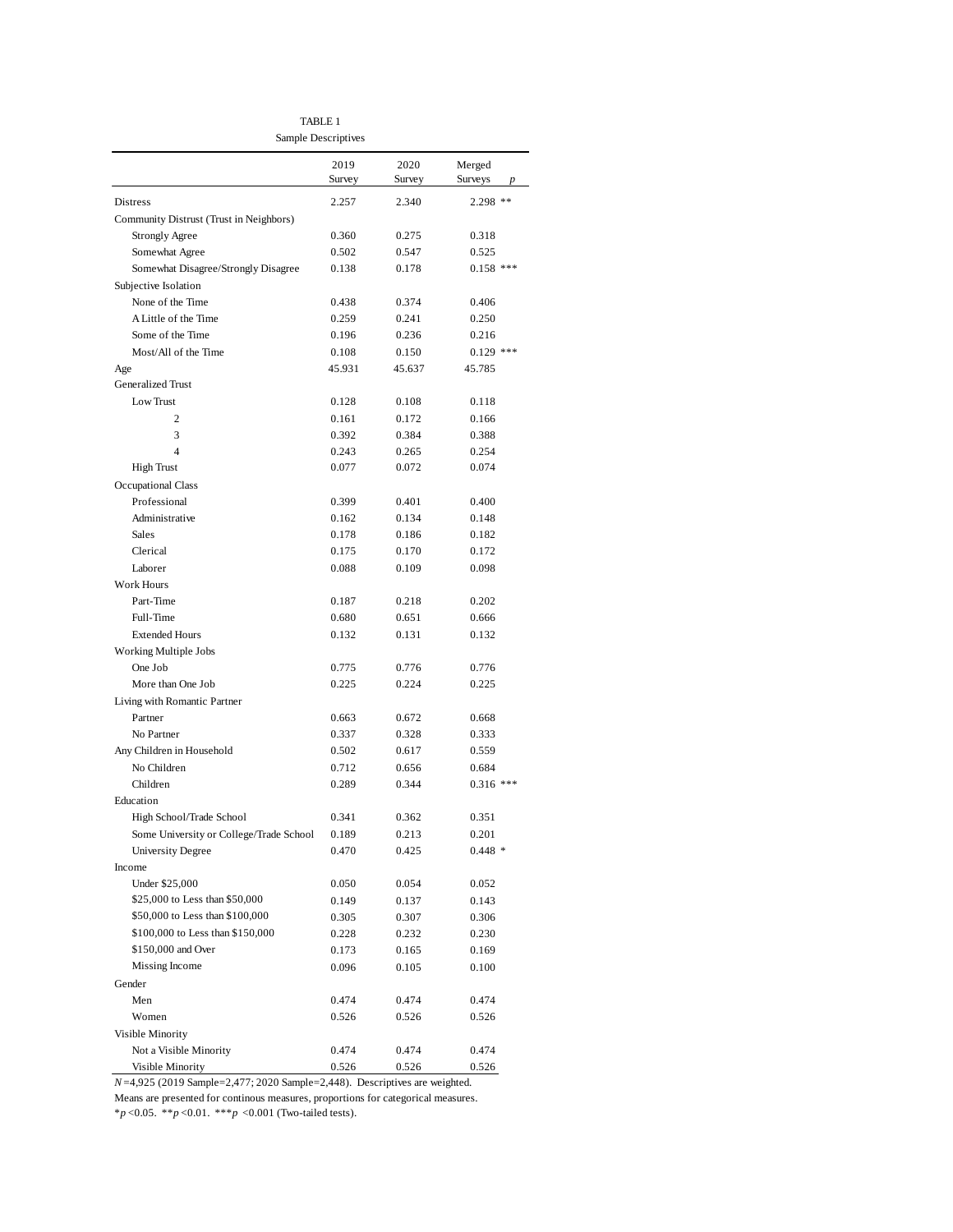|                                                                           | <b>Community Distrust</b> |           |             |          |         |             | Subjective Isolation |          |           |             |                  |          |           |                            |
|---------------------------------------------------------------------------|---------------------------|-----------|-------------|----------|---------|-------------|----------------------|----------|-----------|-------------|------------------|----------|-----------|----------------------------|
|                                                                           | Model 1                   |           |             |          | Model 2 |             |                      |          | Model 3   |             | Model 4          |          |           |                            |
|                                                                           | b                         | <b>SE</b> | exp(b)      | b        | SE      | exp(b)      |                      | b        | <b>SE</b> | exp(b)      | $\boldsymbol{v}$ | b        | <b>SE</b> | exp(b)<br>$\boldsymbol{D}$ |
| <b>Focal Predictors</b>                                                   |                           |           |             |          |         |             |                      |          |           |             |                  |          |           |                            |
| Survey (2019 is Reference)                                                | 0.396                     | 0.063     | $1.485$ *** | 0.369    | 0.062   | $1.446$ *** |                      | 0.334    | 0.060     | $1.396$ *** |                  | 0.266    | 0.058     | $1.305$ ***                |
| Age                                                                       | $-0.013$                  | 0.003     | $0.987$ *** | $-0.015$ | 0.004   | $0.985$ *** |                      | $-0.032$ | 0.002     | $0.969$ *** |                  | $-0.038$ | 0.003     | $0.962$ ***                |
| Survey X Age                                                              |                           |           |             | 0.005    | 0.005   | 1.005       |                      |          |           |             |                  | 0.013    | 0.005     | $1.013$ **                 |
| <b>Control Measures</b>                                                   |                           |           |             |          |         |             |                      |          |           |             |                  |          |           |                            |
| <b>Generalized Trust</b>                                                  |                           |           |             |          |         |             |                      |          |           |             |                  |          |           |                            |
| 2.000                                                                     | $-0.257$                  | 0.134     | 0.774       | $-0.260$ | 0.134   | $0.771*$    |                      | $-0.250$ | 0.130     | 0.779       |                  | $-0.259$ | 0.130     | $0.772$ *                  |
| 3.000                                                                     | $-0.561$                  | 0.117     | $0.570$ *** | $-0.565$ | 0.117   | $0.568$ *** |                      | $-0.545$ | 0.116     | $0.580$ *** |                  | $-0.556$ | 0.116     | $0.573$ ***                |
| 4.000                                                                     | $-1.193$                  | 0.124     | $0.303$ *** | $-1.196$ | 0.125   | $0.302$ *** |                      | $-0.674$ | 0.122     | $0.510$ *** |                  | $-0.680$ | 0.122     | $0.507$ ***                |
| <b>High Trust</b>                                                         | $-1.703$                  | 0.171     | $0.182$ *** | $-1.708$ | 0.171   | $0.181$ *** |                      | $-1.166$ | 0.161     | $0.312$ *** |                  | $-1.179$ | 0.161     | $0.308$ ***                |
| <b>Occupational Class</b>                                                 |                           |           |             |          |         |             |                      |          |           |             |                  |          |           |                            |
| Administrative                                                            | $-0.076$                  | 0.102     | 0.927       | $-0.078$ | 0.102   | 0.925       |                      | 0.119    | 0.095     | 1.126       |                  | 0.113    | 0.096     | 1.120                      |
| <b>Sales</b>                                                              | 0.168                     | 0.094     | 1.183       | 0.168    | 0.093   | 1.183       |                      | 0.133    | 0.089     | 1.142       |                  | 0.132    | 0.089     | 1.142                      |
| Clerical                                                                  | 0.148                     | 0.098     | 1.159       | 0.149    | 0.098   | 1.160       |                      | $-0.114$ | 0.099     | 0.892       |                  | $-0.111$ | 0.099     | 0.895                      |
| Laborer                                                                   | 0.277                     | 0.119     | $1.319*$    | 0.278    | 0.119   | $1.321$ *   |                      | $-0.036$ | 0.111     | 0.965       |                  | $-0.027$ | 0.111     | 0.974                      |
| Work Hours                                                                |                           |           |             |          |         |             |                      |          |           |             |                  |          |           |                            |
| Full-Time                                                                 | 0.105                     | 0.088     | 1.111       | 0.103    | 0.088   | 1.108       |                      | $-0.009$ | 0.084     | 0.991       |                  | $-0.014$ | 0.084     | 0.986                      |
| <b>Extended Hours</b>                                                     | $-0.162$                  | 0.120     | 0.850       | $-0.166$ | 0.120   | 0.847       |                      | 0.094    | 0.117     | 1.099       |                  | 0.088    | 0.117     | 1.092                      |
| Working Multiple Jobs                                                     | $-0.128$                  | 0.079     | 0.880       | $-0.129$ | 0.079   | 0.879       |                      | 0.186    | 0.070     | $1.205$ **  |                  | 0.185    | 0.071     | $1.203$ **                 |
| Not Living with Romantic Partner                                          | 0.140                     | 0.077     | 1.150       | 0.143    | 0.077   | 1.153       |                      | 0.323    | 0.074     | $1.381$ *** |                  | 0.334    | 0.074     | $1.397$ ***                |
| Any Children in Household                                                 | $-0.094$                  | 0.068     | 0.911       | $-0.089$ | 0.068   | 0.914       |                      | 0.057    | 0.065     | 1.058       |                  | 0.072    | 0.065     | 1.074                      |
| Education                                                                 |                           |           |             |          |         |             |                      |          |           |             |                  |          |           |                            |
| High School/Trade School                                                  | 0.001                     | 0.079     | 1.001       | 0.003    | 0.079   | 1.003       |                      | $-0.109$ | 0.075     | 0.897       |                  | $-0.101$ | 0.075     | 0.904                      |
| Some University or College/Trade School                                   | $-0.090$                  | 0.092     | 0.914       | $-0.090$ | 0.092   | 0.914       |                      | $-0.212$ | 0.088     | $0.809*$    |                  | $-0.213$ | 0.088     | $0.808*$                   |
| Income                                                                    |                           |           |             |          |         |             |                      |          |           |             |                  |          |           |                            |
| Under \$25,000                                                            | 0.494                     | 0.190     | $1.640**$   | 0.495    | 0.190   | $1.640**$   |                      | 0.641    | 0.165     | 1.898 ***   |                  | 0.645    | 0.166     | $1.906$ ***                |
| \$25,000 to Less than \$50,000                                            | 0.299                     | 0.129     | $1.348*$    | 0.295    | 0.129   | $1.343*$    |                      | 0.422    | 0.122     | $1.524$ **  |                  | 0.413    | 0.122     | $1.511$ **                 |
| \$50,000 to Less than \$100,000                                           | 0.285                     | 0.099     | $1.330**$   | 0.281    | 0.100   | $1.325$ **  |                      | 0.235    | 0.090     | $1.265$ **  |                  | 0.225    | 0.091     | $1.252$ *                  |
| \$100,000 to Less than \$150,000                                          | 0.122                     | 0.100     | 1.129       | 0.120    | 0.100   | 1.127       |                      | 0.064    | 0.094     | 1.066       |                  | 0.061    | 0.095     | 1.063                      |
| Missing Income                                                            | 0.259                     | 0.127     | $1.295*$    | 0.256    | 0.127   | $1.292$ *   |                      | 0.196    | 0.123     | 1.217       |                  | 0.188    | 0.123     | 1.207                      |
| Women                                                                     | $-0.054$                  | 0.066     | 0.948       | $-0.053$ | 0.066   | 0.948       |                      | 0.054    | 0.064     | 1.056       |                  | 0.056    | 0.064     | 1.057                      |
| Visible Minority                                                          | 0.334                     | 0.091     | $1.397$ *** | 0.332    | 0.091   | $1.394$ *** |                      | 0.263    | 0.091     | $1.300**$   |                  | 0.257    | 0.091     | $1.293$ **                 |
| Cut 1                                                                     | $-1.092$                  | 0.177     |             | $-1.111$ | 0.178   |             |                      | $-0.583$ | 0.172     |             |                  | $-0.625$ | 0.172     |                            |
| Cut 2                                                                     | 1.551                     | 0.178     |             | 1.532    | 0.179   |             |                      | 0.547    | 0.171     |             |                  | 0.508    | 0.172     |                            |
| Cut <sub>3</sub><br>$M = 1.025 + 0.005 + 0.01$<br>$+ + + -$<br>$-0.001/T$ | $- - -$<br>$\mathbf{I}$   | $- - -$   |             | $---$    | $- - -$ |             |                      | 1.917    | 0.173     |             |                  | 1.876    | 0.173     |                            |

TABLE 2 Ordinal Logistic Regression Analyses of Social Estrangement

N=4,925. \*p<0.05. \*\*p<0.01. \*\*\*p <0.001 (Two-tailed tests).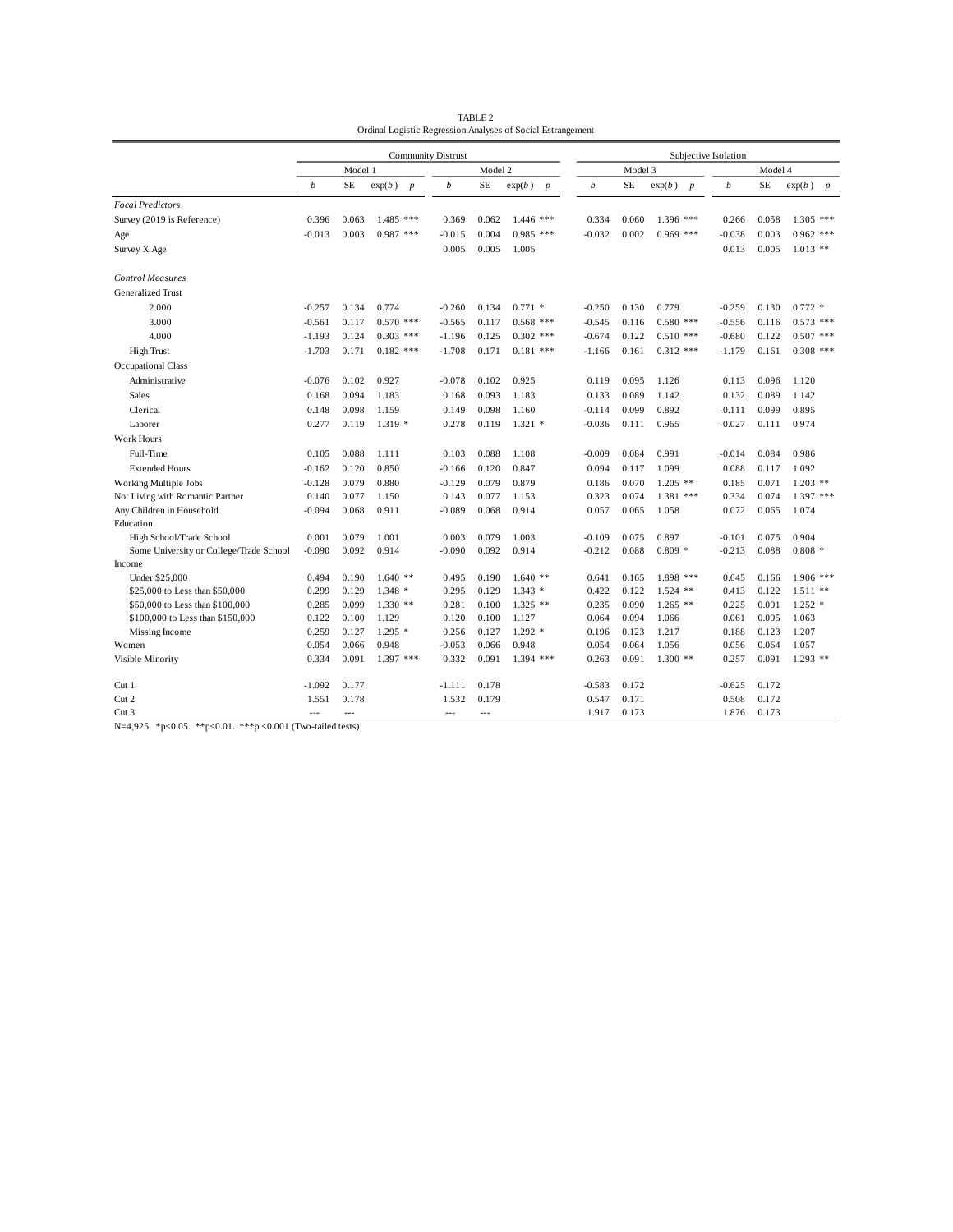| TABLE 3                                                              |
|----------------------------------------------------------------------|
| Ordinary Least Squares Regression Analyses of Psychological Distress |

| Model 3<br>Model 4<br>Model 6<br>Model 1<br>Model 2<br>Model 5<br>b<br><b>SE</b><br>b<br><b>SE</b><br><b>SE</b><br>b<br><b>SE</b><br>b<br><b>SE</b><br>b<br><b>SE</b><br>b<br>$\boldsymbol{D}$<br>$\boldsymbol{p}$<br>$\boldsymbol{D}$<br>$\boldsymbol{D}$<br>$\boldsymbol{D}$<br>$\boldsymbol{D}$<br><b>Focal Predictors</b><br>$0.025$ ***<br>$0.025$ **<br>0.021<br>$0.025$ *<br>0.025<br>0.021<br>Survey (2019 is Reference)<br>0.086<br>0.075<br>0.001<br>0.056<br>0.046<br>$-0.012$<br>$0.001$ ***<br>$0.001$ ***<br>$0.001$ ***<br>$-0.023$<br>$0.001$ ***<br>$-0.023$<br>$0.001$ ***<br>$-0.015$<br>$0.001$ ***<br>$-0.021$<br>$-0.021$<br>$-0.014$<br>Age<br>$0.002$ **<br>$0.002$ **<br>0.002<br>0.005<br>0.005<br>0.002<br>Survey X Age<br>Community Distrust (Trust in Neighbors)<br>$0.028$ *<br>0.023<br>$0.028$ *<br>0.021<br>0.023<br>0.073<br>0.021<br>0.073<br>Somewhat Agree<br>0.187<br>$0.041$ ***<br>0.089<br>$0.034$ **<br>0.186<br>$0.041$ ***<br>0.088<br>$0.034$ **<br>Somewhat Disagree/Strongly Disagree<br>Subjective Isolation<br>$0.025$ ***<br>$0.025$ ***<br>0.386<br>0.384<br>A Little of the Time<br>$0.029$ ***<br>$0.029$ ***<br>0.761<br>Some of the Time<br>0.762<br>$0.039$ ***<br>$0.039$ ***<br>1.322<br>1.320<br>Most/All of the Time<br><b>Control Measures</b><br>Generalized Trust<br>$\overline{c}$<br>$0.054$ ***<br>$-0.223$<br>$0.054$ ***<br>$0.044$ ***<br>$0.054$ ***<br>$-0.225$<br>$0.054$ ***<br>$0.044$ ***<br>$-0.232$<br>$-0.159$<br>$-0.234$<br>$-0.160$<br>3<br>$0.048$ ***<br>$0.049$ ***<br>$0.040$ ***<br>$-0.422$<br>$0.048$ ***<br>$0.040$ ***<br>$-0.438$<br>$-0.420$<br>$-0.289$<br>$-0.441$<br>$0.048$ ***<br>$-0.291$<br>$0.051$ ***<br>$0.051$ ***<br>$0.042$ ***<br>$0.050$ ***<br>$-0.507$<br>$0.051$ ***<br>$0.042$ ***<br>$\overline{A}$<br>$-0.543$<br>$-0.506$<br>$-0.355$<br>$-0.544$<br>$-0.356$<br>$-0.708$<br>$0.062$ ***<br>$0.063$ ***<br>$-0.434$<br>$0.053$ ***<br>$-0.710$<br>$0.062$ ***<br>$0.063$ ***<br>$0.053$ ***<br><b>High Trust</b><br>$-0.660$<br>$-0.663$<br>$-0.436$<br>Occupational Class<br>0.033<br>0.039<br>0.040<br>0.039<br>0.041<br>0.039<br>0.015<br>0.037<br>0.039<br>0.039<br>0.014<br>0.033<br>Administrative<br>$0.036*$<br>$0.036*$<br>0.029<br>$0.036*$<br>$0.036*$<br>0.029<br>Sales<br>0.086<br>0.081<br>0.051<br>0.086<br>0.081<br>0.051<br>$0.040*$<br>$-0.098$<br>$0.040*$<br>$-0.071$<br>$0.032*$<br>$-0.093$<br>$0.040*$<br>$-0.097$<br>$0.040*$<br>$-0.071$<br>$0.032*$<br>$-0.094$<br>Clerical<br>0.044<br>0.049<br>0.036<br>0.049<br>0.047<br>0.040<br>0.046<br>0.049<br>0.039<br>0.049<br>0.048<br>0.040<br>Laborer<br>Work Hours<br>Full-Time<br>0.028<br>0.034<br>0.026<br>0.034<br>0.036<br>0.028<br>0.026<br>0.034<br>0.023<br>0.034<br>0.035<br>0.028<br>$-0.009$<br>0.047<br>$-0.005$<br>0.047<br>$-0.029$<br>0.038<br>$-0.013$<br>0.047<br>$-0.009$<br>$0.047*$<br>$-0.031$<br>0.038<br><b>Extended Hours</b><br>0.029<br>$0.029$ *<br>0.025<br>0.029<br>0.025<br>0.057<br>0.060<br>0.016<br>0.056<br>0.029<br>0.059<br>0.016<br>Working Multiple Jobs<br>0.030<br>0.030<br>$-0.041$<br>0.024<br>0.030<br>0.030<br>$-0.039$<br>0.024<br>Not Living with Romantic Partner<br>0.042<br>0.038<br>0.045<br>0.041<br>0.028<br>0.028<br>$-0.052$<br>$0.023$ *<br>$-0.039$<br>0.028<br>0.028<br>$-0.050$<br>$0.023$ *<br>Any Children in Household<br>$-0.043$<br>$-0.040$<br>$-0.035$<br>Education<br>0.030<br>0.031<br>0.030<br>0.030<br>0.043<br>0.025<br>0.033<br>0.031<br>0.032<br>0.030<br>0.044<br>0.025<br>High School/Trade School<br>0.037<br>0.036<br>0.037<br>0.036<br>0.033<br>0.030<br>Some University or College/Trade School<br>$-0.005$<br>$-0.002$<br>0.033<br>0.030<br>$-0.005$<br>$-0.002$<br>Income<br>Under \$25,000<br>0.233<br>$0.067$ **<br>0.219<br>$0.066**$<br>0.074<br>0.055<br>0.235<br>$0.068$ **<br>0.220<br>$0.067$ **<br>0.075<br>0.055<br>$0.049$ ***<br>0.242<br>$0.049$ ***<br>0.234<br>$0.049$ ***<br>0.136<br>$0.040**$<br>0.238<br>$0.049$ ***<br>0.230<br>0.134<br>$0.040**$<br>\$25,000 to Less than \$50,000<br>$0.037**$<br>$0.037**$<br>0.031<br>$0.037**$<br>$0.037*$<br>0.031<br>\$50,000 to Less than \$100,000<br>0.106<br>0.099<br>0.046<br>0.102<br>0.095<br>0.044<br>$0.037 *$<br>$0.037*$<br>$0.031*$<br>$0.037*$<br>$0.037*$<br>$0.031*$<br>\$100,000 to Less than \$150,000<br>0.094<br>0.091<br>0.068<br>0.092<br>0.089<br>0.067<br>0.088<br>0.051<br>0.081<br>0.051<br>0.038<br>0.042<br>0.085<br>0.051<br>0.078<br>0.051<br>0.036<br>0.042<br>Missing Income<br>$0.021$ ***<br>0.138<br>$0.026$ ***<br>$0.026$ ***<br>0.127<br>$0.021$ ***<br>0.138<br>$0.026$ ***<br>$0.026$ ***<br>0.127<br>Women<br>0.139<br>0.140<br>0.050<br>0.037<br>0.037<br>$-0.024$<br>0.029<br>0.048<br>0.036<br>0.037<br>$-0.025$<br>0.029<br>Visible Minority<br>0.040<br>0.038<br>$0.060$ ***<br>Constant<br>2.538<br>$0.068$ ***<br>2.460<br>$0.072$ ***<br>2.042<br>$0.060$ ***<br>2.556<br>$0.068$ ***<br>2.478<br>$0.071$ ***<br>2.052 | Ordinary Least Squares Regression Analyses of Psychological Distress |       |  |       |  |       |  |       |  |       |  |       |  |
|--------------------------------------------------------------------------------------------------------------------------------------------------------------------------------------------------------------------------------------------------------------------------------------------------------------------------------------------------------------------------------------------------------------------------------------------------------------------------------------------------------------------------------------------------------------------------------------------------------------------------------------------------------------------------------------------------------------------------------------------------------------------------------------------------------------------------------------------------------------------------------------------------------------------------------------------------------------------------------------------------------------------------------------------------------------------------------------------------------------------------------------------------------------------------------------------------------------------------------------------------------------------------------------------------------------------------------------------------------------------------------------------------------------------------------------------------------------------------------------------------------------------------------------------------------------------------------------------------------------------------------------------------------------------------------------------------------------------------------------------------------------------------------------------------------------------------------------------------------------------------------------------------------------------------------------------------------------------------------------------------------------------------------------------------------------------------------------------------------------------------------------------------------------------------------------------------------------------------------------------------------------------------------------------------------------------------------------------------------------------------------------------------------------------------------------------------------------------------------------------------------------------------------------------------------------------------------------------------------------------------------------------------------------------------------------------------------------------------------------------------------------------------------------------------------------------------------------------------------------------------------------------------------------------------------------------------------------------------------------------------------------------------------------------------------------------------------------------------------------------------------------------------------------------------------------------------------------------------------------------------------------------------------------------------------------------------------------------------------------------------------------------------------------------------------------------------------------------------------------------------------------------------------------------------------------------------------------------------------------------------------------------------------------------------------------------------------------------------------------------------------------------------------------------------------------------------------------------------------------------------------------------------------------------------------------------------------------------------------------------------------------------------------------------------------------------------------------------------------------------------------------------------------------------------------------------------------------------------------------------------------------------------------------------------------------------------------------------------------------------------------------------------------------------------------------------------------------------------------------------------------------------------------------------------------------------------------------------------------------------------------------------------------------------------------------------------------------------------------------------------------------------------------------------------------------------------------------------------------------------------------------------------------------------------------------------------------------------------------------------------------------|----------------------------------------------------------------------|-------|--|-------|--|-------|--|-------|--|-------|--|-------|--|
|                                                                                                                                                                                                                                                                                                                                                                                                                                                                                                                                                                                                                                                                                                                                                                                                                                                                                                                                                                                                                                                                                                                                                                                                                                                                                                                                                                                                                                                                                                                                                                                                                                                                                                                                                                                                                                                                                                                                                                                                                                                                                                                                                                                                                                                                                                                                                                                                                                                                                                                                                                                                                                                                                                                                                                                                                                                                                                                                                                                                                                                                                                                                                                                                                                                                                                                                                                                                                                                                                                                                                                                                                                                                                                                                                                                                                                                                                                                                                                                                                                                                                                                                                                                                                                                                                                                                                                                                                                                                                                                                                                                                                                                                                                                                                                                                                                                                                                                                                                                                              |                                                                      |       |  |       |  |       |  |       |  |       |  |       |  |
|                                                                                                                                                                                                                                                                                                                                                                                                                                                                                                                                                                                                                                                                                                                                                                                                                                                                                                                                                                                                                                                                                                                                                                                                                                                                                                                                                                                                                                                                                                                                                                                                                                                                                                                                                                                                                                                                                                                                                                                                                                                                                                                                                                                                                                                                                                                                                                                                                                                                                                                                                                                                                                                                                                                                                                                                                                                                                                                                                                                                                                                                                                                                                                                                                                                                                                                                                                                                                                                                                                                                                                                                                                                                                                                                                                                                                                                                                                                                                                                                                                                                                                                                                                                                                                                                                                                                                                                                                                                                                                                                                                                                                                                                                                                                                                                                                                                                                                                                                                                                              |                                                                      |       |  |       |  |       |  |       |  |       |  |       |  |
|                                                                                                                                                                                                                                                                                                                                                                                                                                                                                                                                                                                                                                                                                                                                                                                                                                                                                                                                                                                                                                                                                                                                                                                                                                                                                                                                                                                                                                                                                                                                                                                                                                                                                                                                                                                                                                                                                                                                                                                                                                                                                                                                                                                                                                                                                                                                                                                                                                                                                                                                                                                                                                                                                                                                                                                                                                                                                                                                                                                                                                                                                                                                                                                                                                                                                                                                                                                                                                                                                                                                                                                                                                                                                                                                                                                                                                                                                                                                                                                                                                                                                                                                                                                                                                                                                                                                                                                                                                                                                                                                                                                                                                                                                                                                                                                                                                                                                                                                                                                                              |                                                                      |       |  |       |  |       |  |       |  |       |  |       |  |
|                                                                                                                                                                                                                                                                                                                                                                                                                                                                                                                                                                                                                                                                                                                                                                                                                                                                                                                                                                                                                                                                                                                                                                                                                                                                                                                                                                                                                                                                                                                                                                                                                                                                                                                                                                                                                                                                                                                                                                                                                                                                                                                                                                                                                                                                                                                                                                                                                                                                                                                                                                                                                                                                                                                                                                                                                                                                                                                                                                                                                                                                                                                                                                                                                                                                                                                                                                                                                                                                                                                                                                                                                                                                                                                                                                                                                                                                                                                                                                                                                                                                                                                                                                                                                                                                                                                                                                                                                                                                                                                                                                                                                                                                                                                                                                                                                                                                                                                                                                                                              |                                                                      |       |  |       |  |       |  |       |  |       |  |       |  |
|                                                                                                                                                                                                                                                                                                                                                                                                                                                                                                                                                                                                                                                                                                                                                                                                                                                                                                                                                                                                                                                                                                                                                                                                                                                                                                                                                                                                                                                                                                                                                                                                                                                                                                                                                                                                                                                                                                                                                                                                                                                                                                                                                                                                                                                                                                                                                                                                                                                                                                                                                                                                                                                                                                                                                                                                                                                                                                                                                                                                                                                                                                                                                                                                                                                                                                                                                                                                                                                                                                                                                                                                                                                                                                                                                                                                                                                                                                                                                                                                                                                                                                                                                                                                                                                                                                                                                                                                                                                                                                                                                                                                                                                                                                                                                                                                                                                                                                                                                                                                              |                                                                      |       |  |       |  |       |  |       |  |       |  |       |  |
|                                                                                                                                                                                                                                                                                                                                                                                                                                                                                                                                                                                                                                                                                                                                                                                                                                                                                                                                                                                                                                                                                                                                                                                                                                                                                                                                                                                                                                                                                                                                                                                                                                                                                                                                                                                                                                                                                                                                                                                                                                                                                                                                                                                                                                                                                                                                                                                                                                                                                                                                                                                                                                                                                                                                                                                                                                                                                                                                                                                                                                                                                                                                                                                                                                                                                                                                                                                                                                                                                                                                                                                                                                                                                                                                                                                                                                                                                                                                                                                                                                                                                                                                                                                                                                                                                                                                                                                                                                                                                                                                                                                                                                                                                                                                                                                                                                                                                                                                                                                                              |                                                                      |       |  |       |  |       |  |       |  |       |  |       |  |
|                                                                                                                                                                                                                                                                                                                                                                                                                                                                                                                                                                                                                                                                                                                                                                                                                                                                                                                                                                                                                                                                                                                                                                                                                                                                                                                                                                                                                                                                                                                                                                                                                                                                                                                                                                                                                                                                                                                                                                                                                                                                                                                                                                                                                                                                                                                                                                                                                                                                                                                                                                                                                                                                                                                                                                                                                                                                                                                                                                                                                                                                                                                                                                                                                                                                                                                                                                                                                                                                                                                                                                                                                                                                                                                                                                                                                                                                                                                                                                                                                                                                                                                                                                                                                                                                                                                                                                                                                                                                                                                                                                                                                                                                                                                                                                                                                                                                                                                                                                                                              |                                                                      |       |  |       |  |       |  |       |  |       |  |       |  |
|                                                                                                                                                                                                                                                                                                                                                                                                                                                                                                                                                                                                                                                                                                                                                                                                                                                                                                                                                                                                                                                                                                                                                                                                                                                                                                                                                                                                                                                                                                                                                                                                                                                                                                                                                                                                                                                                                                                                                                                                                                                                                                                                                                                                                                                                                                                                                                                                                                                                                                                                                                                                                                                                                                                                                                                                                                                                                                                                                                                                                                                                                                                                                                                                                                                                                                                                                                                                                                                                                                                                                                                                                                                                                                                                                                                                                                                                                                                                                                                                                                                                                                                                                                                                                                                                                                                                                                                                                                                                                                                                                                                                                                                                                                                                                                                                                                                                                                                                                                                                              |                                                                      |       |  |       |  |       |  |       |  |       |  |       |  |
|                                                                                                                                                                                                                                                                                                                                                                                                                                                                                                                                                                                                                                                                                                                                                                                                                                                                                                                                                                                                                                                                                                                                                                                                                                                                                                                                                                                                                                                                                                                                                                                                                                                                                                                                                                                                                                                                                                                                                                                                                                                                                                                                                                                                                                                                                                                                                                                                                                                                                                                                                                                                                                                                                                                                                                                                                                                                                                                                                                                                                                                                                                                                                                                                                                                                                                                                                                                                                                                                                                                                                                                                                                                                                                                                                                                                                                                                                                                                                                                                                                                                                                                                                                                                                                                                                                                                                                                                                                                                                                                                                                                                                                                                                                                                                                                                                                                                                                                                                                                                              |                                                                      |       |  |       |  |       |  |       |  |       |  |       |  |
|                                                                                                                                                                                                                                                                                                                                                                                                                                                                                                                                                                                                                                                                                                                                                                                                                                                                                                                                                                                                                                                                                                                                                                                                                                                                                                                                                                                                                                                                                                                                                                                                                                                                                                                                                                                                                                                                                                                                                                                                                                                                                                                                                                                                                                                                                                                                                                                                                                                                                                                                                                                                                                                                                                                                                                                                                                                                                                                                                                                                                                                                                                                                                                                                                                                                                                                                                                                                                                                                                                                                                                                                                                                                                                                                                                                                                                                                                                                                                                                                                                                                                                                                                                                                                                                                                                                                                                                                                                                                                                                                                                                                                                                                                                                                                                                                                                                                                                                                                                                                              |                                                                      |       |  |       |  |       |  |       |  |       |  |       |  |
|                                                                                                                                                                                                                                                                                                                                                                                                                                                                                                                                                                                                                                                                                                                                                                                                                                                                                                                                                                                                                                                                                                                                                                                                                                                                                                                                                                                                                                                                                                                                                                                                                                                                                                                                                                                                                                                                                                                                                                                                                                                                                                                                                                                                                                                                                                                                                                                                                                                                                                                                                                                                                                                                                                                                                                                                                                                                                                                                                                                                                                                                                                                                                                                                                                                                                                                                                                                                                                                                                                                                                                                                                                                                                                                                                                                                                                                                                                                                                                                                                                                                                                                                                                                                                                                                                                                                                                                                                                                                                                                                                                                                                                                                                                                                                                                                                                                                                                                                                                                                              |                                                                      |       |  |       |  |       |  |       |  |       |  |       |  |
|                                                                                                                                                                                                                                                                                                                                                                                                                                                                                                                                                                                                                                                                                                                                                                                                                                                                                                                                                                                                                                                                                                                                                                                                                                                                                                                                                                                                                                                                                                                                                                                                                                                                                                                                                                                                                                                                                                                                                                                                                                                                                                                                                                                                                                                                                                                                                                                                                                                                                                                                                                                                                                                                                                                                                                                                                                                                                                                                                                                                                                                                                                                                                                                                                                                                                                                                                                                                                                                                                                                                                                                                                                                                                                                                                                                                                                                                                                                                                                                                                                                                                                                                                                                                                                                                                                                                                                                                                                                                                                                                                                                                                                                                                                                                                                                                                                                                                                                                                                                                              |                                                                      |       |  |       |  |       |  |       |  |       |  |       |  |
|                                                                                                                                                                                                                                                                                                                                                                                                                                                                                                                                                                                                                                                                                                                                                                                                                                                                                                                                                                                                                                                                                                                                                                                                                                                                                                                                                                                                                                                                                                                                                                                                                                                                                                                                                                                                                                                                                                                                                                                                                                                                                                                                                                                                                                                                                                                                                                                                                                                                                                                                                                                                                                                                                                                                                                                                                                                                                                                                                                                                                                                                                                                                                                                                                                                                                                                                                                                                                                                                                                                                                                                                                                                                                                                                                                                                                                                                                                                                                                                                                                                                                                                                                                                                                                                                                                                                                                                                                                                                                                                                                                                                                                                                                                                                                                                                                                                                                                                                                                                                              |                                                                      |       |  |       |  |       |  |       |  |       |  |       |  |
|                                                                                                                                                                                                                                                                                                                                                                                                                                                                                                                                                                                                                                                                                                                                                                                                                                                                                                                                                                                                                                                                                                                                                                                                                                                                                                                                                                                                                                                                                                                                                                                                                                                                                                                                                                                                                                                                                                                                                                                                                                                                                                                                                                                                                                                                                                                                                                                                                                                                                                                                                                                                                                                                                                                                                                                                                                                                                                                                                                                                                                                                                                                                                                                                                                                                                                                                                                                                                                                                                                                                                                                                                                                                                                                                                                                                                                                                                                                                                                                                                                                                                                                                                                                                                                                                                                                                                                                                                                                                                                                                                                                                                                                                                                                                                                                                                                                                                                                                                                                                              |                                                                      |       |  |       |  |       |  |       |  |       |  |       |  |
|                                                                                                                                                                                                                                                                                                                                                                                                                                                                                                                                                                                                                                                                                                                                                                                                                                                                                                                                                                                                                                                                                                                                                                                                                                                                                                                                                                                                                                                                                                                                                                                                                                                                                                                                                                                                                                                                                                                                                                                                                                                                                                                                                                                                                                                                                                                                                                                                                                                                                                                                                                                                                                                                                                                                                                                                                                                                                                                                                                                                                                                                                                                                                                                                                                                                                                                                                                                                                                                                                                                                                                                                                                                                                                                                                                                                                                                                                                                                                                                                                                                                                                                                                                                                                                                                                                                                                                                                                                                                                                                                                                                                                                                                                                                                                                                                                                                                                                                                                                                                              |                                                                      |       |  |       |  |       |  |       |  |       |  |       |  |
|                                                                                                                                                                                                                                                                                                                                                                                                                                                                                                                                                                                                                                                                                                                                                                                                                                                                                                                                                                                                                                                                                                                                                                                                                                                                                                                                                                                                                                                                                                                                                                                                                                                                                                                                                                                                                                                                                                                                                                                                                                                                                                                                                                                                                                                                                                                                                                                                                                                                                                                                                                                                                                                                                                                                                                                                                                                                                                                                                                                                                                                                                                                                                                                                                                                                                                                                                                                                                                                                                                                                                                                                                                                                                                                                                                                                                                                                                                                                                                                                                                                                                                                                                                                                                                                                                                                                                                                                                                                                                                                                                                                                                                                                                                                                                                                                                                                                                                                                                                                                              |                                                                      |       |  |       |  |       |  |       |  |       |  |       |  |
|                                                                                                                                                                                                                                                                                                                                                                                                                                                                                                                                                                                                                                                                                                                                                                                                                                                                                                                                                                                                                                                                                                                                                                                                                                                                                                                                                                                                                                                                                                                                                                                                                                                                                                                                                                                                                                                                                                                                                                                                                                                                                                                                                                                                                                                                                                                                                                                                                                                                                                                                                                                                                                                                                                                                                                                                                                                                                                                                                                                                                                                                                                                                                                                                                                                                                                                                                                                                                                                                                                                                                                                                                                                                                                                                                                                                                                                                                                                                                                                                                                                                                                                                                                                                                                                                                                                                                                                                                                                                                                                                                                                                                                                                                                                                                                                                                                                                                                                                                                                                              |                                                                      |       |  |       |  |       |  |       |  |       |  |       |  |
|                                                                                                                                                                                                                                                                                                                                                                                                                                                                                                                                                                                                                                                                                                                                                                                                                                                                                                                                                                                                                                                                                                                                                                                                                                                                                                                                                                                                                                                                                                                                                                                                                                                                                                                                                                                                                                                                                                                                                                                                                                                                                                                                                                                                                                                                                                                                                                                                                                                                                                                                                                                                                                                                                                                                                                                                                                                                                                                                                                                                                                                                                                                                                                                                                                                                                                                                                                                                                                                                                                                                                                                                                                                                                                                                                                                                                                                                                                                                                                                                                                                                                                                                                                                                                                                                                                                                                                                                                                                                                                                                                                                                                                                                                                                                                                                                                                                                                                                                                                                                              |                                                                      |       |  |       |  |       |  |       |  |       |  |       |  |
|                                                                                                                                                                                                                                                                                                                                                                                                                                                                                                                                                                                                                                                                                                                                                                                                                                                                                                                                                                                                                                                                                                                                                                                                                                                                                                                                                                                                                                                                                                                                                                                                                                                                                                                                                                                                                                                                                                                                                                                                                                                                                                                                                                                                                                                                                                                                                                                                                                                                                                                                                                                                                                                                                                                                                                                                                                                                                                                                                                                                                                                                                                                                                                                                                                                                                                                                                                                                                                                                                                                                                                                                                                                                                                                                                                                                                                                                                                                                                                                                                                                                                                                                                                                                                                                                                                                                                                                                                                                                                                                                                                                                                                                                                                                                                                                                                                                                                                                                                                                                              |                                                                      |       |  |       |  |       |  |       |  |       |  |       |  |
|                                                                                                                                                                                                                                                                                                                                                                                                                                                                                                                                                                                                                                                                                                                                                                                                                                                                                                                                                                                                                                                                                                                                                                                                                                                                                                                                                                                                                                                                                                                                                                                                                                                                                                                                                                                                                                                                                                                                                                                                                                                                                                                                                                                                                                                                                                                                                                                                                                                                                                                                                                                                                                                                                                                                                                                                                                                                                                                                                                                                                                                                                                                                                                                                                                                                                                                                                                                                                                                                                                                                                                                                                                                                                                                                                                                                                                                                                                                                                                                                                                                                                                                                                                                                                                                                                                                                                                                                                                                                                                                                                                                                                                                                                                                                                                                                                                                                                                                                                                                                              |                                                                      |       |  |       |  |       |  |       |  |       |  |       |  |
|                                                                                                                                                                                                                                                                                                                                                                                                                                                                                                                                                                                                                                                                                                                                                                                                                                                                                                                                                                                                                                                                                                                                                                                                                                                                                                                                                                                                                                                                                                                                                                                                                                                                                                                                                                                                                                                                                                                                                                                                                                                                                                                                                                                                                                                                                                                                                                                                                                                                                                                                                                                                                                                                                                                                                                                                                                                                                                                                                                                                                                                                                                                                                                                                                                                                                                                                                                                                                                                                                                                                                                                                                                                                                                                                                                                                                                                                                                                                                                                                                                                                                                                                                                                                                                                                                                                                                                                                                                                                                                                                                                                                                                                                                                                                                                                                                                                                                                                                                                                                              |                                                                      |       |  |       |  |       |  |       |  |       |  |       |  |
|                                                                                                                                                                                                                                                                                                                                                                                                                                                                                                                                                                                                                                                                                                                                                                                                                                                                                                                                                                                                                                                                                                                                                                                                                                                                                                                                                                                                                                                                                                                                                                                                                                                                                                                                                                                                                                                                                                                                                                                                                                                                                                                                                                                                                                                                                                                                                                                                                                                                                                                                                                                                                                                                                                                                                                                                                                                                                                                                                                                                                                                                                                                                                                                                                                                                                                                                                                                                                                                                                                                                                                                                                                                                                                                                                                                                                                                                                                                                                                                                                                                                                                                                                                                                                                                                                                                                                                                                                                                                                                                                                                                                                                                                                                                                                                                                                                                                                                                                                                                                              |                                                                      |       |  |       |  |       |  |       |  |       |  |       |  |
|                                                                                                                                                                                                                                                                                                                                                                                                                                                                                                                                                                                                                                                                                                                                                                                                                                                                                                                                                                                                                                                                                                                                                                                                                                                                                                                                                                                                                                                                                                                                                                                                                                                                                                                                                                                                                                                                                                                                                                                                                                                                                                                                                                                                                                                                                                                                                                                                                                                                                                                                                                                                                                                                                                                                                                                                                                                                                                                                                                                                                                                                                                                                                                                                                                                                                                                                                                                                                                                                                                                                                                                                                                                                                                                                                                                                                                                                                                                                                                                                                                                                                                                                                                                                                                                                                                                                                                                                                                                                                                                                                                                                                                                                                                                                                                                                                                                                                                                                                                                                              |                                                                      |       |  |       |  |       |  |       |  |       |  |       |  |
|                                                                                                                                                                                                                                                                                                                                                                                                                                                                                                                                                                                                                                                                                                                                                                                                                                                                                                                                                                                                                                                                                                                                                                                                                                                                                                                                                                                                                                                                                                                                                                                                                                                                                                                                                                                                                                                                                                                                                                                                                                                                                                                                                                                                                                                                                                                                                                                                                                                                                                                                                                                                                                                                                                                                                                                                                                                                                                                                                                                                                                                                                                                                                                                                                                                                                                                                                                                                                                                                                                                                                                                                                                                                                                                                                                                                                                                                                                                                                                                                                                                                                                                                                                                                                                                                                                                                                                                                                                                                                                                                                                                                                                                                                                                                                                                                                                                                                                                                                                                                              |                                                                      |       |  |       |  |       |  |       |  |       |  |       |  |
|                                                                                                                                                                                                                                                                                                                                                                                                                                                                                                                                                                                                                                                                                                                                                                                                                                                                                                                                                                                                                                                                                                                                                                                                                                                                                                                                                                                                                                                                                                                                                                                                                                                                                                                                                                                                                                                                                                                                                                                                                                                                                                                                                                                                                                                                                                                                                                                                                                                                                                                                                                                                                                                                                                                                                                                                                                                                                                                                                                                                                                                                                                                                                                                                                                                                                                                                                                                                                                                                                                                                                                                                                                                                                                                                                                                                                                                                                                                                                                                                                                                                                                                                                                                                                                                                                                                                                                                                                                                                                                                                                                                                                                                                                                                                                                                                                                                                                                                                                                                                              |                                                                      |       |  |       |  |       |  |       |  |       |  |       |  |
|                                                                                                                                                                                                                                                                                                                                                                                                                                                                                                                                                                                                                                                                                                                                                                                                                                                                                                                                                                                                                                                                                                                                                                                                                                                                                                                                                                                                                                                                                                                                                                                                                                                                                                                                                                                                                                                                                                                                                                                                                                                                                                                                                                                                                                                                                                                                                                                                                                                                                                                                                                                                                                                                                                                                                                                                                                                                                                                                                                                                                                                                                                                                                                                                                                                                                                                                                                                                                                                                                                                                                                                                                                                                                                                                                                                                                                                                                                                                                                                                                                                                                                                                                                                                                                                                                                                                                                                                                                                                                                                                                                                                                                                                                                                                                                                                                                                                                                                                                                                                              |                                                                      |       |  |       |  |       |  |       |  |       |  |       |  |
|                                                                                                                                                                                                                                                                                                                                                                                                                                                                                                                                                                                                                                                                                                                                                                                                                                                                                                                                                                                                                                                                                                                                                                                                                                                                                                                                                                                                                                                                                                                                                                                                                                                                                                                                                                                                                                                                                                                                                                                                                                                                                                                                                                                                                                                                                                                                                                                                                                                                                                                                                                                                                                                                                                                                                                                                                                                                                                                                                                                                                                                                                                                                                                                                                                                                                                                                                                                                                                                                                                                                                                                                                                                                                                                                                                                                                                                                                                                                                                                                                                                                                                                                                                                                                                                                                                                                                                                                                                                                                                                                                                                                                                                                                                                                                                                                                                                                                                                                                                                                              |                                                                      |       |  |       |  |       |  |       |  |       |  |       |  |
|                                                                                                                                                                                                                                                                                                                                                                                                                                                                                                                                                                                                                                                                                                                                                                                                                                                                                                                                                                                                                                                                                                                                                                                                                                                                                                                                                                                                                                                                                                                                                                                                                                                                                                                                                                                                                                                                                                                                                                                                                                                                                                                                                                                                                                                                                                                                                                                                                                                                                                                                                                                                                                                                                                                                                                                                                                                                                                                                                                                                                                                                                                                                                                                                                                                                                                                                                                                                                                                                                                                                                                                                                                                                                                                                                                                                                                                                                                                                                                                                                                                                                                                                                                                                                                                                                                                                                                                                                                                                                                                                                                                                                                                                                                                                                                                                                                                                                                                                                                                                              |                                                                      |       |  |       |  |       |  |       |  |       |  |       |  |
|                                                                                                                                                                                                                                                                                                                                                                                                                                                                                                                                                                                                                                                                                                                                                                                                                                                                                                                                                                                                                                                                                                                                                                                                                                                                                                                                                                                                                                                                                                                                                                                                                                                                                                                                                                                                                                                                                                                                                                                                                                                                                                                                                                                                                                                                                                                                                                                                                                                                                                                                                                                                                                                                                                                                                                                                                                                                                                                                                                                                                                                                                                                                                                                                                                                                                                                                                                                                                                                                                                                                                                                                                                                                                                                                                                                                                                                                                                                                                                                                                                                                                                                                                                                                                                                                                                                                                                                                                                                                                                                                                                                                                                                                                                                                                                                                                                                                                                                                                                                                              |                                                                      |       |  |       |  |       |  |       |  |       |  |       |  |
|                                                                                                                                                                                                                                                                                                                                                                                                                                                                                                                                                                                                                                                                                                                                                                                                                                                                                                                                                                                                                                                                                                                                                                                                                                                                                                                                                                                                                                                                                                                                                                                                                                                                                                                                                                                                                                                                                                                                                                                                                                                                                                                                                                                                                                                                                                                                                                                                                                                                                                                                                                                                                                                                                                                                                                                                                                                                                                                                                                                                                                                                                                                                                                                                                                                                                                                                                                                                                                                                                                                                                                                                                                                                                                                                                                                                                                                                                                                                                                                                                                                                                                                                                                                                                                                                                                                                                                                                                                                                                                                                                                                                                                                                                                                                                                                                                                                                                                                                                                                                              |                                                                      |       |  |       |  |       |  |       |  |       |  |       |  |
|                                                                                                                                                                                                                                                                                                                                                                                                                                                                                                                                                                                                                                                                                                                                                                                                                                                                                                                                                                                                                                                                                                                                                                                                                                                                                                                                                                                                                                                                                                                                                                                                                                                                                                                                                                                                                                                                                                                                                                                                                                                                                                                                                                                                                                                                                                                                                                                                                                                                                                                                                                                                                                                                                                                                                                                                                                                                                                                                                                                                                                                                                                                                                                                                                                                                                                                                                                                                                                                                                                                                                                                                                                                                                                                                                                                                                                                                                                                                                                                                                                                                                                                                                                                                                                                                                                                                                                                                                                                                                                                                                                                                                                                                                                                                                                                                                                                                                                                                                                                                              |                                                                      |       |  |       |  |       |  |       |  |       |  |       |  |
|                                                                                                                                                                                                                                                                                                                                                                                                                                                                                                                                                                                                                                                                                                                                                                                                                                                                                                                                                                                                                                                                                                                                                                                                                                                                                                                                                                                                                                                                                                                                                                                                                                                                                                                                                                                                                                                                                                                                                                                                                                                                                                                                                                                                                                                                                                                                                                                                                                                                                                                                                                                                                                                                                                                                                                                                                                                                                                                                                                                                                                                                                                                                                                                                                                                                                                                                                                                                                                                                                                                                                                                                                                                                                                                                                                                                                                                                                                                                                                                                                                                                                                                                                                                                                                                                                                                                                                                                                                                                                                                                                                                                                                                                                                                                                                                                                                                                                                                                                                                                              |                                                                      |       |  |       |  |       |  |       |  |       |  |       |  |
|                                                                                                                                                                                                                                                                                                                                                                                                                                                                                                                                                                                                                                                                                                                                                                                                                                                                                                                                                                                                                                                                                                                                                                                                                                                                                                                                                                                                                                                                                                                                                                                                                                                                                                                                                                                                                                                                                                                                                                                                                                                                                                                                                                                                                                                                                                                                                                                                                                                                                                                                                                                                                                                                                                                                                                                                                                                                                                                                                                                                                                                                                                                                                                                                                                                                                                                                                                                                                                                                                                                                                                                                                                                                                                                                                                                                                                                                                                                                                                                                                                                                                                                                                                                                                                                                                                                                                                                                                                                                                                                                                                                                                                                                                                                                                                                                                                                                                                                                                                                                              |                                                                      |       |  |       |  |       |  |       |  |       |  |       |  |
|                                                                                                                                                                                                                                                                                                                                                                                                                                                                                                                                                                                                                                                                                                                                                                                                                                                                                                                                                                                                                                                                                                                                                                                                                                                                                                                                                                                                                                                                                                                                                                                                                                                                                                                                                                                                                                                                                                                                                                                                                                                                                                                                                                                                                                                                                                                                                                                                                                                                                                                                                                                                                                                                                                                                                                                                                                                                                                                                                                                                                                                                                                                                                                                                                                                                                                                                                                                                                                                                                                                                                                                                                                                                                                                                                                                                                                                                                                                                                                                                                                                                                                                                                                                                                                                                                                                                                                                                                                                                                                                                                                                                                                                                                                                                                                                                                                                                                                                                                                                                              |                                                                      |       |  |       |  |       |  |       |  |       |  |       |  |
|                                                                                                                                                                                                                                                                                                                                                                                                                                                                                                                                                                                                                                                                                                                                                                                                                                                                                                                                                                                                                                                                                                                                                                                                                                                                                                                                                                                                                                                                                                                                                                                                                                                                                                                                                                                                                                                                                                                                                                                                                                                                                                                                                                                                                                                                                                                                                                                                                                                                                                                                                                                                                                                                                                                                                                                                                                                                                                                                                                                                                                                                                                                                                                                                                                                                                                                                                                                                                                                                                                                                                                                                                                                                                                                                                                                                                                                                                                                                                                                                                                                                                                                                                                                                                                                                                                                                                                                                                                                                                                                                                                                                                                                                                                                                                                                                                                                                                                                                                                                                              |                                                                      |       |  |       |  |       |  |       |  |       |  |       |  |
|                                                                                                                                                                                                                                                                                                                                                                                                                                                                                                                                                                                                                                                                                                                                                                                                                                                                                                                                                                                                                                                                                                                                                                                                                                                                                                                                                                                                                                                                                                                                                                                                                                                                                                                                                                                                                                                                                                                                                                                                                                                                                                                                                                                                                                                                                                                                                                                                                                                                                                                                                                                                                                                                                                                                                                                                                                                                                                                                                                                                                                                                                                                                                                                                                                                                                                                                                                                                                                                                                                                                                                                                                                                                                                                                                                                                                                                                                                                                                                                                                                                                                                                                                                                                                                                                                                                                                                                                                                                                                                                                                                                                                                                                                                                                                                                                                                                                                                                                                                                                              |                                                                      |       |  |       |  |       |  |       |  |       |  |       |  |
|                                                                                                                                                                                                                                                                                                                                                                                                                                                                                                                                                                                                                                                                                                                                                                                                                                                                                                                                                                                                                                                                                                                                                                                                                                                                                                                                                                                                                                                                                                                                                                                                                                                                                                                                                                                                                                                                                                                                                                                                                                                                                                                                                                                                                                                                                                                                                                                                                                                                                                                                                                                                                                                                                                                                                                                                                                                                                                                                                                                                                                                                                                                                                                                                                                                                                                                                                                                                                                                                                                                                                                                                                                                                                                                                                                                                                                                                                                                                                                                                                                                                                                                                                                                                                                                                                                                                                                                                                                                                                                                                                                                                                                                                                                                                                                                                                                                                                                                                                                                                              |                                                                      |       |  |       |  |       |  |       |  |       |  |       |  |
|                                                                                                                                                                                                                                                                                                                                                                                                                                                                                                                                                                                                                                                                                                                                                                                                                                                                                                                                                                                                                                                                                                                                                                                                                                                                                                                                                                                                                                                                                                                                                                                                                                                                                                                                                                                                                                                                                                                                                                                                                                                                                                                                                                                                                                                                                                                                                                                                                                                                                                                                                                                                                                                                                                                                                                                                                                                                                                                                                                                                                                                                                                                                                                                                                                                                                                                                                                                                                                                                                                                                                                                                                                                                                                                                                                                                                                                                                                                                                                                                                                                                                                                                                                                                                                                                                                                                                                                                                                                                                                                                                                                                                                                                                                                                                                                                                                                                                                                                                                                                              |                                                                      |       |  |       |  |       |  |       |  |       |  |       |  |
|                                                                                                                                                                                                                                                                                                                                                                                                                                                                                                                                                                                                                                                                                                                                                                                                                                                                                                                                                                                                                                                                                                                                                                                                                                                                                                                                                                                                                                                                                                                                                                                                                                                                                                                                                                                                                                                                                                                                                                                                                                                                                                                                                                                                                                                                                                                                                                                                                                                                                                                                                                                                                                                                                                                                                                                                                                                                                                                                                                                                                                                                                                                                                                                                                                                                                                                                                                                                                                                                                                                                                                                                                                                                                                                                                                                                                                                                                                                                                                                                                                                                                                                                                                                                                                                                                                                                                                                                                                                                                                                                                                                                                                                                                                                                                                                                                                                                                                                                                                                                              |                                                                      |       |  |       |  |       |  |       |  |       |  |       |  |
|                                                                                                                                                                                                                                                                                                                                                                                                                                                                                                                                                                                                                                                                                                                                                                                                                                                                                                                                                                                                                                                                                                                                                                                                                                                                                                                                                                                                                                                                                                                                                                                                                                                                                                                                                                                                                                                                                                                                                                                                                                                                                                                                                                                                                                                                                                                                                                                                                                                                                                                                                                                                                                                                                                                                                                                                                                                                                                                                                                                                                                                                                                                                                                                                                                                                                                                                                                                                                                                                                                                                                                                                                                                                                                                                                                                                                                                                                                                                                                                                                                                                                                                                                                                                                                                                                                                                                                                                                                                                                                                                                                                                                                                                                                                                                                                                                                                                                                                                                                                                              |                                                                      |       |  |       |  |       |  |       |  |       |  |       |  |
|                                                                                                                                                                                                                                                                                                                                                                                                                                                                                                                                                                                                                                                                                                                                                                                                                                                                                                                                                                                                                                                                                                                                                                                                                                                                                                                                                                                                                                                                                                                                                                                                                                                                                                                                                                                                                                                                                                                                                                                                                                                                                                                                                                                                                                                                                                                                                                                                                                                                                                                                                                                                                                                                                                                                                                                                                                                                                                                                                                                                                                                                                                                                                                                                                                                                                                                                                                                                                                                                                                                                                                                                                                                                                                                                                                                                                                                                                                                                                                                                                                                                                                                                                                                                                                                                                                                                                                                                                                                                                                                                                                                                                                                                                                                                                                                                                                                                                                                                                                                                              |                                                                      |       |  |       |  |       |  |       |  |       |  |       |  |
|                                                                                                                                                                                                                                                                                                                                                                                                                                                                                                                                                                                                                                                                                                                                                                                                                                                                                                                                                                                                                                                                                                                                                                                                                                                                                                                                                                                                                                                                                                                                                                                                                                                                                                                                                                                                                                                                                                                                                                                                                                                                                                                                                                                                                                                                                                                                                                                                                                                                                                                                                                                                                                                                                                                                                                                                                                                                                                                                                                                                                                                                                                                                                                                                                                                                                                                                                                                                                                                                                                                                                                                                                                                                                                                                                                                                                                                                                                                                                                                                                                                                                                                                                                                                                                                                                                                                                                                                                                                                                                                                                                                                                                                                                                                                                                                                                                                                                                                                                                                                              |                                                                      |       |  |       |  |       |  |       |  |       |  |       |  |
|                                                                                                                                                                                                                                                                                                                                                                                                                                                                                                                                                                                                                                                                                                                                                                                                                                                                                                                                                                                                                                                                                                                                                                                                                                                                                                                                                                                                                                                                                                                                                                                                                                                                                                                                                                                                                                                                                                                                                                                                                                                                                                                                                                                                                                                                                                                                                                                                                                                                                                                                                                                                                                                                                                                                                                                                                                                                                                                                                                                                                                                                                                                                                                                                                                                                                                                                                                                                                                                                                                                                                                                                                                                                                                                                                                                                                                                                                                                                                                                                                                                                                                                                                                                                                                                                                                                                                                                                                                                                                                                                                                                                                                                                                                                                                                                                                                                                                                                                                                                                              |                                                                      |       |  |       |  |       |  |       |  |       |  |       |  |
|                                                                                                                                                                                                                                                                                                                                                                                                                                                                                                                                                                                                                                                                                                                                                                                                                                                                                                                                                                                                                                                                                                                                                                                                                                                                                                                                                                                                                                                                                                                                                                                                                                                                                                                                                                                                                                                                                                                                                                                                                                                                                                                                                                                                                                                                                                                                                                                                                                                                                                                                                                                                                                                                                                                                                                                                                                                                                                                                                                                                                                                                                                                                                                                                                                                                                                                                                                                                                                                                                                                                                                                                                                                                                                                                                                                                                                                                                                                                                                                                                                                                                                                                                                                                                                                                                                                                                                                                                                                                                                                                                                                                                                                                                                                                                                                                                                                                                                                                                                                                              | R <sub>2</sub>                                                       | 0.203 |  | 0.207 |  | 0.449 |  | 0.204 |  | 0.209 |  | 0.450 |  |

N=4,925. \**p* <0.05. \*\**p* <0.01. \*\*\**p* <0.001 (Two-tailed tests).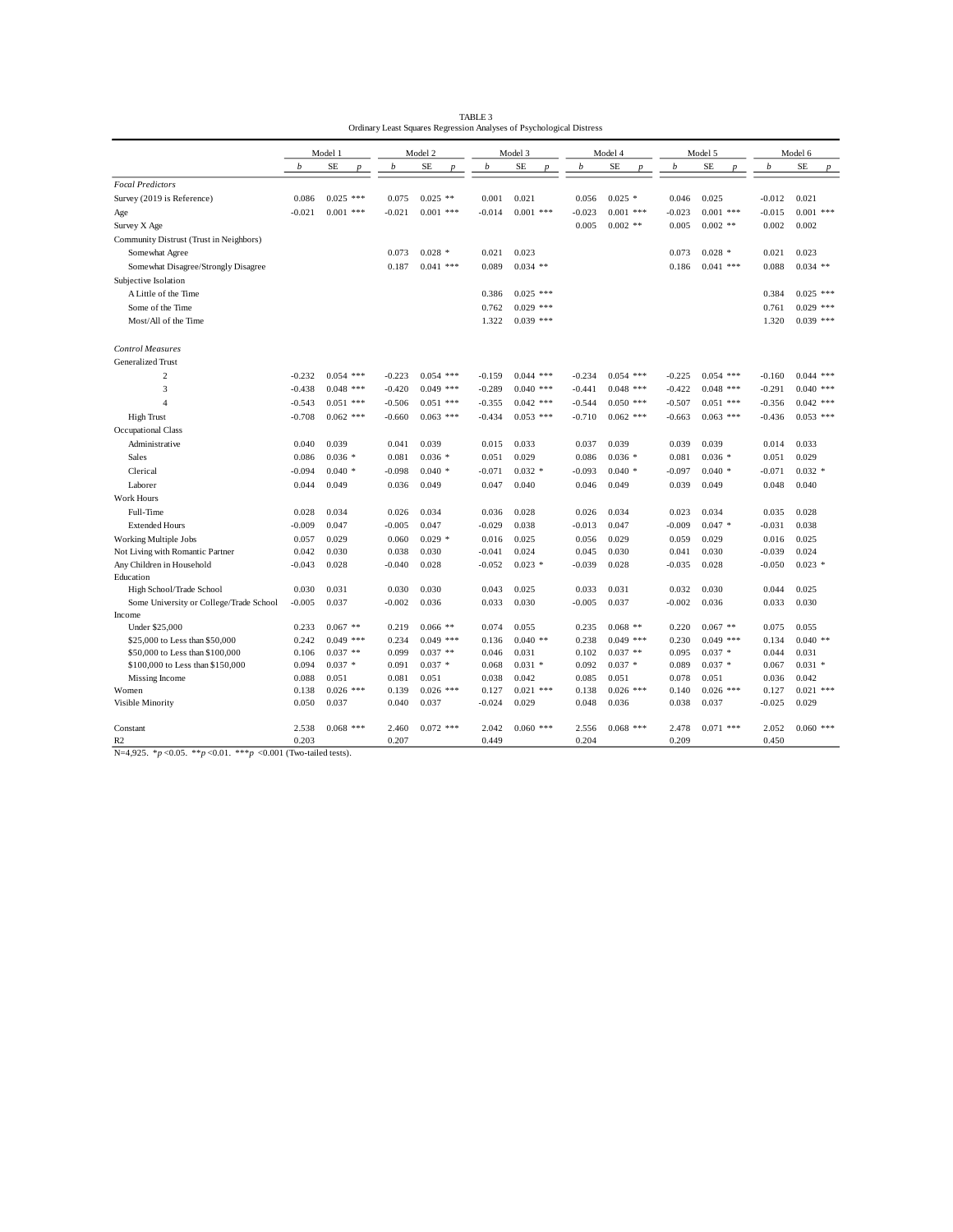

Figure 1: Model of social estrangement and psychological distress following the outbreak of COVID-19.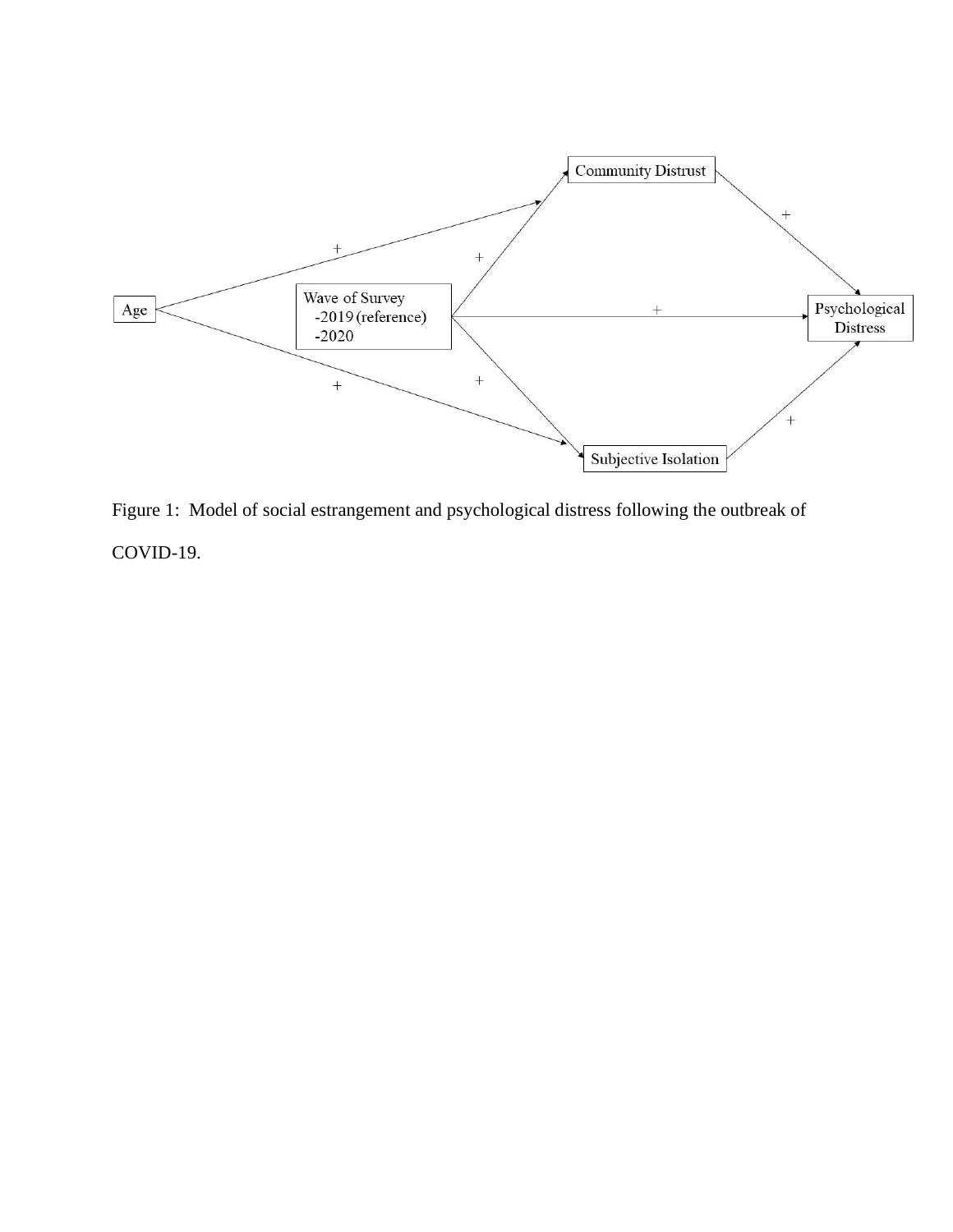

Figure 2. Odds ratios of increased risk in subjective isolation across ages. Dark bars indicate statistically significant odds ratios, while light bars indicate non-significant odd ratios. All significant differences are significant at *p*<0.001.